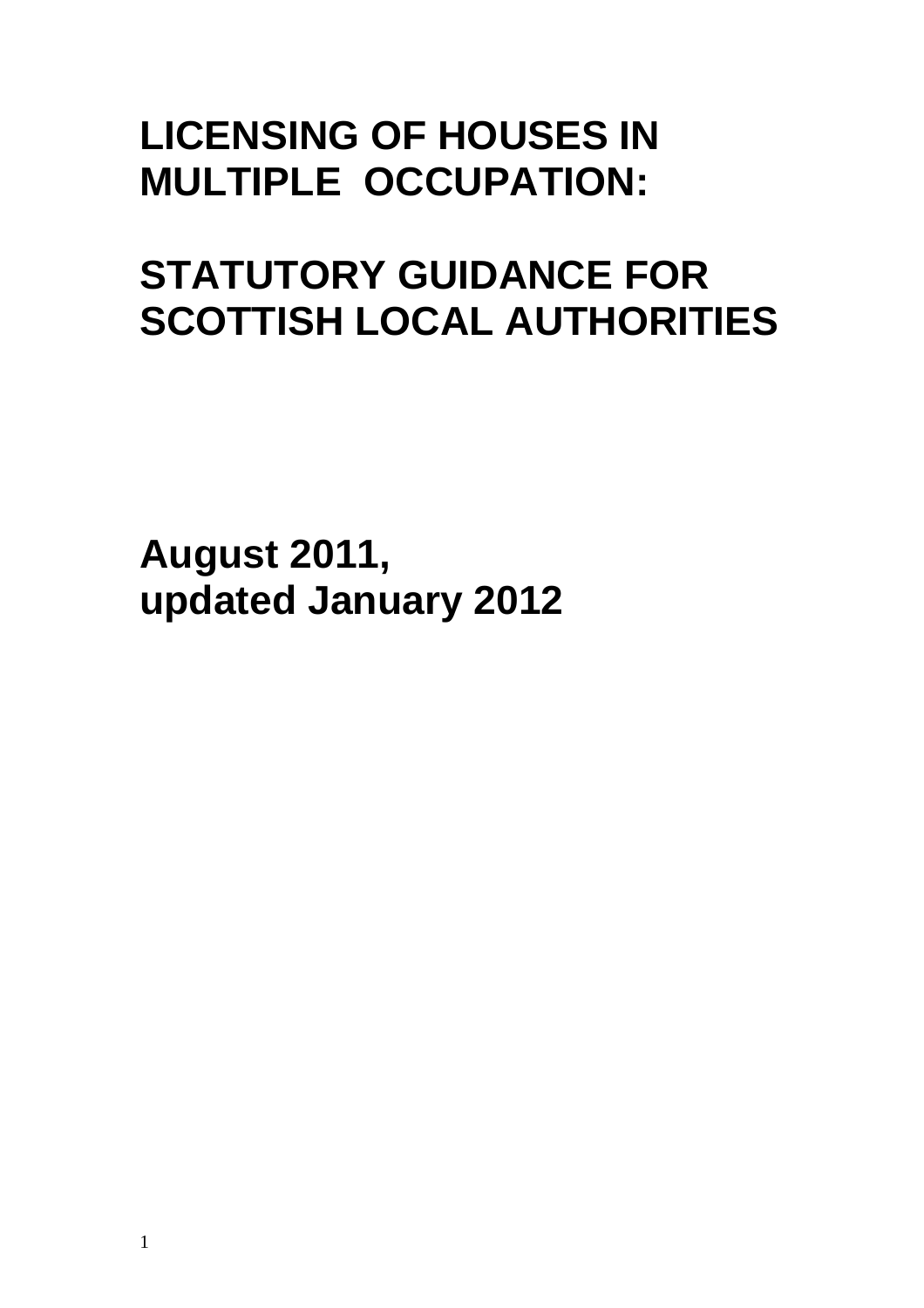January 2012 – updated to reflect implementation of the remaining HMO provisions within the Private Rented Housing (Scotland) Act 2011, in relation to planning permission and overprovision.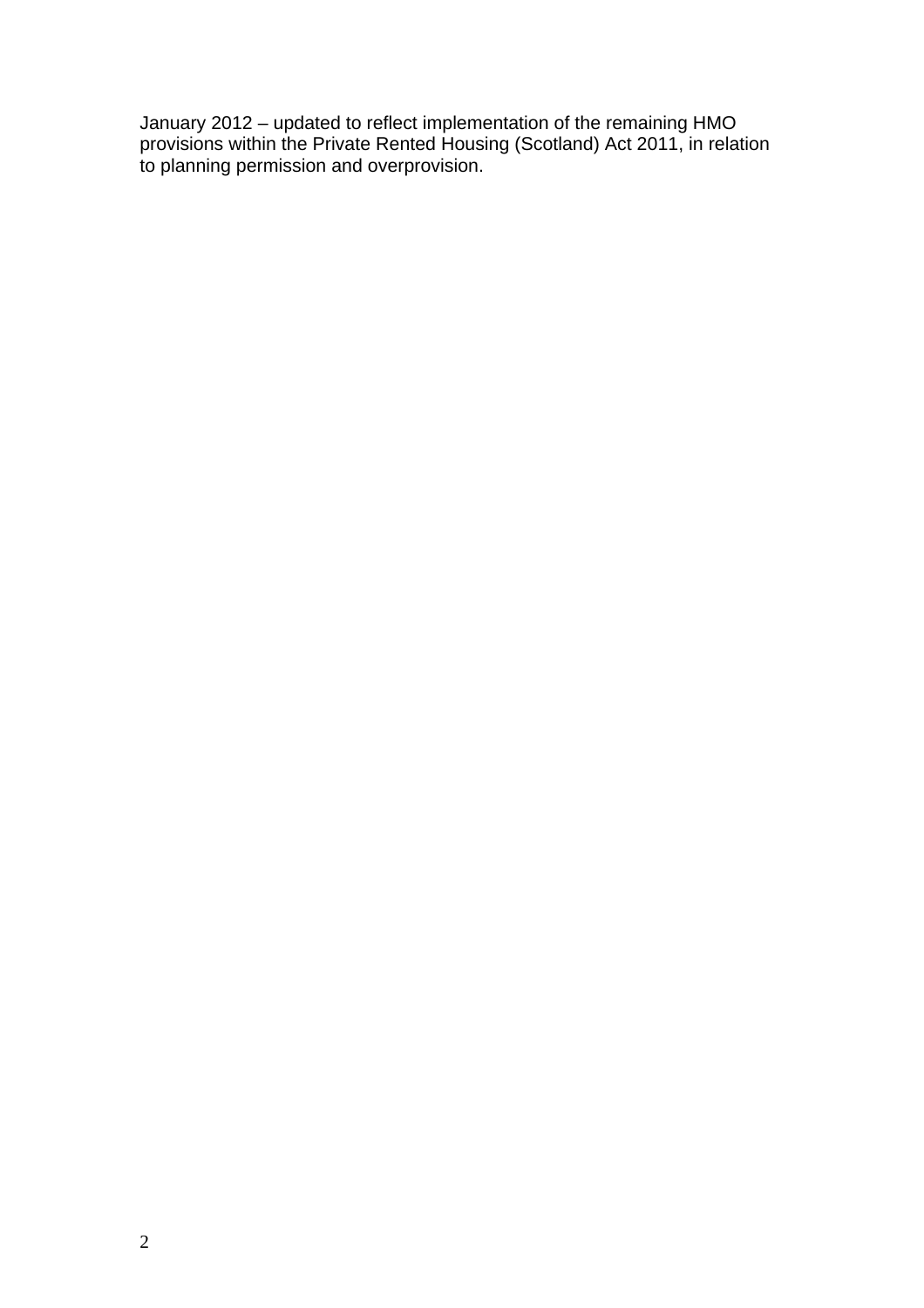# **Contents**

| Part 1        | <b>Introduction</b>                                                                                                                                              |
|---------------|------------------------------------------------------------------------------------------------------------------------------------------------------------------|
| Part 2<br>2.1 | Overview of legislation and applying for an HMO licence<br>Overview                                                                                              |
| 2.2           | Applying for an HMO licence                                                                                                                                      |
| Part 3        | <b>Administration of HMO licensing</b><br>Overview                                                                                                               |
| 3.1           |                                                                                                                                                                  |
| 3.2           | Co-ordination and preventing duplication                                                                                                                         |
| 3.3           | Verification of compliance with licensing requirements                                                                                                           |
| 3.4<br>3.5    | Fees                                                                                                                                                             |
| 3.6           | Co-ordination with other relevant regulation<br>Fire safety                                                                                                      |
| 3.7           | Social Care and Social Work Improvement Scotland and Local<br>Authority social care and homelessness services                                                    |
| 3.8           | <b>Planning Permission</b>                                                                                                                                       |
| Part 4        | <b>Standards and licensing conditions</b>                                                                                                                        |
| 4.1           | Overview                                                                                                                                                         |
| 4.1A          | Preliminary Refusal: breach of planning control                                                                                                                  |
| 4.2           | Suitability of the applicant and agent                                                                                                                           |
| 4.3           | Suitability of the living accommodation                                                                                                                          |
| 4.4           | Section $131(2)(a)$ – the location of the accommodation                                                                                                          |
| 4.5           | Section $131(2)(b)$ – the condition of the accommodation                                                                                                         |
| 4.6           | Section $131(2)(c)$ – any amenities the living accommodation<br>contains                                                                                         |
| 4.7           | Section $131(2)(d)$ – the type and number of persons likely to<br>occupy the accommodation                                                                       |
| 4.8           | Section $131(2)(da)$ – subdivision of any rooms within the<br>accommodation                                                                                      |
| 4.9           | Section $131(2)(db)$ – adaptation of any rooms within the<br>accommodation, resulting in an alteration to the situation of<br>water and drainage pipes within it |
| 4.10          | Section 131(2)(e) - the safety and security of persons likely to<br>occupy the accommodation                                                                     |
| 4.11          | Section $131(2)(f)$ – the possibility of undue public nuisance                                                                                                   |
| 4.11A         | Section 131A - overprovision                                                                                                                                     |
| 4.12          | Inspections                                                                                                                                                      |
| 4.13          | Power to include licence conditions                                                                                                                              |
| 4.14          | Recommended licensing conditions                                                                                                                                 |
| Part 5        | Identification, enforcement and complaints                                                                                                                       |
| 5.1           | <b>Identifying unlicensed HMOs</b>                                                                                                                               |
| 5.2           | <b>Enforcement action</b>                                                                                                                                        |

5.3 Dealing with complaints

# **Annexes**

Technical specification for physical standards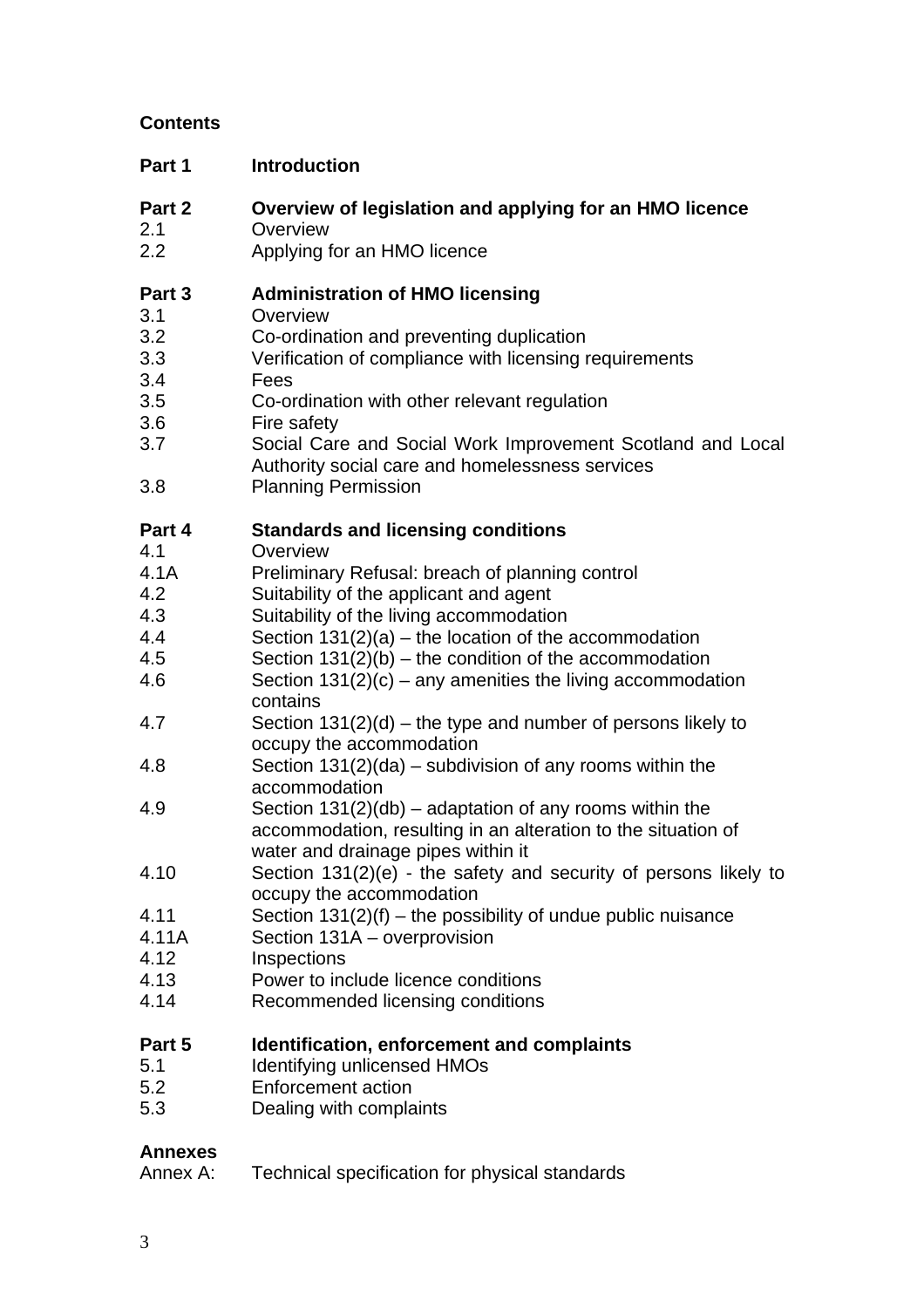Annex B: Scottish Houses in Multiple Occupation Local Authority subgroup on preparation of guidance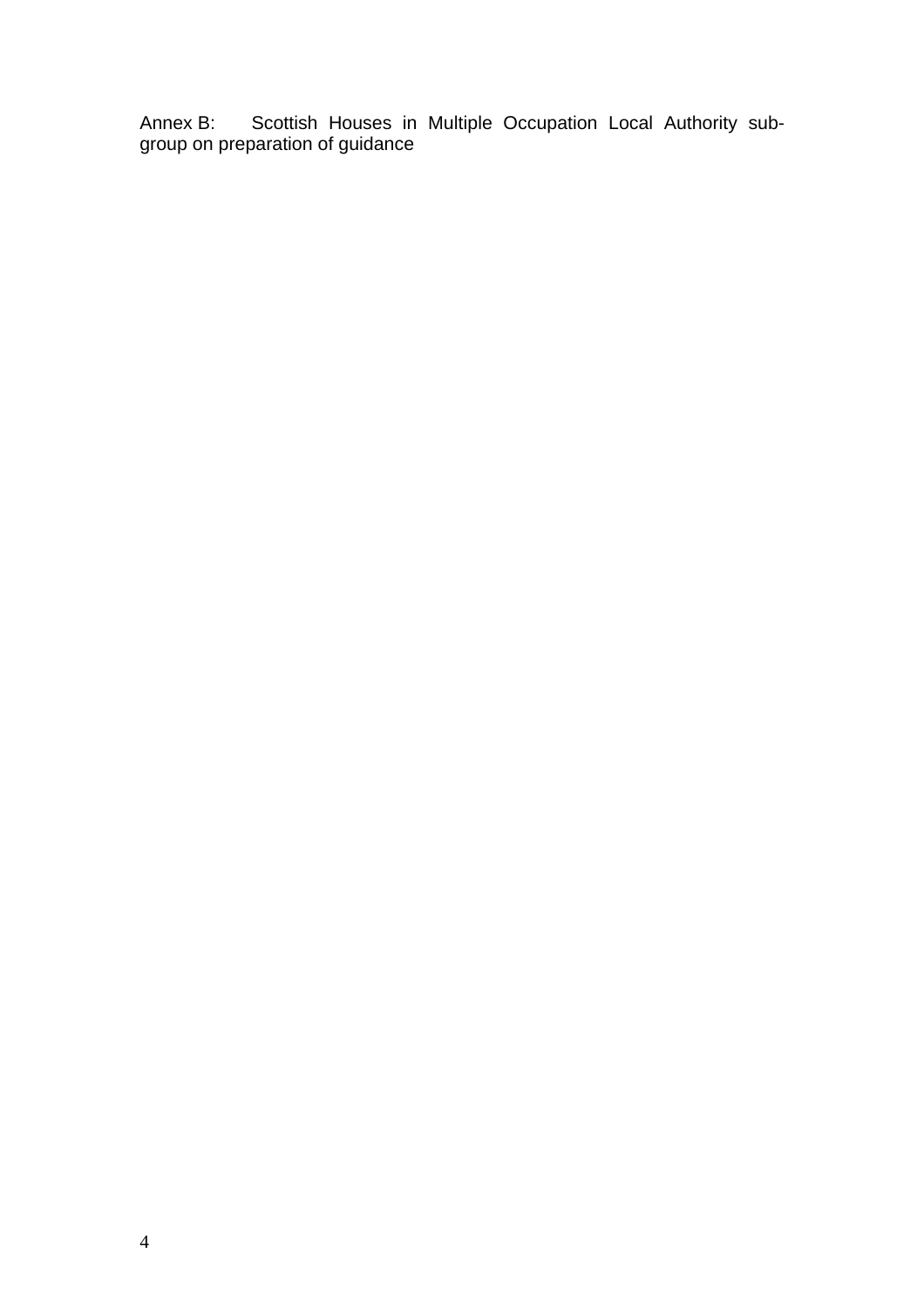# **PART 1 INTRODUCTION**

#### **What is this guidance for ?**

1.1.1 This guidance is intended predominantly for local authorities. It provides statutory guidance on the exercise of their functions in relation to HMO licensing under Part 5 of the Housing (Scotland) Act 2006. This guidance is issued under section 163 of the Housing (Scotland) Act 2006. That means that it is statutory, and local authorities must have regard to it on the exercise of their functions under Part 5. It may also be helpful to organisations working with local authorities on HMO issues.

1.1.2 This guidance should be read in conjunction with the relevant legislation, Part 5 of the 2006 Act and its explanatory notes. The guidance should not be interpreted as an authoritative statement as to the law in this area.

1.1.3 Separate, non-statutory guidance is available for local authorities on transitional arrangements from the previous regime under the Civic Government (Scotland) Act 1982 (Licensing of Houses in Multiple Occupation) Order 2000, as amended, to Part 5 of the Housing (Scotland) Act 2006.

#### **Interpretation**

1.1.4 In this guidance:

- "the 2006 Act" means the Housing (Scotland) Act 2006, as at 31 January 2012.
- "the 2011 Act" means the Private Rented Housing (Scotland) Act 2011, as at 31 January 2012.
- "HMO" means house in multiple occupation, within the meaning of the 2006 Act.

#### **Why is there regulation of HMOs?**

1.1.5 Standards of physical accommodation and management in multiple occupied housing have been an issue of concern for many years, and a variety of schemes were implemented in an attempt to control and improve those standards. In 1991, local authorities in Scotland were given discretionary powers to introduce licensing of houses in multiple occupation (HMOs) under the Civic Government (Scotland) Act 1982. In 2000, a new Order under that Act was made, making it mandatory for all authorities to introduce an HMO licensing regime.

1.1.6 The 2006 Act moves the regulation of HMOs into the mainstream of housing legislation, ensuring it has better strategic links with other housing policy, locally as well as nationally. While aspects remain similar to the previous regime, there are notable differences such as additional enforcement powers for authorities and increased penalties for criminal offences. An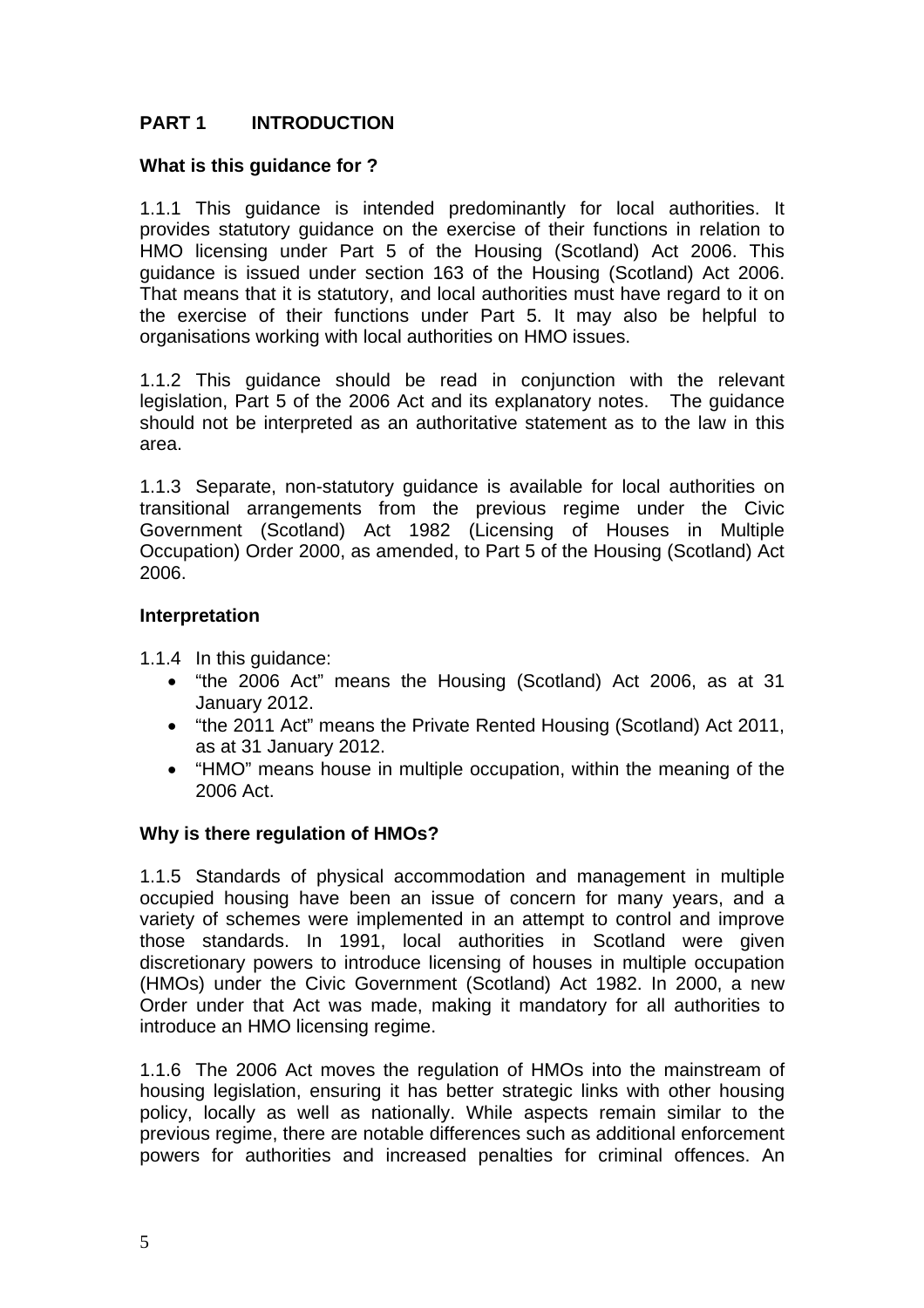overview of the new regime, and specific guidance on enforcement powers, is provided within this guidance.

#### **How was this guidance developed ?**

1.1.7 Scottish Government officials worked with a subgroup of the Scottish Houses in Multiple Occupation Network Group (SHMONG), a national group of local authority staff working on HMO licensing.

1.1.8 Scottish Government officials agreed with SHMONG members to use the existing non statutory local authority guidance as a platform from which to prepare this statutory guidance. The draft guidance was the subject of a full public consultation between February and March 2011. The issues raised during the consultation and at a series of interviews with owners of HMOs were fully considered in finalising the guidance.

#### **What does the guidance contain ?**

1.1.9 The guidance relates to the procedures and activities involved in the exercise by local authorities of their functions under Part 5 of the 2006 Act in respect of HMO licensing.

**Part 1** introduces the regime and the guidance

**Part 2** outlines key provisions within Part 5 of the 2006 Act.

**Part 3** deals with operation of the licensing regime by local authorities, offering guidance in areas such as internal co-ordination and fees.

**Part 4** discusses the assessment of the applicant and the living accommodation, and imposing licence conditions.

**Part 5** deals with the enforcement of the licensing regime.

**Annex A** contains specifications relating to physical standards.

**Annex B** gives details of membership of the SHMONG sub group.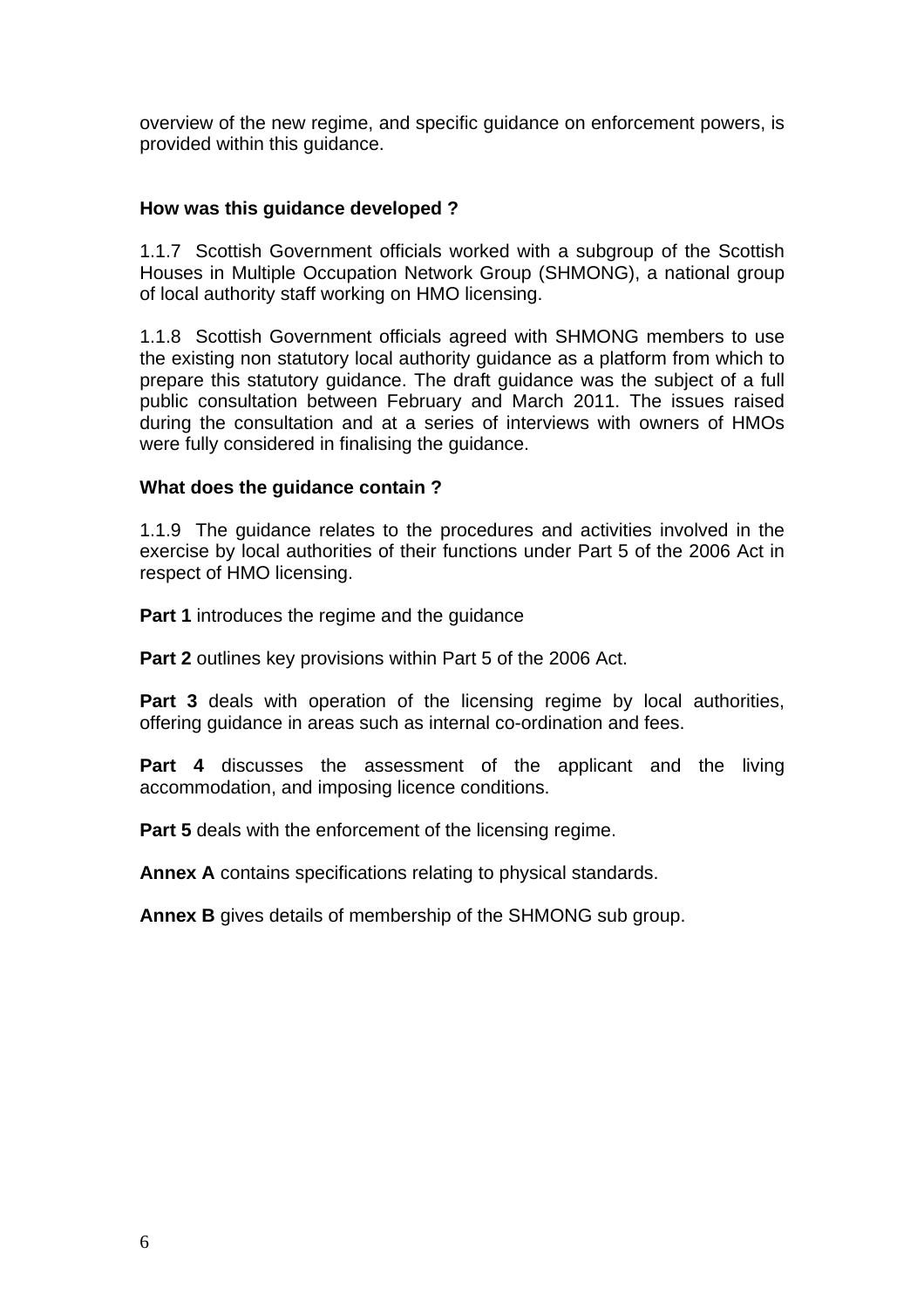#### **PART 2 OVERVIEW OF THE LEGISLATION AND APPLYING FOR AN HMO LICENCE**

## **2.1 OVERVIEW**

#### **What is the licensable activity?**

2.1.1 A licence is required for the occupation of living accommodation as an HMO. The application for a licence must be made by the owner of the living accommodation. The details of any agent authorised to act for the owner in relation to the occupation of the living accommodation must be specified in the application.

2.1.2 Section 164 of the 2006 Act provides for situations of joint ownership. The licence may be applied for and held by any one of the owners or jointly.

2.1.3 Where there are joint owners but the application is made by only one of them, there is no requirement for the consent of other joint owners. Neither is there any requirement for other joint owners to be assessed as a fit and proper person.

#### **What is the definition of an HMO?**

2.1.4 Living accommodation is an HMO within the meaning of the 2006 Act if it is:

- occupied by three or more persons from three or more families, **and**
- occupied by them as their only or main residence **or** in some other manner specified by the Scottish Ministers by order, **and**
- **either** a house, premises or a group of premises owned by the same person with shared basic amenities, or some other type of accommodation specified by the Scottish Ministers by order.

2.1.5 The legislation covers not only ordinary houses, flats and bedsits, but also other types of residential accommodation including hostels, student halls of residence, and staff accommodation in hotels or hospitals. Accommodation within a building which, although otherwise separate, shares use of a toilet, personal washing facilities or cooking facilities, is taken to form part of a single HMO. The accommodation must be licensed regardless of the type of owner (e.g. private individual, Registered Social Landlord etc.) as long as it is not otherwise exempt (see section 2.1.8 below).

2.1.6 As referred to in 2.1.4 above, additional types of accommodation may be specified by the Scottish Ministers as HMOs by order, under section 125(1)(b) of the 2006 Act (inserted by section 13(1) of the Private Rented Housing (Scotland) Act 2011).

2.1.7 The definition of "family" is set out in full in section 128 of the 2006 Act. The definition includes married, unmarried and same-sex couples and stepchildren and foster children, as well as certain close blood relatives.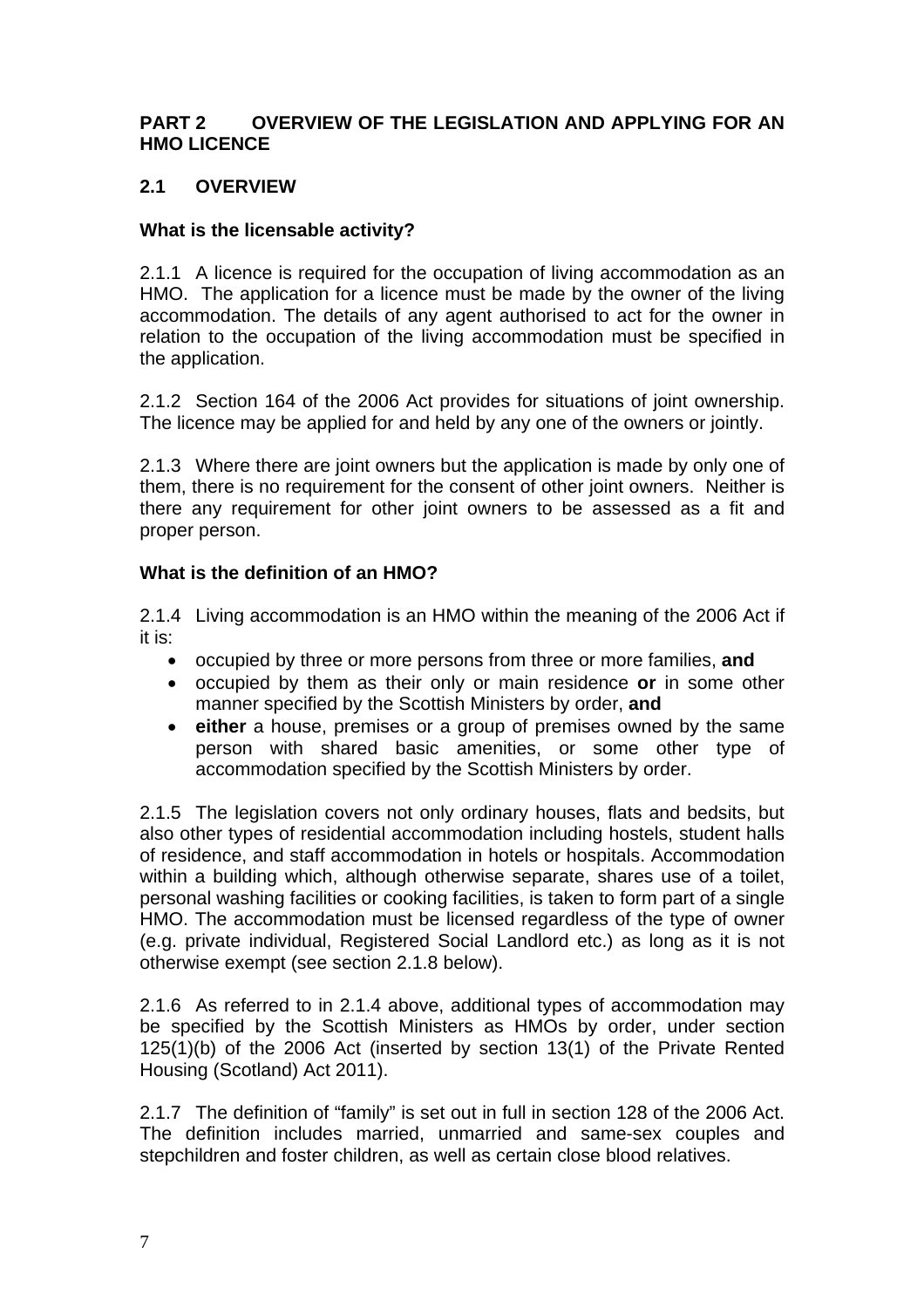## **Are there any exemptions from licensing?**

2.1.8 There are seven types of exemption from the licensing requirement (section 126 of the 2006 Act).

- where the property is occupied only by the owners, members of their families, and any other persons who are not related to the owners and are members of no more than two other families.
- where the HMO is provided as part of a service registered in certain categories under Part 5 of the Public Services Reform (Scotland) Act 2010 or section 10Q(1) of the National Health Service (Scotland) Act 1978.
- where the occupants are members of, and fully maintained by, a religious order, mainly occupied in prayer, contemplation, education or the relief of suffering, plus no more than two people who are not members of the order.
- where the owner's rights and obligations have been transferred to a local authority under section 74 of the Antisocial Behaviour etc. (Scotland) Act 2004, in order that the local authority can take steps to prevent antisocial behaviour by the occupiers.
- Forces accommodation.
- Prisons and related institutions.
- where the HMO is owned by certain co-operative housing associations.

2.1.9 Order making powers also exist under sections 126 and 127 of the 2006 Act to add, remove, or vary descriptions of exemptions or allow certain local authority discretion.

#### **What sanctions are there for owners who operate an HMO without a licence?**

2.1.10 It is a criminal offence to operate an HMO without a licence. The maximum penalty is currently £50,000.

2.1.11 In addition, under section 144, the local authority may impose a suspension of rent order, so that no rent is payable by occupiers in relation to the HMO.

#### **Are agents affected by licensing?**

2.1.12 As noted above, where the owner of an HMO authorises an agent to act on his behalf, the agent's details must be included in the HMO licence application.

2.1.13 Agents should check that their clients (or prospective clients) are licensed where necessary. It is a criminal offence for anyone to act as an agent for an unlicensed owner of a licensable HMO, by doing anything "which directly permits or facilitates the occupation of the living accommodation" as an HMO. The maximum penalty is the same as for the unlicensed owner, £50,000.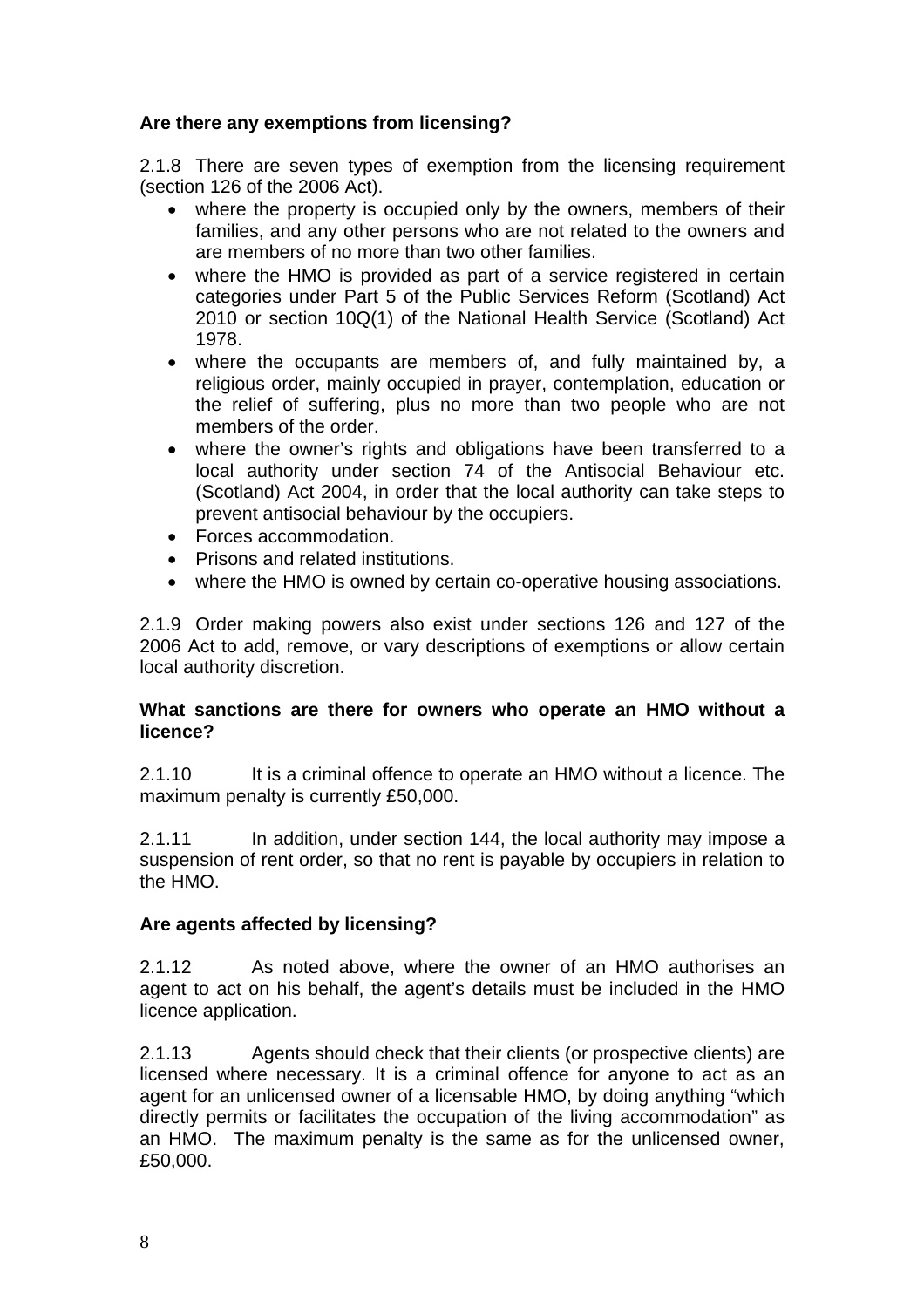2.1.14 In particular, the local authority should ensure that when it serves a notice, under section 144 covering suspension of rent, a copy of the notice and any accompanying documents should also be served on any agent specified on the licence application.

2.1.15 If a local authority suspects that living accommodation is an HMO, they may ask anyone who receives rent directly or indirectly, in respect of the premises, for information about the accommodation including the owner's name and address. This would, in many cases, include agents. It is an offence to fail to comply with such a request, liable on summary conviction to a fine not exceeding level 2 on the standard scale.

## **How do the Provision of Services Regulations 2009 affect HMO licensing?**

2.1.16 The EU Services Directive aims to break down barriers to cross border trade in services between countries in the EU. The Directive has been implemented in the UK by the Provision of Services Regulations 2009 (S.I. 2009/2999).

2.1.17 Local authorities may wish to note guidance on the Directive, published by the Department for Business Innovation and Skills (http://www.bis.gov.uk/files/file50026.PDF).

2.1.18 While the Scottish Government is responsible for ensuring that Scottish legislation is compliant with the Directive, it is for local authorities to ensure that their practices are compliant. This guidance highlights some areas that authorities may wish to consider. For example, guidance on setting fees is provided at Part 3.4.

2.1.19 Local authorities should consider whether any special arrangements may be required for overseas applications e.g. in relation to the display of site notices. Furthermore, authorities may wish to note the need to ensure that service providers can obtain HMO licences through an online Point of Single Contact (PSC) and ensure that information is accurate and kept current.

2.1.20 Owners must be able to complete all HMO related transactions online.

2.1.21 Exemptions from the requirement to carry out transactions online are available for the inspection of premises and the physical examination of the capability or professional integrity of HMO providers.

# **How do you work out the delivery date for formal communications?**

2.1.22 All formal communications required by the 2006 Act, including notices, requirements and applications, must comply with section 187 of the 2006 Act. This sets out that formal communications must be made in writing, and a communication is served on someone if it is delivered, or sent to their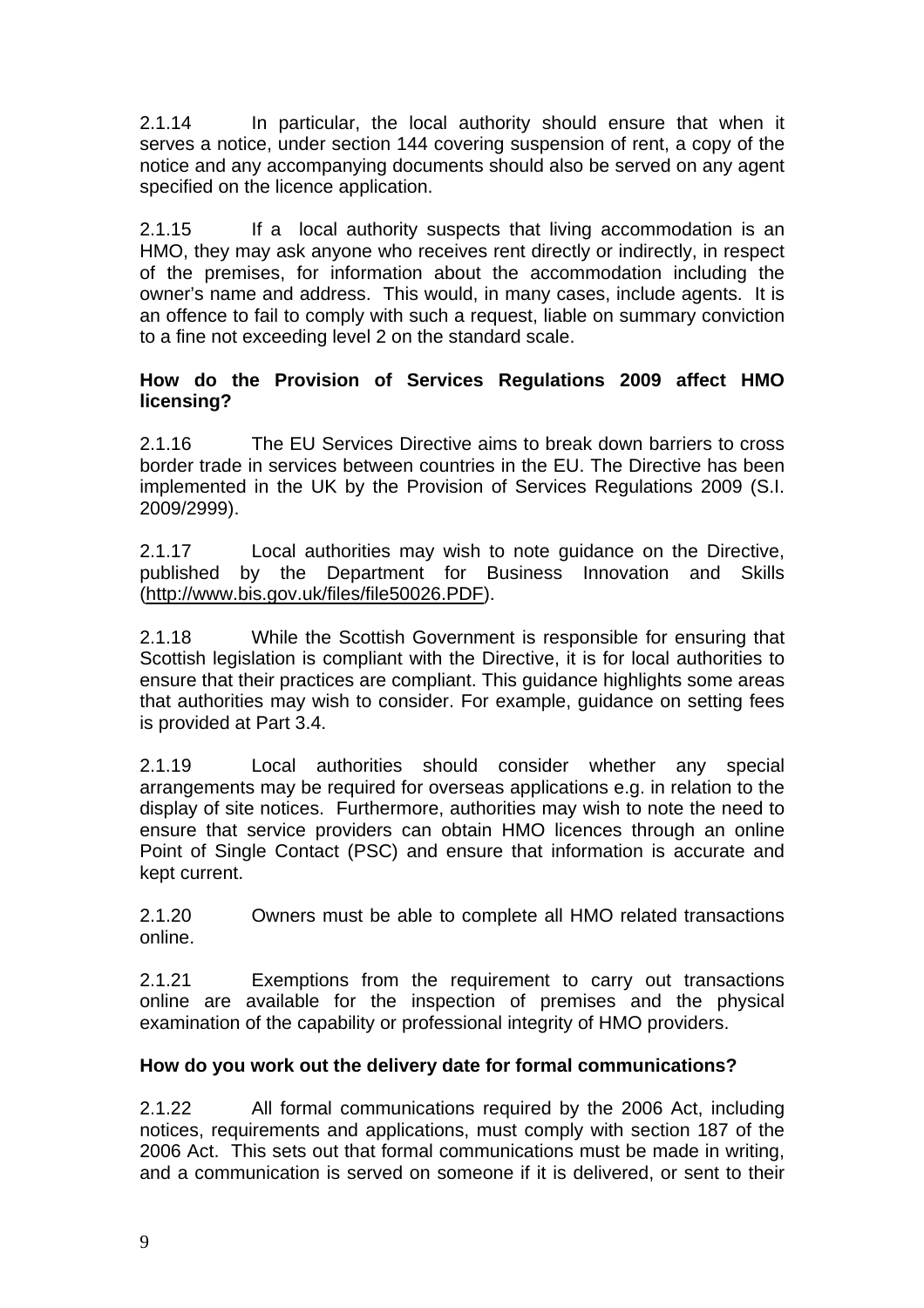address. A formal communication which is delivered, posted or sent in another manner which the sender reasonably considers likely to be delivered on the same or next day (for example by electronic means such as email), is, unless the contrary is proved, to be treated as having been delivered on the next working day.

## **What happens to existing HMO licences on the transition to Part 5?**

2.1.23 The HMO licensing regime within Part 5 of the 2006 Act is commenced by *The Housing (Scotland) Act 2006 (Commencement No. 8, Transitional Provisions and Savings) Order 2010* which sets out that Part 5 comes into effect on 31 August 2011, and details the transitional provisions. In most cases licences already granted under the 2000 Order will become licences under the 2006 Act, with identical currency and conditions. The Commencement Order is available at

http://www.legislation.gov.uk/ssi/2010/159/contents/made

2.1.24 The existing licence continues under the previous regime where a licence has been suspended or suspension of a licence is being considered by the local authority. The existing regime will also be retained for pending applications at 31 August , or for applications that have been initially refused under the previous regime, in order to allow existing appeal rights to continue.

2.1.25 More detailed guidance has already been provided for local authorities to assist them with the transition to Part 5.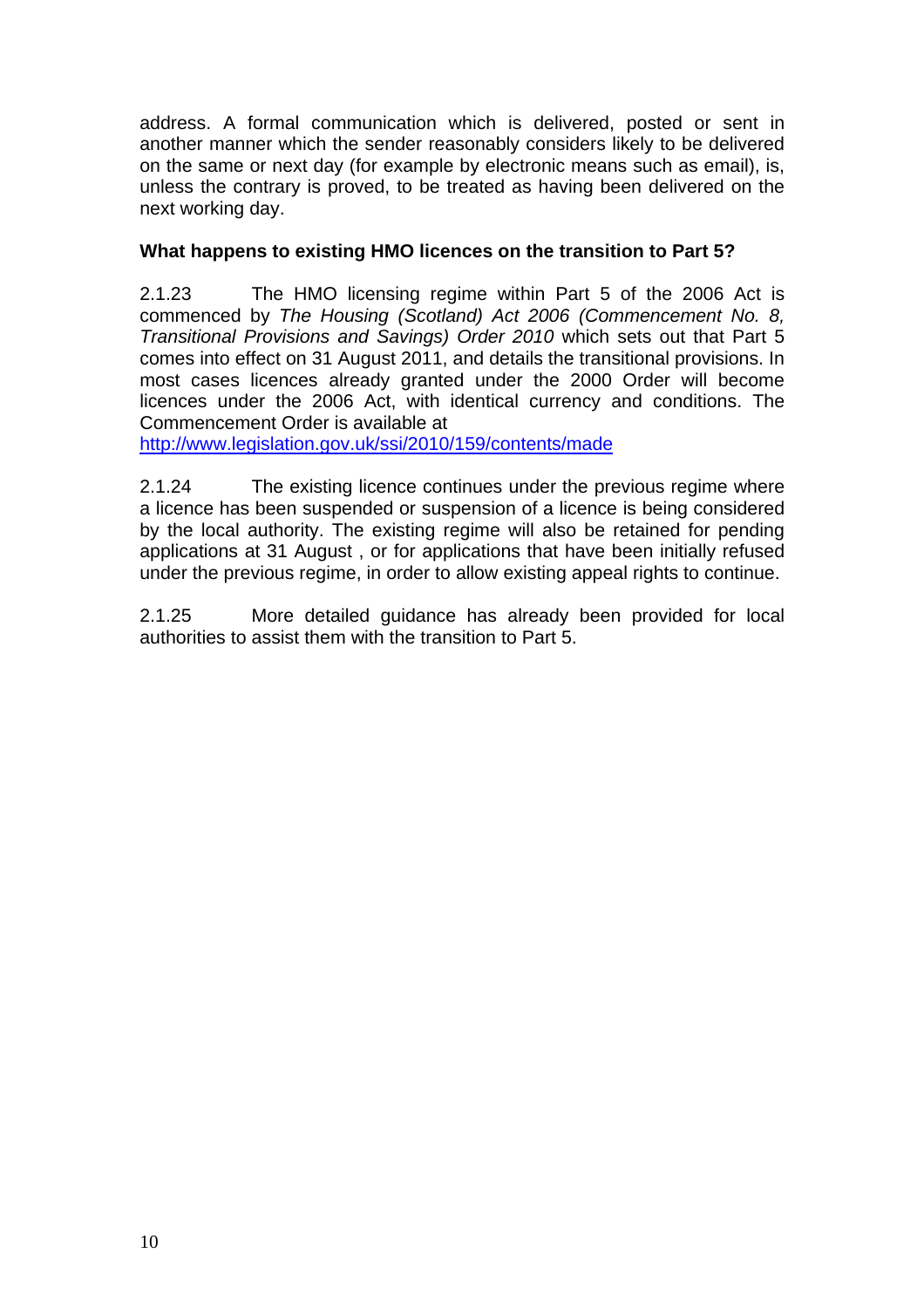# **2.2 APPLYING FOR AN HMO LICENCE**

## **What is the process for applying for a licence?**

2.2.1 The owner submits an application to the local authority, together with the appropriate fee. The application must contain the information set out in Schedule 4 to the 2006 Act, which means that it should include details of the living accommodation, the owner of the living accommodation (and any agent authorised to act for them), and "any other information which the local authority may reasonably require". An example of such additional information might be details of any joint owners of the HMO (if not applying to be joint licence holders) and the day to day contact for the business.

2.2.2 The owner must also display a notice outside the property for 21 days (or arrange for such a notice to be displayed), informing the public of the application and how to submit objections to the local authority.

2.2.3 Under Schedule 4, paragraph 3 of the 2006 Act, where applicants believe that compliance with this requirement is likely to jeopardise the safety or welfare of any persons, or the security of any premises, they may apply to their local authority to be exempt from this requirement e.g. where the HMO will be used as a womens' refuge. If the authority considers that there is such a risk, the applicant must be exempted from the requirement. It is recommended that any such application be considered with great care, given the risk that a failure to properly apply this provision to exempt an applicant could entail for vulnerable groups. In addition, the authority must arrange for a notice, as detailed in the above paragraph, to be served on occupiers of such premises in the vicinity as it thinks fit, for example near neighbours.

#### **What does the local authority have to consider in deciding whether to grant a licence ?**

2.2.3A Before it formally considers an HMO application, the local authority has the discretionary power to refuse to consider it, if it considers that occupation of the accommodation as an HMO would be a breach of planning control.

2.2.4 In considering the application the local authority has to satisfy itself:

- That the applicant, and their agent, is a fit and proper person to operate an HMO. The local authority must have regard to section 85 of the Antisocial Behaviour etc. (Scotland) Act 2004, as amended
- That neither the applicant nor the agent is disqualified from holding a licence or acting as agent for a licence holder (by court order under section 157 of the 2006 Act).

2.2.5 If the authority is not so satisfied, the authority must refuse to grant the licence.

2.2.6 The authority must also satisfy itself: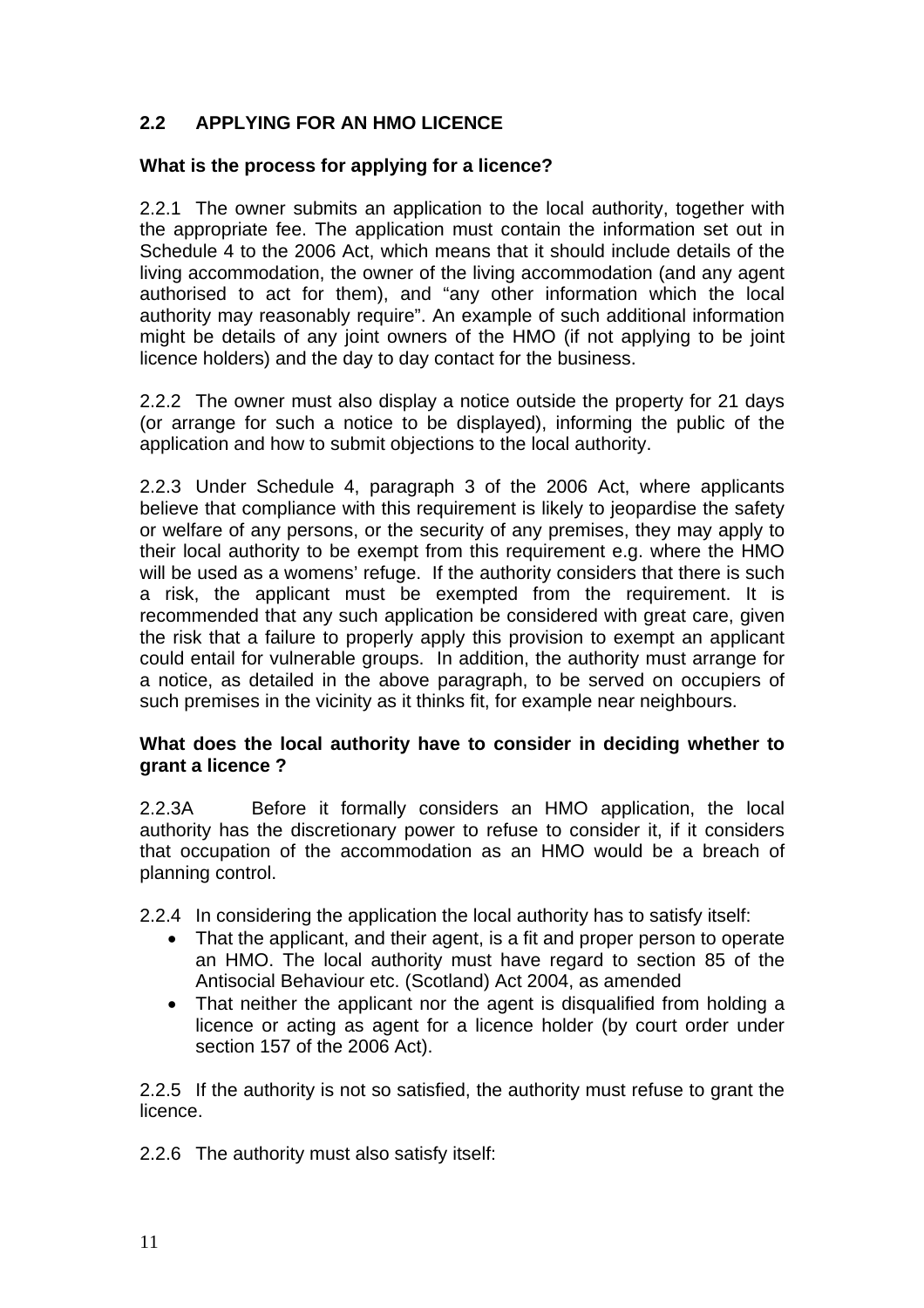• That the property is suitable for use as an HMO or could be made so by including conditions in the licence.

2.2.7 If the authority is not so satisfied, the authority has no power to grant the licence.

2.2.7A The authority may refuse to grant an HMO licence if it considers that there is, or that the grant of the licence would result in, overprovision of HMOs in the locality.

2.2.8 The local authority cannot consider an application from the same applicant for the same accommodation, or any accommodation where refusal was on the grounds of failing the fit and proper test, within one year of refusal. This does not prevent the local authority from considering a further application where it is satisfied that there has been a material change of circumstances.

2.2.9 The authority must copy the application to the Chief Constable for the area, so that he or she can inform the authority of any information they consider relevant to the authority's consideration of the application, e.g. if the applicant or agent have any relevant convictions. They may also provide information about any relevant complaints against the applicant or manager, or in relation to the property.

2.2.10 The authority must also copy the application to the chief officer of the appropriate fire and rescue authority. The fire and rescue authority has independent responsibility for enforcing fire safety legislation in HMOs through the Fire (Scotland) Act 2005 (see section 3.6).

# **Making the licensing decision**

2.2.11 The local authority has rights of entry and inspection under section 181(1)(e) and section 182 of the 2006 Act to enable it to assess whether the living accommodation is suitable for occupation as an HMO. These rights may also be exercised at any stage to assist the authority in exercising its licensing functions e.g. enforcement of the licensing regime, revoking or varying licences. Any information gathered from such an inspection will provide evidence to support the authority's decision as to whether or not to grant the licence.

2.2.12 The local authority must also consider any objections to the application. The 2006 Act permits any person to make an objection to a licence application. The authority must copy any such objection to the applicant, and must notify the applicant of any other information they intend to take into account in considering the application. The applicant must at least be given an opportunity to comment in writing on any objections and other information, and the local authority may give the applicant and any objectors an opportunity to be heard in person.

2.2.13 In practice, decisions on licence applications are generally made either by the Licensing Committee of the local authority, or by an officer with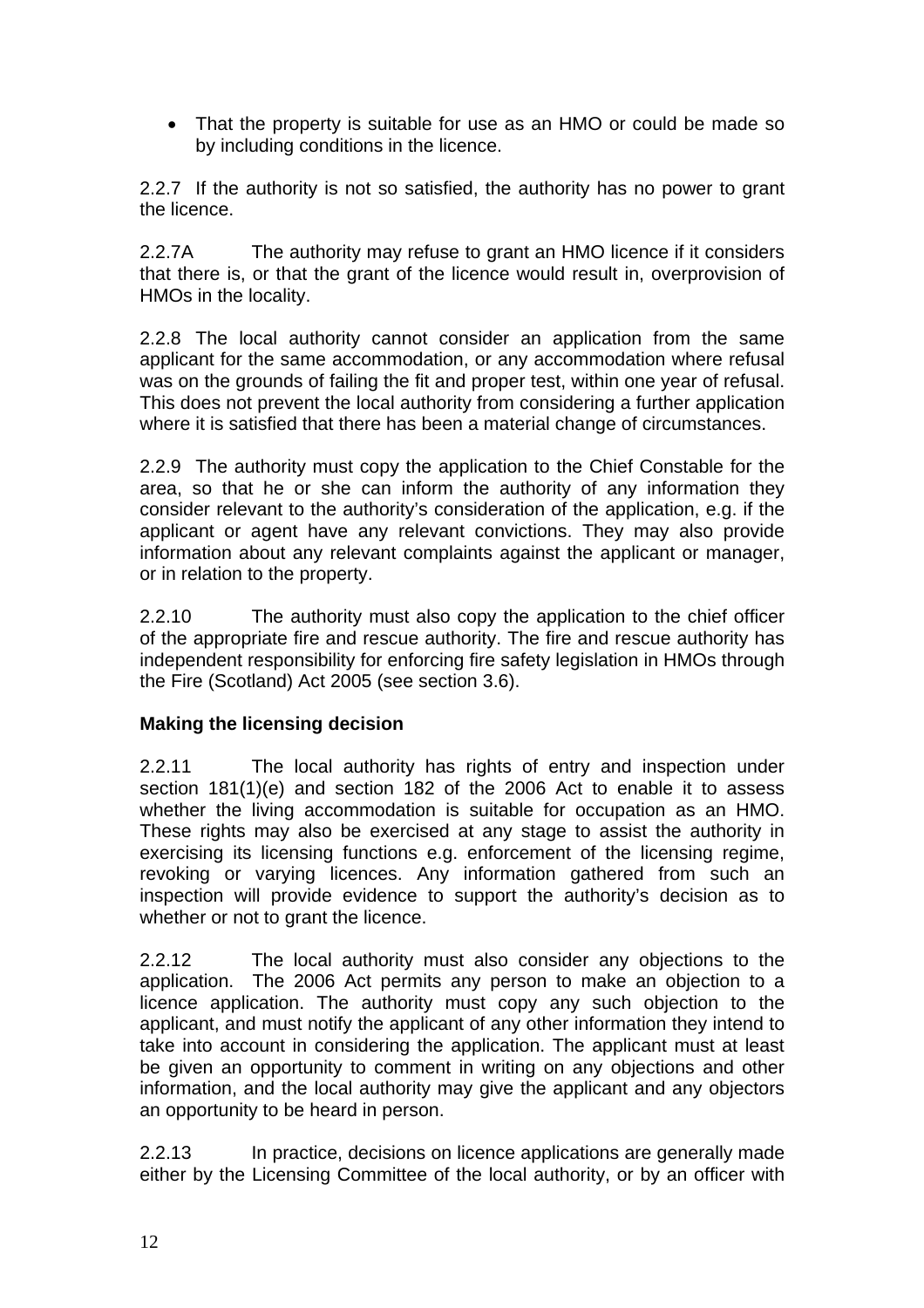delegated powers. Authorities should give careful consideration to the possibility of granting licences subject to conditions, which may help to ensure that appropriate standards are maintained throughout the period of the licence.

2.2.14 The local authority must keep a register of applications and the decisions made on them. Information must be excluded from the register if it would jeopardise the safety or welfare of any person or the security of the premises. The register must be available for public inspection at all reasonable times.

### **Is there an appeals process?**

2.2.15 Any person on whom the local authority is required to serve notice of a decision has the right to appeal against the decision, by summary application to the sheriff. The requirements to serve notice are set out in section 158 of the 2006 Act, and vary depending on the nature of the decision. Generally this includes the applicant, and anyone who has made a valid written representation. In some cases occupants of the premises must also be served a notice. For a decision to grant, refuse to grant, vary or not vary, revoke or not revoke an HMO licence, the chief officer of the fire and rescue authority and the chief constable must also be served with a notice and therefore have a right of appeal.

2.2.16 Any appeal must be made within 28 days of receiving notice, unless the sheriff exercises discretion to consider late applications on cause shown. The sheriff may confirm, or quash the original decision, or (except in the case of HMO amenity notices) return it to the local authority for reconsideration.

2.2.17 A determination by the sheriff may be appealed to the sheriff principal within 28 days of the sheriff's determination. The decision of the sheriff principal is final. It is for the sheriff and sheriff principal to determine liability for costs.

# **How long does it take for an application to be determined?**

2.2.18 The local authority must process a licence application within a reasonable time. This should be within twelve months, although this may be extended by the sheriff, on summary application. If the local authority does not determine an application within the twelve month period, plus any period of extension granted by the court, then the licence will be deemed to be granted unconditionally.

2.2.19 Authorities should aim to determine applications in less than twelve months although it is appreciated that in certain cases, e.g. where physical changes to the living accommodation are to be made, the full twelve month period might be required. An extension should be sought from the sheriff only in exceptional circumstances.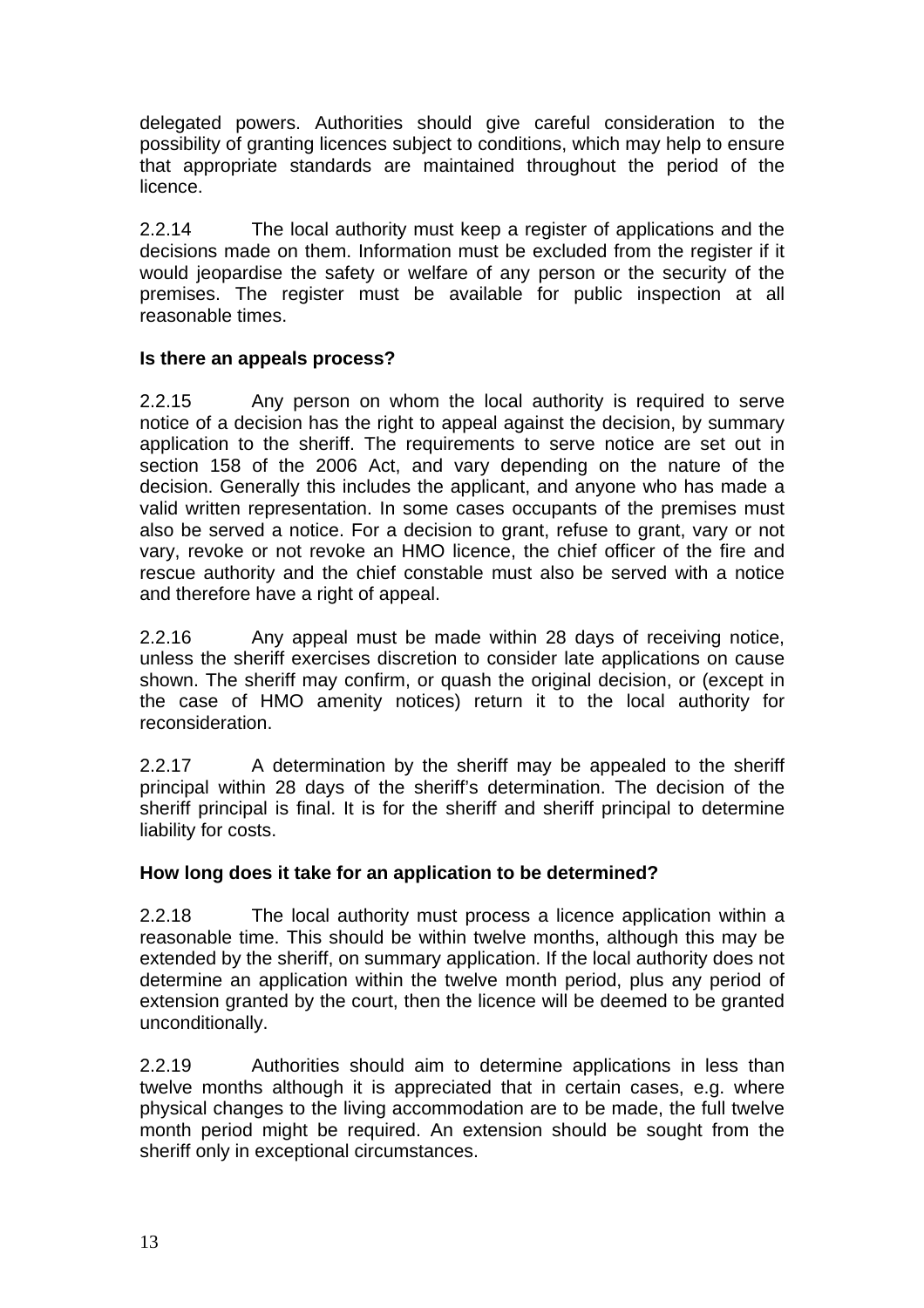# **How long is an HMO licence valid?**

2.2.20 A licence may be granted for a maximum period of three years, and for no less than six months. It is suggested that general practice should be that licences are granted for a three year period, with licenses of a shorter duration being granted where the authority is satisfied that a justification for a shorter period exists.

2.2.21 Such a justification might relate to the standards of the living accommodation e.g. where it is considered suitable for occupation as an HMO at the time the application is granted, but is unlikely to remain suitable for an extended period due to (for example) the age or state of the fixtures and fittings. In such a case, the authority might wish to grant the licence for one year only, so as to provide for regular checks of the continuing suitability of the accommodation.

# **Can changes be made during the period of the licence?**

2.2.22 The authority can vary the terms of the licence at any time, either at their own discretion or if the licence-holder asks them to do so (for example to make a material change to the property). The licence holder must be given notice and an opportunity to be heard before a variation is imposed, and can appeal a decision to vary or refuse to vary a licence by summary application to the sheriff.

2.2.23 It should be noted that, in contrast to applications for the grant of a licence, authorities are not entitled to charge a fee for the variation of an HMO licence. There may be cases in which the variation under consideration is so substantial as to amount, in effect, to the issue of a new licence. In such cases, local authorities may consider it appropriate to request the licence holder submit an application for a new licence (accompanied by the appropriate fee). Authorities should, however, take care not to request new applications unnecessarily, and bear in mind that the grounds on which a licence could be revoked (which could be relevant if the licence holder disputes the need to apply for a new licence) are limited. The ability to charge fees for licence applications (as opposed to licence variations) should not be a determining factor.

# **What happens when an owner sells their property or dies?**

2.2.24 Section 136 of the 2006 Act states that an existing HMO licence transfers to the new owner of a licensed property and lasts for one month from the date of purchase, provided that the new owner is already entered on the local authority's register of landlords. If the new owner submits a licence application before the end of that month, the licence will continue in force until that application is determined. If the new owner is not a registered landlord, the licence expires on the date that ownership transfers.

2.2.25 Section 137 of the 2006 Act transfers the licence of a deceased sole licence holder to that person's executor. The licence expires three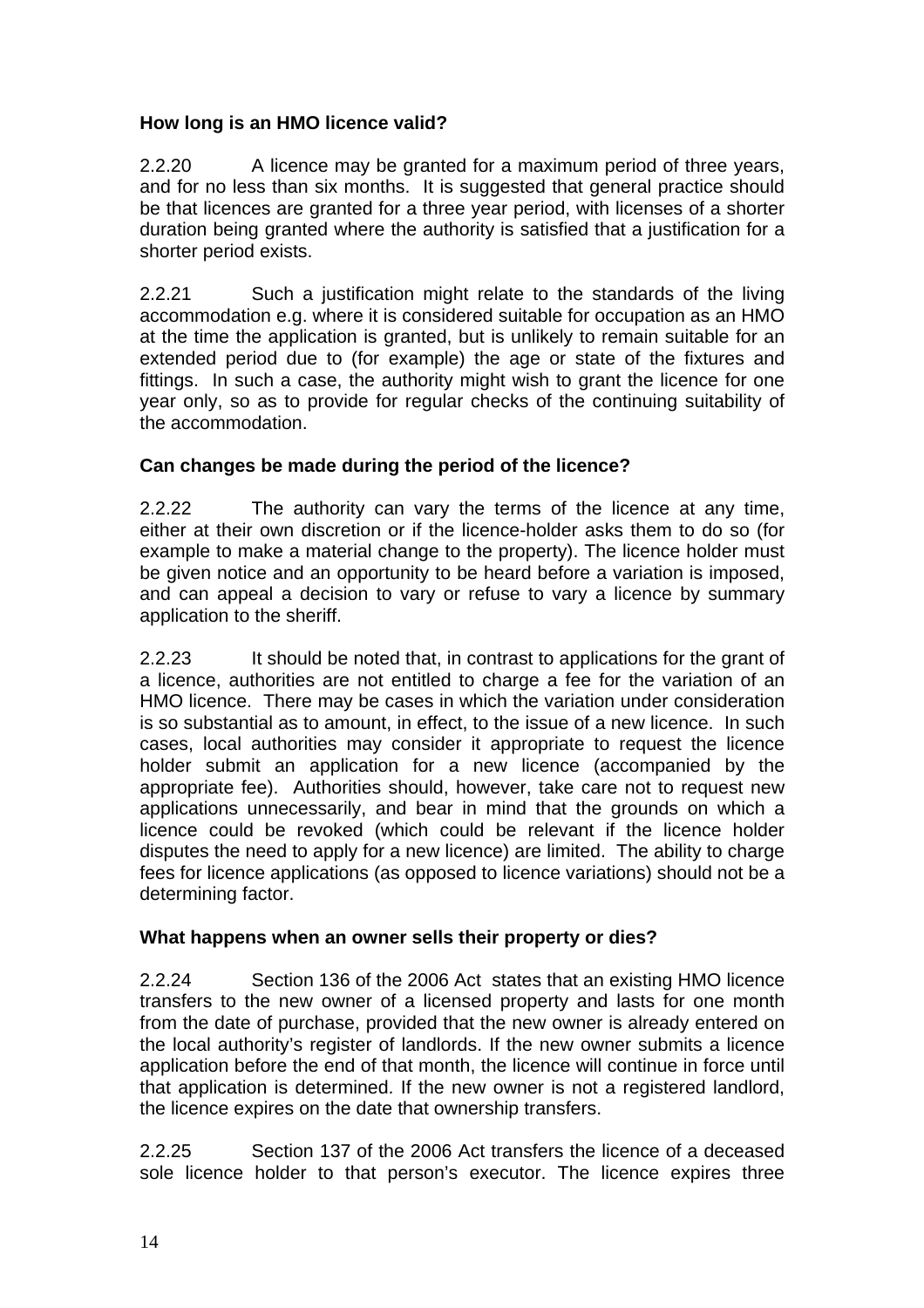months after the date of death, unless, on an application by the executor, the authority is satisfied that it is reasonable to extend it in order to wind up the licence holder's estate.

#### **When can a licence be revoked?**

2.2.26 A local authority may revoke a licence at any time. The three possible grounds are that the licence holder or agent is no longer a suitable person, that the accommodation is no longer suitable for occupation as an HMO and cannot be made suitable, or that a condition of the licence has been breached. The authority must propose a date for a hearing and invite representations from interested parties. The authority must consider any oral representations made before deciding whether to revoke the licence. A revocation comes into force on the date by which the decision to revoke the licence may be appealed, or on the date when such an appeal is abandoned or finally determined other than by quashing the decision to revoke.

2.2.27 The sheriff has powers to revoke an HMO licence and disqualify an owner from holding a licence (or an agent from being named on a licence) on conviction of an HMO offence under section 154, for a period not exceeding five years.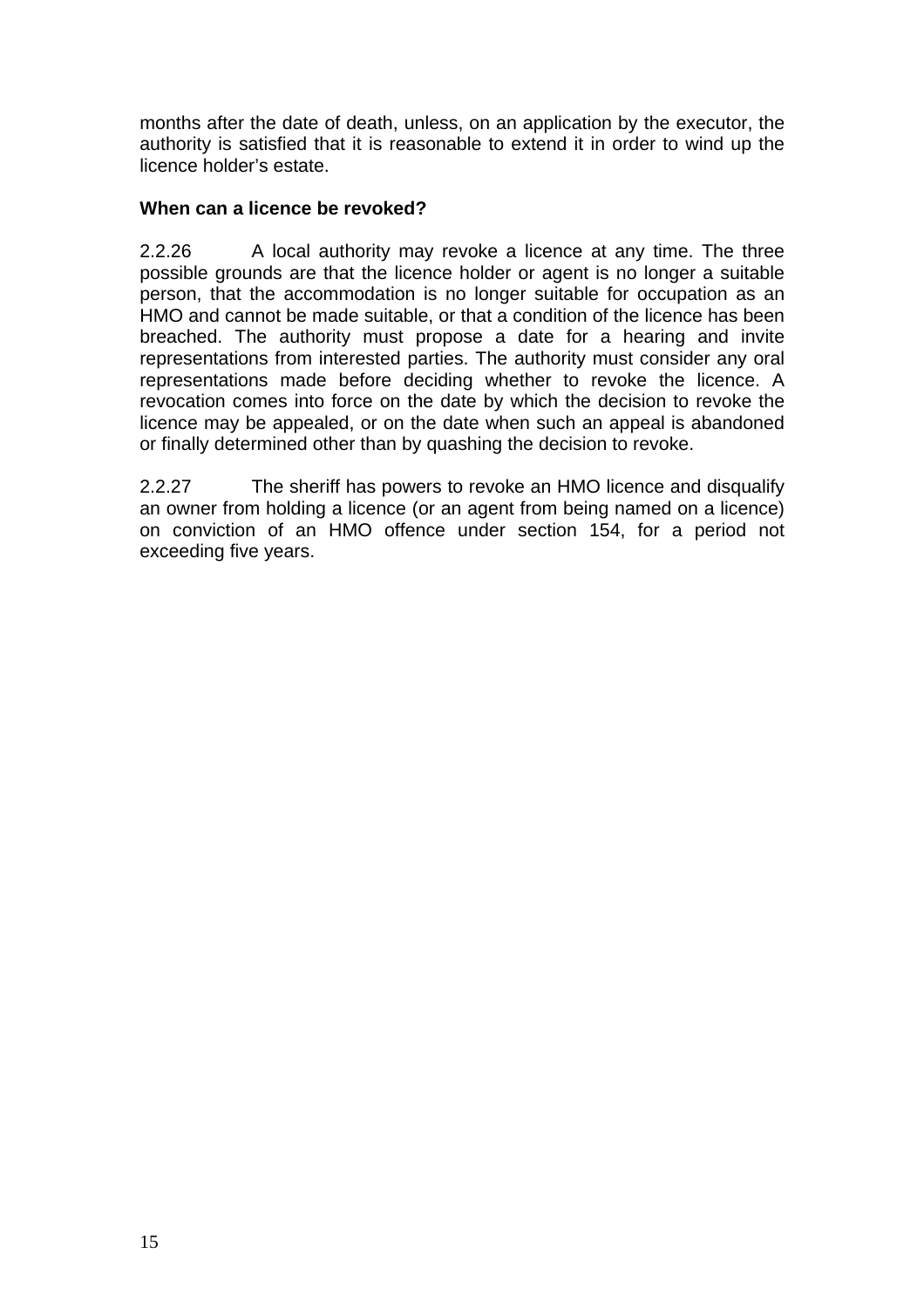# **PART 3 ADMINISTRATION OF HMO LICENSING**

### **3.1 OVERVIEW**

3.1.1 Before considering a licence application a local authority may also consider whether occupation of the living accommodation as an HMO would be a breach of planning control. The purpose of HMO licensing is to achieve and maintain high standards of service in this part of the private rented sector by ensuring that the HMO owner and any agent is a fit and proper person, and ensuring the suitability of accommodation. An authority may also consider whether granting an HMO licence will result in an overprovision of HMOs in a locality.

3.1.2 HMOs provide an important supply of housing, particularly for some groups of people, such as students, mobile workers, and those who require support in a homely setting. However, many HMO occupiers are unaware of their rights, or have few housing choices, and are therefore vulnerable to exploitation.

3.1.3 The Scottish Government recognises the importance of HMO owners in providing flexible and affordable housing to occupiers, with HMO licensing ensuring that occupiers can enjoy accommodation that is safe and of a reasonable standard.

3.1.4 It is important that regulation of HMOs is effective but also proportionate and cost effective. Regulation that is disproportionate and unduly onerous could raise fees, increase rents, and ultimately deter some HMO owners from applying for HMO licences, putting occupiers at risk.

3.1.5 In administering the HMO licensing regime, local authorities should therefore seek to avoid placing unreasonable burdens on good owners and seek to robustly tackle poor practice and unscrupulous owners.

3.1.6 Consultation and interviews with HMO owners as part of the development of this guidance have generally reported good relations with local authorities and particularly praised practice in a number of areas:

- Effective joined up working by different local authority sections
- Good provision of information
- Publication of required physical standards and clear advice where these have changed
- Informal advice on standards, for example prior to a scheduled refurbishment

3.1.7 However this engagement has also raised concerns about:

- Physical standards not being communicated clearly and seeming to rise with every inspection
- Inflexible and at times unreasonable interpretation of rules
- Threats that a licence will be refused over a relatively minor matter
- Occasional aggressive or intimidating behaviour by inspecting officers or licensing committees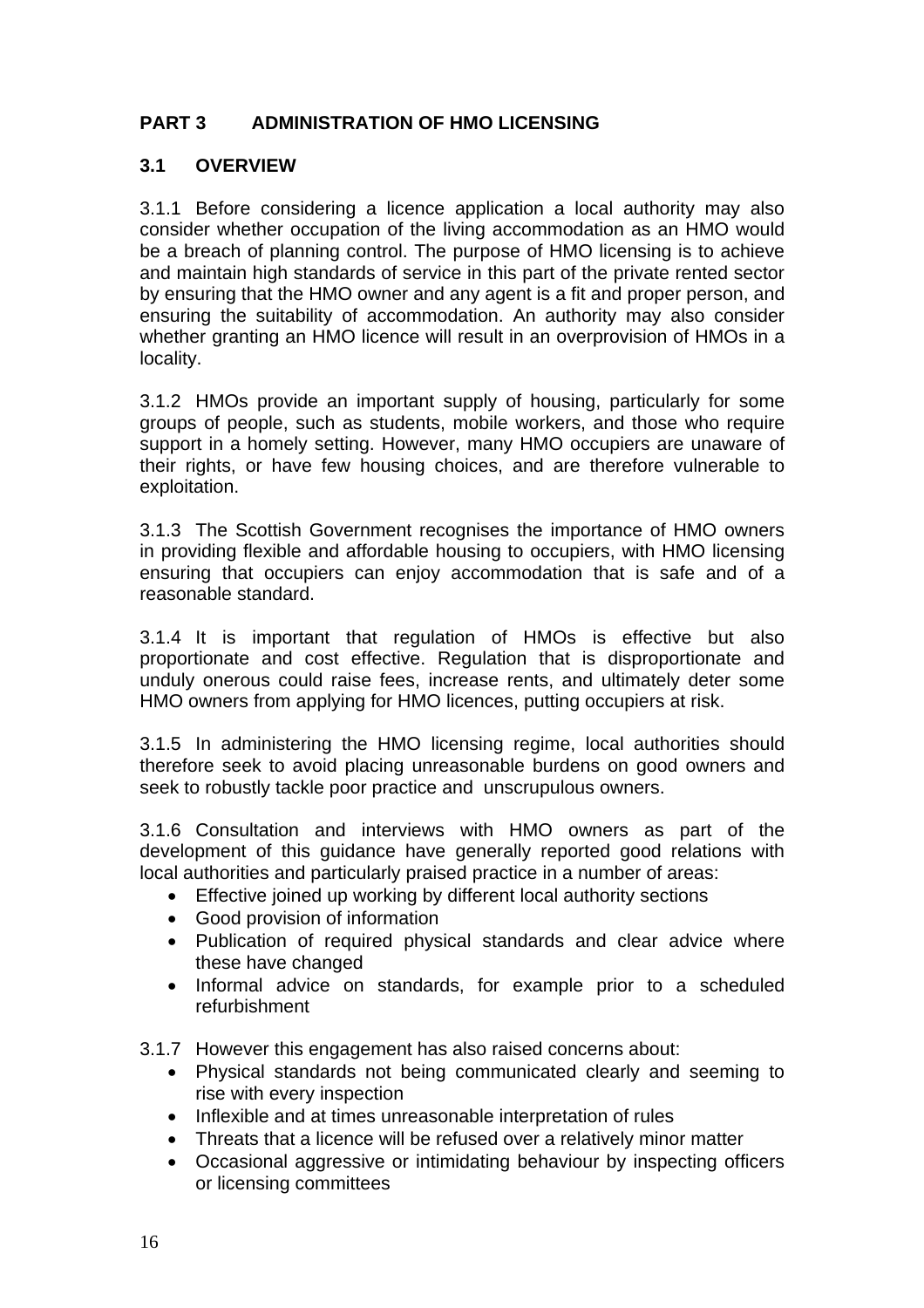3.1.8 In order to address these concerns it is suggested that local authorities engage with HMO owners to ensure that they are operating the regulatory regime in a reasonable and proportionate manner. Setting up a forum including local HMO owners can be a useful way to discuss general issues of concern and agree on steps to address them, and it is suggested that larger local authorities should set up such forums.

3.1.9 Local authorities should also note that the standards and approaches adopted in respect of individual HMO owners, or other small HMO businesses, are likely to be inappropriate for large scale providers such as universities and commercial providers of student accommodation. Local authorities should therefore exercise flexibility and discretion in their assessment of applications from different types of providers to ensure that while occupiers remain protected, compliance costs for HMO owners are not unreasonable.

3.1.10 For example, need the standards adopted by the authority be strictly applied where a long-standing provider has effective alternative systems in place in relation to locks, heating and lighting controls? Authorities may also wish to consider, for example, whether there is a need to carry out an inspection of every dwelling in a block of identical flats? Where there are changes to standards, they should also consider a staged implementation plan with large providers that is consistent with their scheduled programmes of maintenance and refurbishment.

3.1.11 Whatever approach is adopted, authorities must ensure that their assessment processes enable them to be satisfied that the statutory requirements for a licence to be granted are met.

# **3.2 CO-ORDINATION AND PREVENTING DUPLICATION**

3.2.1 Processing an application for an HMO licence requires the involvement of officers from several different local authority sections. The local authority officers involved are likely to represent:

- Legal services/licensing
- Landlord Registration
- Environmental Health
- Planning
- Building Standards
- Housing.

3.2.2 Processing an application will also require the consideration of external bodies. These will include:

- fire and rescue authority (a statutory consultee)
- chief constable (a statutory consultee)

3.2.3 It is important that the work of all interests is well co-ordinated, licensing committees will find it particularly difficult to form an accurate view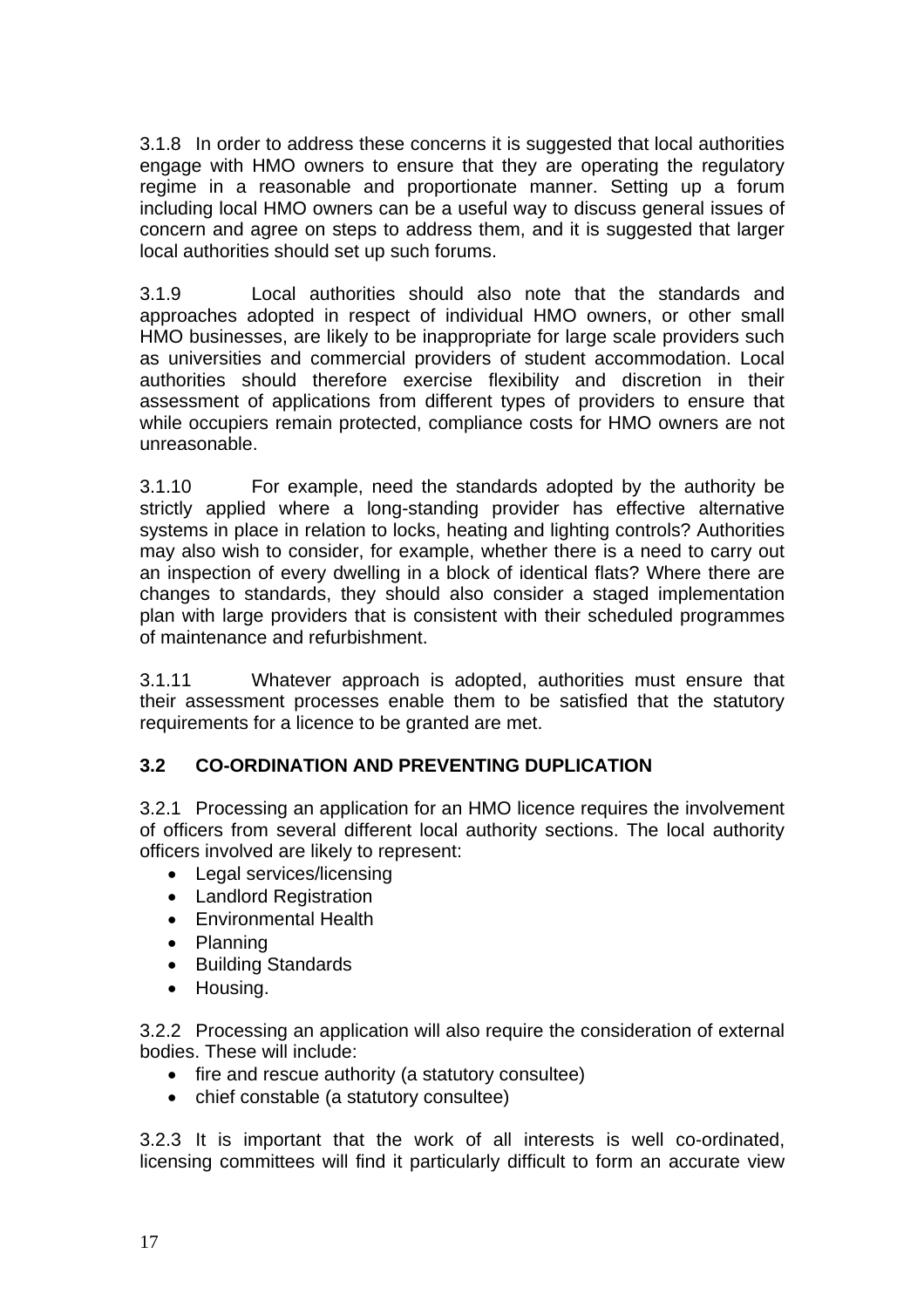where they receive conflicting reports. Co-ordination therefore needs to take place at all levels.

# **Administration of HMO licensing**

3.2.4 It is recommended that local authorities establish a clearly identified team as the single point of contact for HMO enquiries, applications, objections and complaints. Information from other council departments or partner agencies about suspected unlicensed HMOs, or suspected breaches of licence conditions, can feed into this team. The same team could provide a central point of co-ordination, with responsibility for distributing information about applications to the other officers whose views are required, organising joint visits to the property, collating reports, and organising action on complaints, as well as all correspondence with applicants and objectors.

3.2.5 Different sections within a local authority will hold information that can usefully inform decisions on licence applications. HMO licensing teams are encouraged to investigate the scope for sharing information, for example through memoranda of understanding with teams responsible for landlord registration, housing, housing benefit, homelessness services, antisocial behaviour, noise nuisance, planning, building standards, etc.

# **Technical Issues**

3.2.6 Employment of varying standards and interpretations by HMO licensing officers and committees could impose additional compliance costs on HMO owners.

3.2.7 There must be a shared understanding among those officers involved in inspecting properties and processing applications. Authorities will wish to put procedures in place to ensure that any differences of view between the various disciplines involved, about the standards to be applied or methods of satisfying the standards, can be resolved centrally and the agreed position clearly communicated to all inspecting officers.

3.2.8 It is suggested that procedures are put in place to enable an approach to be agreed internally where new situations arise, for example a type of HMO which has not previously been encountered, or new technology or a new approach which may offer a different way of satisfying standards. It may be possible for both technical and management issues to be addressed by the same group.

# **Policy Development**

3.2.9 The development of policy on HMO licensing should be considered by councillors and senior officers from the various relevant departments within the local authority. It is also likely to be helpful to involve a representative of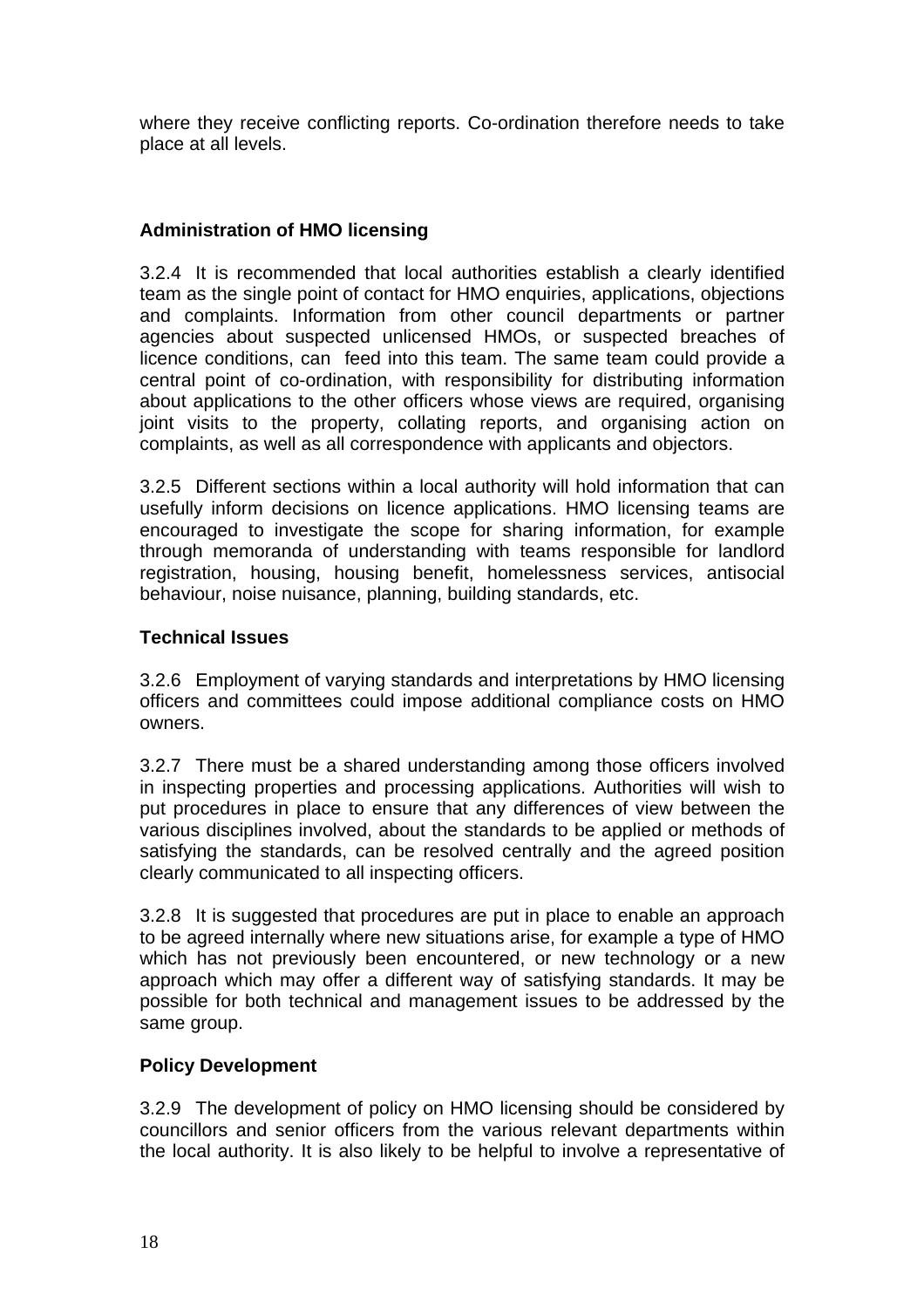the Fire and Rescue Service. Policies to be applied should be clearly communicated to all officers involved in the assessment of HMO applications.

#### **3.3 VERIFICATION OF COMPLIANCE WITH LICENSING REQUIREMENTS**

3.3.1 A local authority may refuse to consider an application for an HMO licence if it considers that occupation of the accommodation as an HMO would be a breach of planning control. A local authority has no power to grant an HMO licence unless it is satisfied that the living accommodation is suitable for occupation as an HMO, and is satisfied that the owner (and any agent acting for the owner) is a fit and proper person and is not disqualified from holding a licence. A local authority may refuse to grant an HMO licence if it considers that there is, or that the grant of the licence would result in, overprovision of HMOs in the area. Licence conditions may be imposed when granting a licence, to ensure that appropriate standards are maintained throughout the period of the licence.

3.3.2 There are various ways in which the local authority can obtain evidence to verify that the standards are met and licensing conditions complied with:

- **Direct inspection** involves officers of the local authority checking standards in person, by inspecting the property, gathering evidence from occupiers and neighbours about the management of the property.
- **Evidence from third parties** can confirm that certain requirements have been checked by an appropriate certifier or are controlled under other forms of regulation, and need not be checked again, or can provide a basis for further investigations.
- **Evidence from the applicant or licence holder** may also be taken into account, although its usefulness and the extent to which the authority is content to rely on it may vary.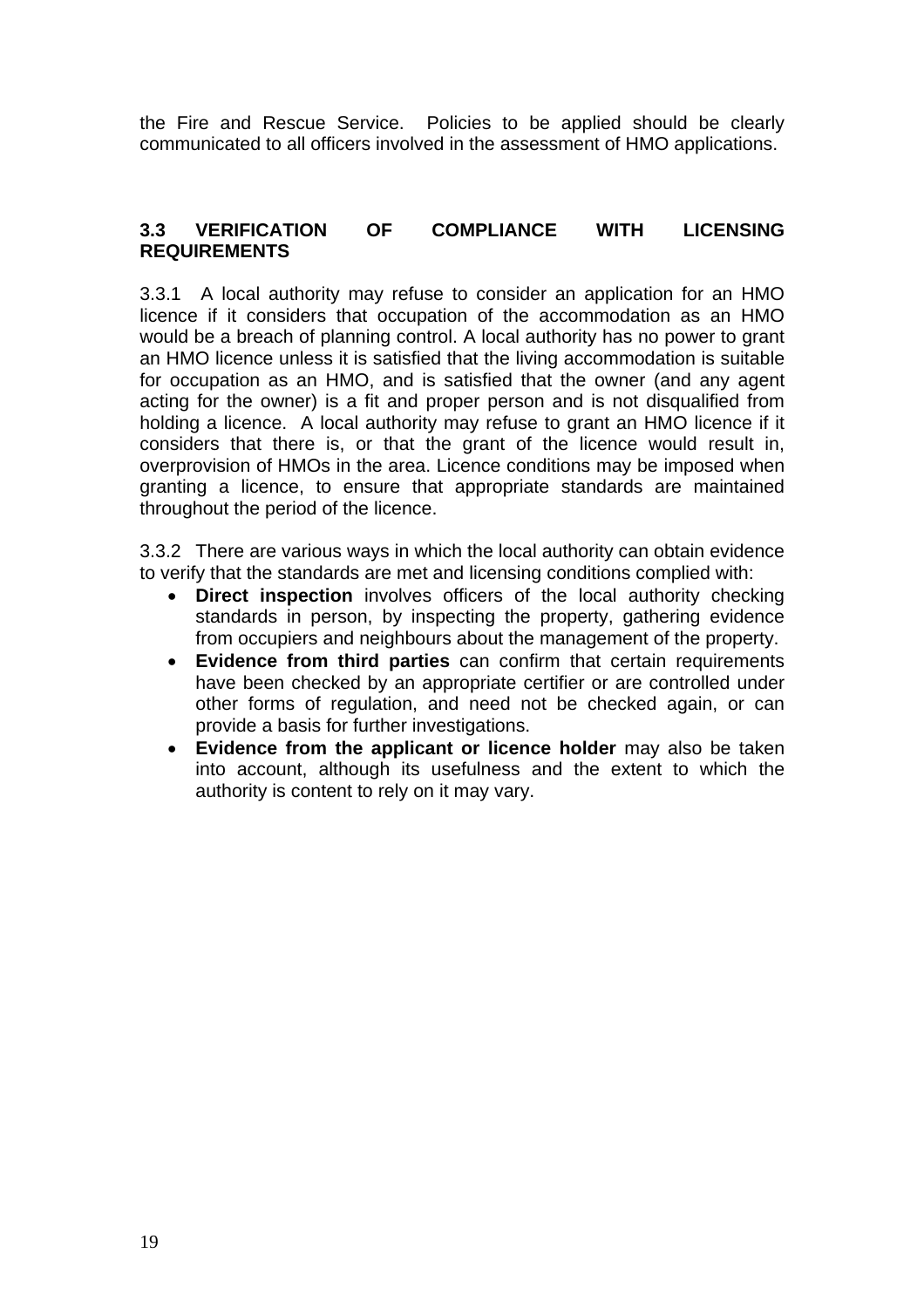# **3.4 FEES**

3.4.1 Local authorities should ensure that their fees structure complies with the Housing (Scotland) Act 2006 and the Provision of Services Regulations 2009.

3.4.2 Under the Housing (Scotland) Act 2006, a local authority can only charge fees in relation to HMOs for an application for an HMO licence, the issue of a certified copy of an HMO licence, or the issue of a certified copy of an entry in the authority's HMO register. It cannot, for example, charge fees for inspections or variations to a licence.

3.4.3 The Provision of Services Regulations 2009 require that fees charged in relation to a licensing regime must be reasonable and proportionate to, but not exceed the costs of all the procedures required to carry out this function.

3.4.4 Income received by the local authority from HMO licence fees should not be used to subsidise any other public service, nor should charges levied by the local authority relating to any other public service be used to provide a subsidy for any work on HMO licensing. A periodic review, at the discretion of the local authority, should be sufficient for the purpose of reviewing costs and setting fee levels.

3.4.5 In order to protect the rights of occupiers, to ensure public confidence in the regime, and to ensure that good HMO owners are not put at a disadvantage, it is important that HMO licensing operates robustly. Local authorities should therefore ensure that fees are set at a level sufficient to ensure that they can be proactive in identifying unlicensed HMOs, that appropriate and proportionate enforcement action can be taken in relation to HMO related offences and that appropriate advice and support can be supplied to HMO occupiers and owners.

3.4.6 Typical elements of the cost of granting a licence could include:

- Administration this could cover basic office administration to process the licence application, such as resource, copying, postage and the cost of handling fees.
- Visits to the premises this could cover the average cost of officer time if a premises visit is required as part of the authorisation process. Authorities will need to consider whether the officer time includes travel. It would also be normal to include 'on-costs' in this calculation. Authorities will need to consider whether 'on-costs' include travel costs and management time.
- Local democracy costs Authorities may want to recover any necessary expenditure in arranging and holding committee meetings to consider applications.

3.4.7 Licence maintenance costs could include -

• Additional monitoring and inspection visits – Authorities may wish to include a notional charge for routine risk based visits to premises in between licensing inspections where this is standard for all premises.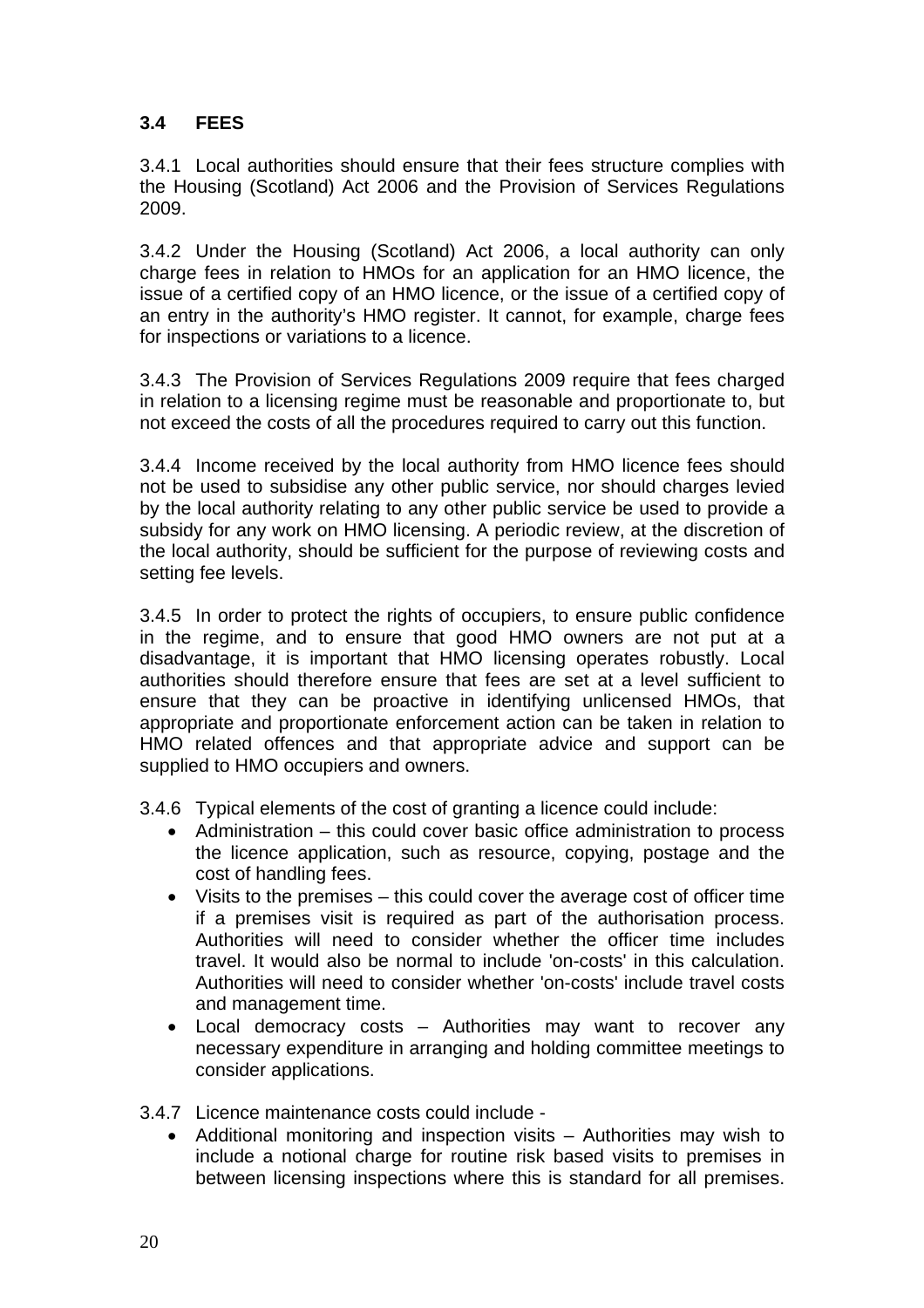As with the initial licensing visit, authorities can consider basing this figure on average officer time, travel and management costs as suggested above.

• Enforcement costs – Authorities will want to consider how enforcement costs associated with complaints and working with non-compliant businesses are funded. The majority of enforcement activity will be aimed at ensuring compliance with the licensing regime to protect both the public from rogue service providers and the trade from unregulated competition and as such can be considered a valid licence fee expense. Enforcement costs can include advice provided to businesses. Any calculations for ongoing enforcement action will need to consider that some cases may result in prosecution as a last resort, which is likely to incur costs to the authority, though an element of these costs may be recovered through the court processes.

3.4.8 As stated above, when setting their fees local authorities should be mindful of the requirements of the Provision of Services Regulations 2009 to set fees that are proportionate to the effective cost of the procedure in question. This means that it is no longer acceptable for an unsuccessful applicant for an HMO licence to be charged the same fee as a successful applicant. Although the local authority incurs certain authorisation costs for both the accepted and the refused applicant, it will not incur licence maintenance costs such as the further enforcement costs for the unsuccessful applicant.

3.4.9 It is for local authorities to take their own view on the appropriate action to achieve compliance with the EU Services Directive, but they may wish to consider the following approaches.

3.4.10 It is open to local authorities whether they wish to calculate the split between their authorisation and licence maintenance costs.

- If they do calculate the split between initial application and licence maintenance costs, then they could charge a combined initial application and maintenance fee, and refund the maintenance element to unsuccessful applicants,
- If they do not calculate the split between initial application and licence maintenance costs, then they could refund the entire fee to unsuccessful applicants.

3.4.11 Applicants must be able to complete all their transactions online. Local authorities need to ensure that service providers can obtain HMO licences through an online Point of Single Contact (PSC) and ensure that information is accurate and kept current. Details of fees should be made available online, either by utilising the Point of Single Contact (PSC) website established by UK Department of Business, Innovation and Skills (BIS) or on the local authority's own website. Further information is available on the BIS website.

http://www.bis.gov.uk/policies/europe/eu-services-directive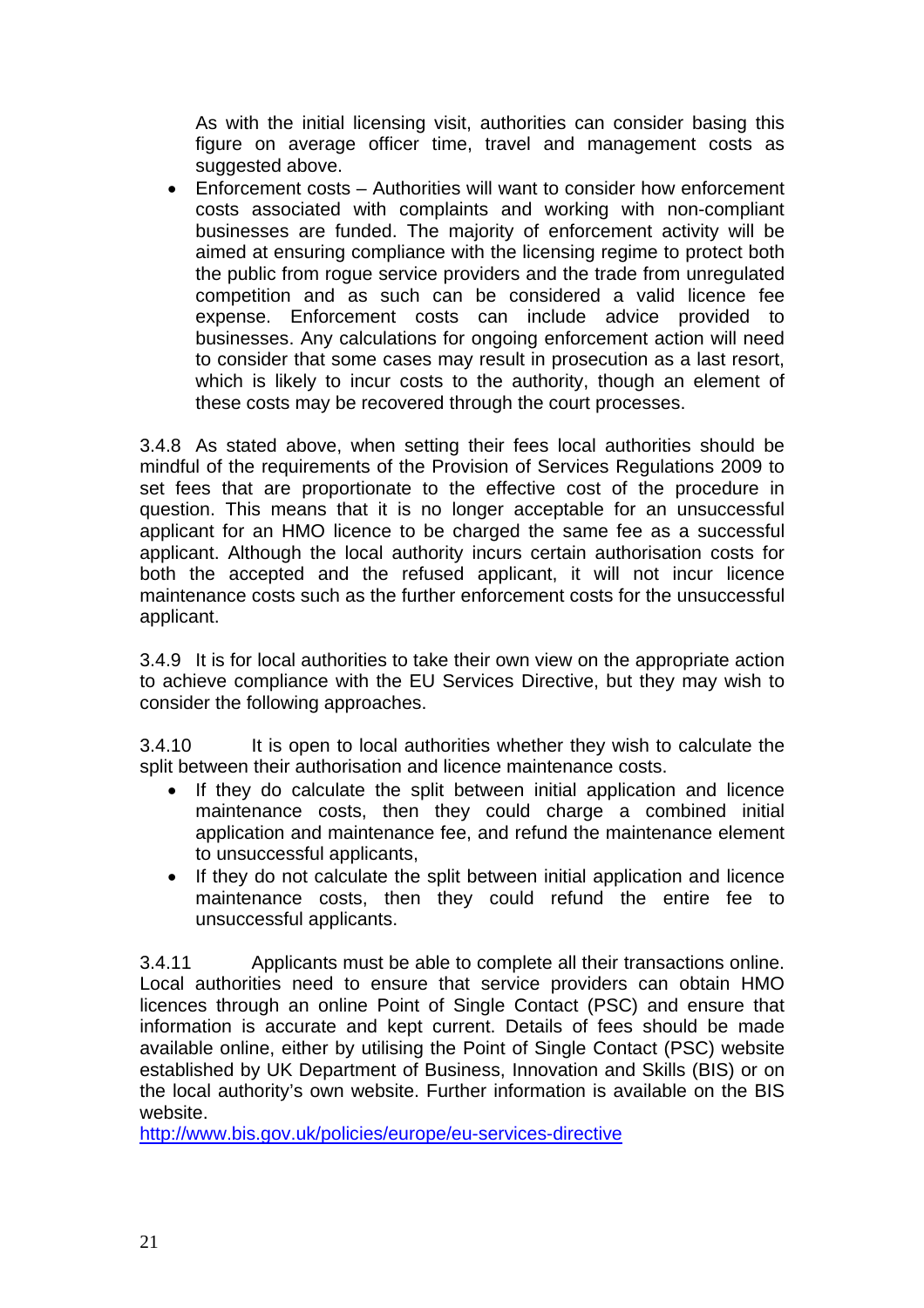3.4.12 It is suggested that local authorities make available to the public information on the activities covered by the licensing fee, to make clear all the activities which are involved in operating the regime.

3.4.13 Local authorities may take different approaches to structuring their fee levels. Some may charge a flat fee, while others may use a sliding scale based on the number of occupants of the HMO.

3.4.14 Local authorities may consider a structure in which lower fees are charged for applications which require less work on the part of the authority.

3.4.15 Various discounts or methods of calculating fees can, if the local authority so wishes, be applied to HMO owners with large portfolios of property, such as universities, colleges and other large providers of student accommodation, particularly where the units are to a common design. Similarly, blocks of identical units and portfolios of property managed together are likely to bring economies of scale, and may be considered for discount arrangements.

3.4.16 Local authorities may wish to charge a lower fee for applications from persons who are already licensed. This option might reflect the likelihood that an application from a person who does not already hold an HMO licence requires more work by the local authority than consideration of an application by a person who is already licensed.

3.4.17 The local authority should be able to justify that any differential between application fees charged to different applicants reflects the difference in costs incurred by the authority.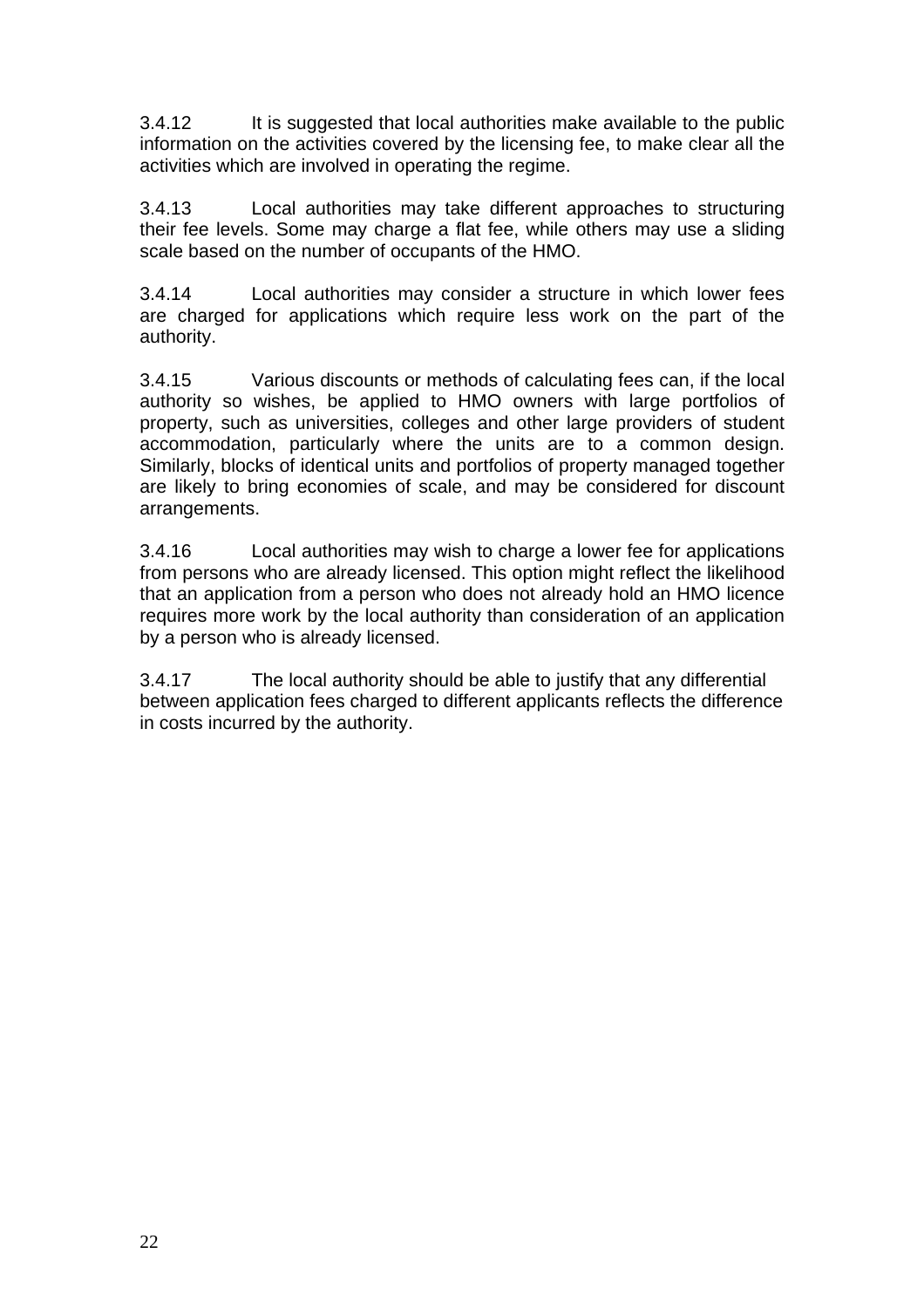# **3.5 CO-ORDINATION WITH OTHER RELEVANT REGULATION**

3.5.1 HMO licensing covers a wide range of types of living accommodation, from a three-person shared flat to a 100-room hall of residence, hotel staff accommodation to sheltered housing, Victorian tenements to new, purposebuilt group homes. HMO operators are therefore involved in a range of activities which are subject to other regulatory regimes in addition to HMO licensing.

3.5.2 Some of these other forms of regulation are clearly separate from the business of providing accommodation. There are, however, a few forms of regulation which interact more closely with HMO licensing. If these are not carefully handled, applicants and objectors may see them as duplicating the same controls, possibly with inconsistent results.

3.5.3 It is important to be clear that different regulatory regimes control different aspects of the activity, that each of them must be separately complied with, and that enforcement action can be taken if any one requirement is not met. It is helpful if HMO officers have a general understanding of the other regimes which may be involved, so that they can advise applicants as appropriate (e.g. to check that particular requirements which may apply to them are complied with). However, it is the individual HMO owner's responsibility to ensure that they comply with the law in all respects.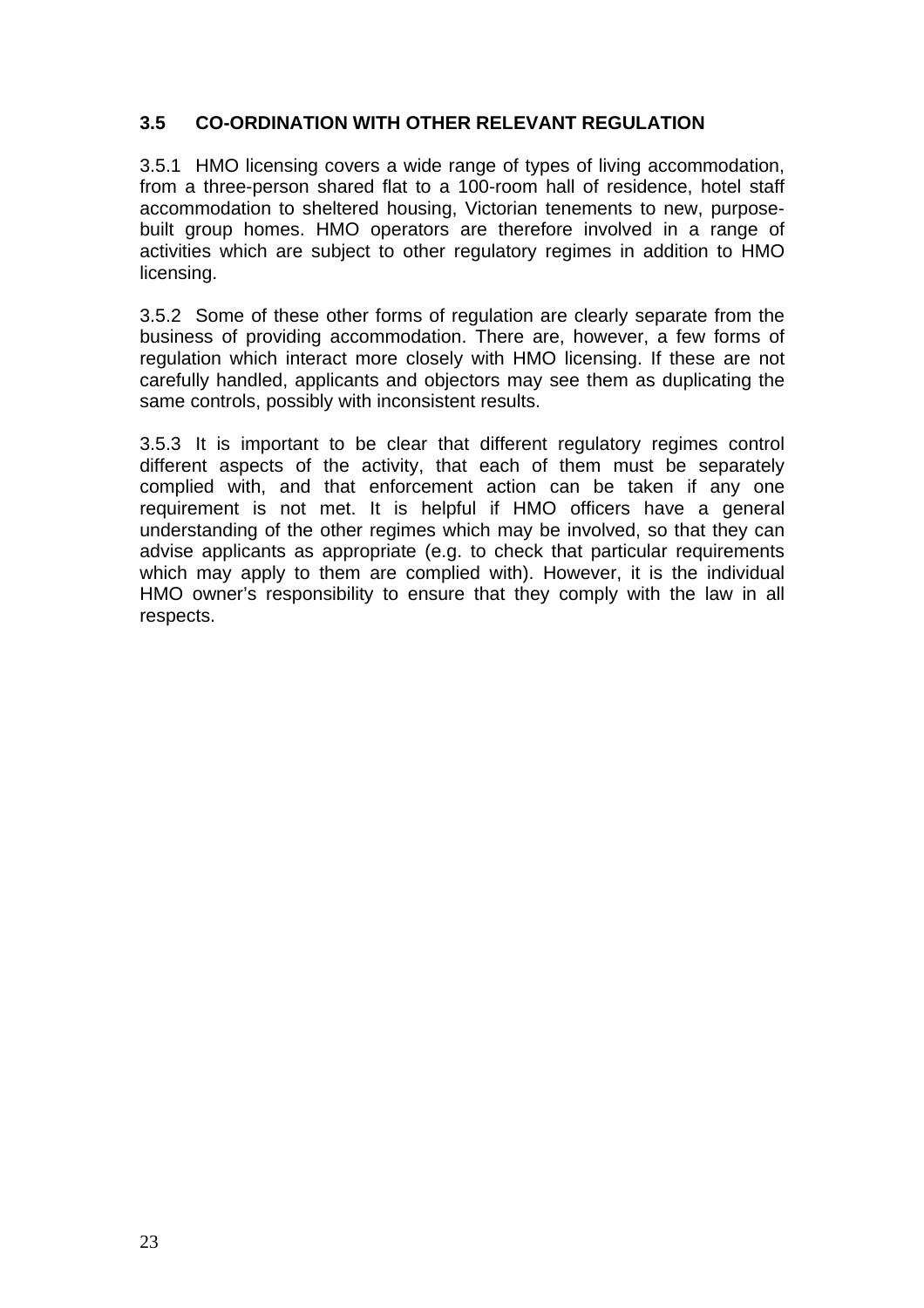## **3.6 FIRE SAFETY**

3.6.1 HMOs fall within the scope of the fire safety regime in Part 3 of the Fire (Scotland) Act 2005 (asp 5) and the Fire Safety (Scotland) Regulations 2006 (SSI 2006/456) which came into force on 1 October 2006. Under that legislation it is for the person or persons with duties under the legislation to determine what fire safety measures are appropriate to provide on the basis of an assessment of risk.

3.6.2 Although the fire and rescue chief officer is a statutory consultee for HMO licences under the Housing (Scotland) Act 2006, the fire and rescue authority has independent responsibility for enforcing the fire safety legislation in HMOs through the Fire (Scotland) Act 2005. This is separate from the HMO licensing regime. This enforcement is done on a risk assessed basis with resources targeted at higher risk premises.

3.6.3 The approach for fire safety in Scotland is to avoid overlapping regimes and duplication by operating a single fire safety regime. Fire safety is therefore principally dealt with through the Fire (Scotland) Act 2005. Section 71 of the Fire (Scotland) Act 2005 restricts the extent to which licensing regimes can deal with fire safety. As a consequence general fire safety measures cannot be imposed through the HMO licensing regime by way of licence conditions.

3.6.4 However the local authority has a duty to take into account the condition of living accommodation as well as the safety and security of persons likely to occupy it – the authority should therefore take into account the level of fire safety in the HMO and the extent of compliance with the Fire (Scotland) Act 2005, together with the advice or recommendations of the chief officer of the fire and rescue authority and may, if it sees fit, refuse to grant a licence on this basis.

3.6.5 The Scottish Government has produced a number of guidance documents to assist those with fire safety responsibilities. Two of the guides are relevant to HMOs:

- Practical fire safety guidance for small premises providing sleeping accommodation
- Practical fire safety guidance for medium and large premises providing sleeping accommodation

3.6.6 Further information on the legislation and the guidance is available on the FireLaw website at http://www.firelawscotland.org/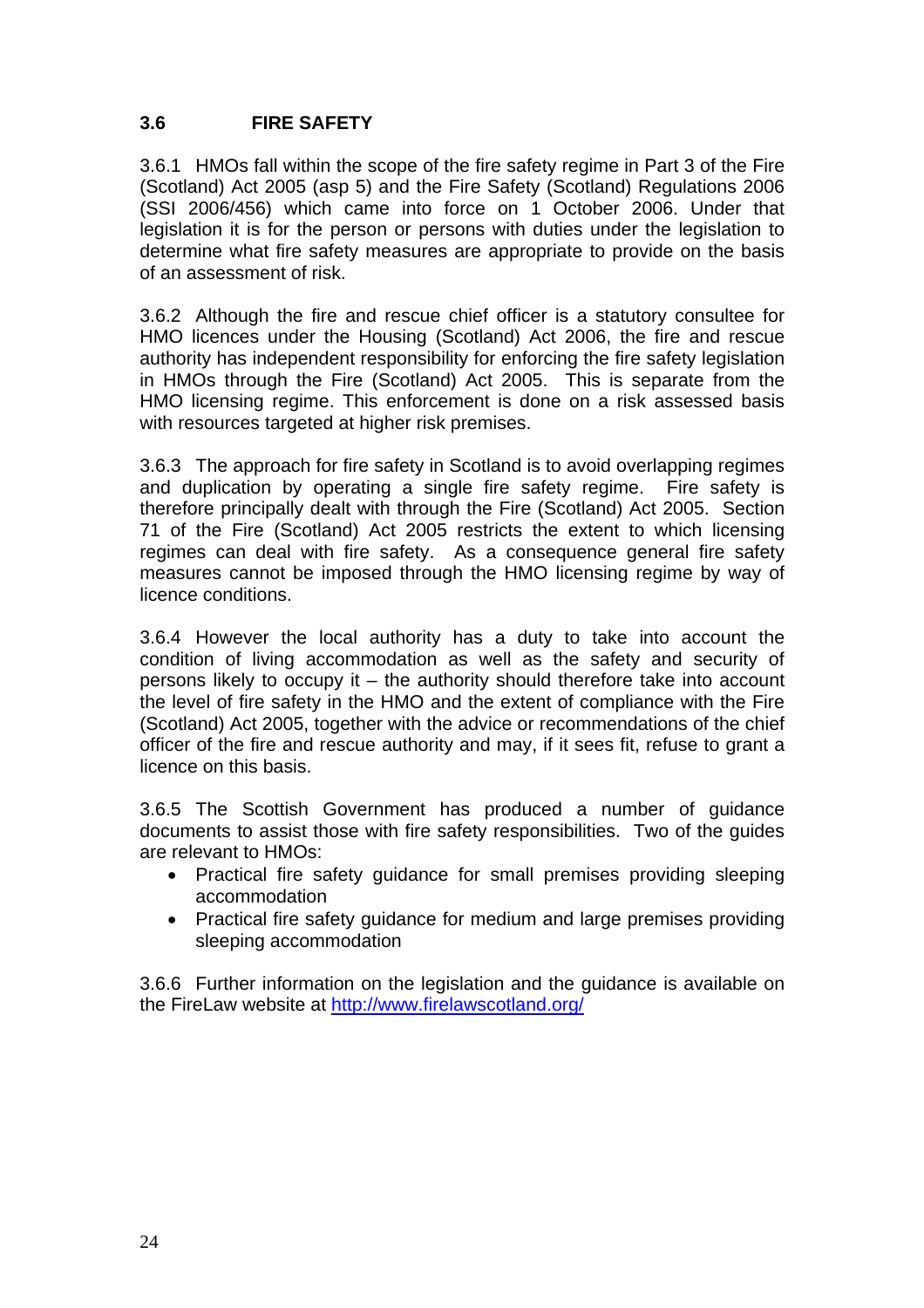#### **3.7 SOCIAL CARE AND SOCIAL WORK IMPROVEMENT SCOTLAND AND LOCAL AUTHORITY SOCIAL CARE AND HOMELESSNESS SERVICES**

#### **Social Care and Social Work Improvement Scotland**

3.7.1 From 1 April 2011, the regulatory functions of the Care Commission were transferred to two new scrutiny bodies: Social Care and Social Work Improvement Scotland (SCSWIS) and Health Improvement Scotland (HIS). The Public Services Reform (Scotland) Act 2010 ('the PSR Act') set up SCSWIS to regulate care services and HIS to regulate independent healthcare in Scotland.

3.7.2 Care services are defined in Schedule 12 of the PSR Act. They are regulated against the provisions in that Act, its associated regulations and taking account of the National Care Standards for each service type.

3.7.3 The National Care Standards are published by the Scottish Ministers and set out what people using care services can expect from their provider. Relevant accommodation is exempt from HMO licensing when it is provided as part of any one of the following care services registered under Part 5 or Part 6 of the PSR Act:

- Care home service
- School care accommodation service
- Secure accommodation service
- Independent health care service

3.7.4 These types of services are inevitably provided in dedicated accommodation. Other categories of care services are not necessarily provided in dedicated accommodation. In these cases SCSWIS regulates the service, and the standards of accommodation are, where appropriate, controlled by HMO licensing. The most common example is a Housing Support Service, which might be provided to people leaving institutional care or who have been homeless, to help them develop the skills to manage their own home.

3.7.5 They might start in hostel-type accommodation, move to a house shared with three or four other people, including support workers, and finally move to a home on their own, where support workers continue to visit for as long as necessary. This is a process in which the individual may have the same support worker throughout, but moves from dedicated HMO accommodation, to non-specialist HMO accommodation, to a mainstream, singly occupied house.

3.7.6 SCSWIS may raise issues with the service provider about, for example, the appropriateness of the accommodation or equipment in place, for the provision of the support service where this impacts on the quality of care provided. The local authority would not normally be party to such comments, unless they are mentioned by the licence holder. If licensing officers have any queries or concerns about HMO operators who are also providing care or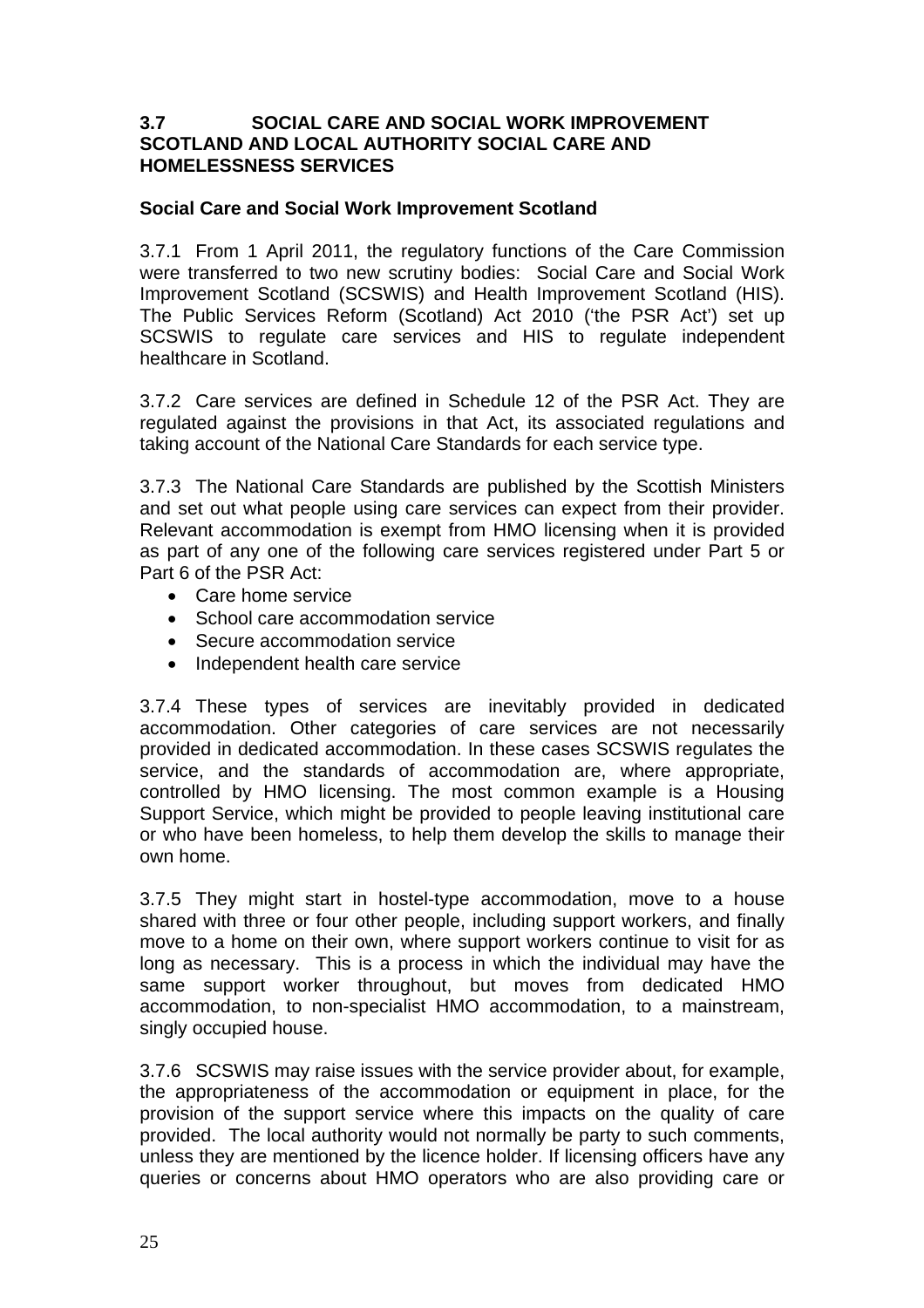support, they should contact SCSWIS's local office and ask for the person dealing with housing support services. A list of contact details is available on SCSWIS's website at http://www.scswis.com/

#### **Local authority social care and homelessness services**

3.7.7 Care and support services regulated by the SCSWIS are often funded through contracts with local authorities, under a range of programmes which include social work services and services for homeless people.

3.7.8 HMO licensing officers should work with colleagues to ensure that all non-exempt HMOs used by such services are licensed. For example, three or more homeless people regularly staying within a Bed and Breakfast could trigger the need for the owner to licence the premises as an HMO.

### **3.8 PLANNING PERMISSION**

3.8.1 The Scottish Planning Policy (para 89) sets out that planning authorities should consider the need for HMO accommodation as part of the housing requirement for the area.

3.8.2 Not every HMO requires planning permission. Landlords may wish to be aware of the Planning Circular in relation to *Houses in Multiple Occupation: Guidance on Planning Control and Licensing* which gives Scottish Government guidance on the provision and management of houses in multiple occupation through the planning systems, as well as advice on the interface between HMO licensing and the planning system.

3.8.3 This is a complicated area that depends on interpretation by the local planning authority. A potential landlord considering setting up an HMO should therefore be encouraged to contact their local authority planning department early on to establish the position.

3.8.4 High concentrations of HMOs can lead to a range of cultural, social, physical and economic changes in a community. Planning authorities may wish to adopt policies to limit HMO concentrations where the residential amenity of a community is already adversely affected by high concentrations of HMOs, or in areas where this is likely to happen in future. Policies must be designed to safeguard community amenity, and must not be in response to perceived concerns about the behaviour of tenants. Any planning policy to manage HMO concentrations will apply only to properties being proposed for use as HMOs for the first time after the date on which the policy takes effect. Where a planning authority establishes a policy to manage HMO concentrations it should ensure that it is enforced.

3.8.5 The 2011 Act gives a local authority the discretionary power to refuse to consider an application for an HMO licence if it considers that occupation of the accommodation as an HMO would be a breach of planning control. Further details are provided at 4.1a.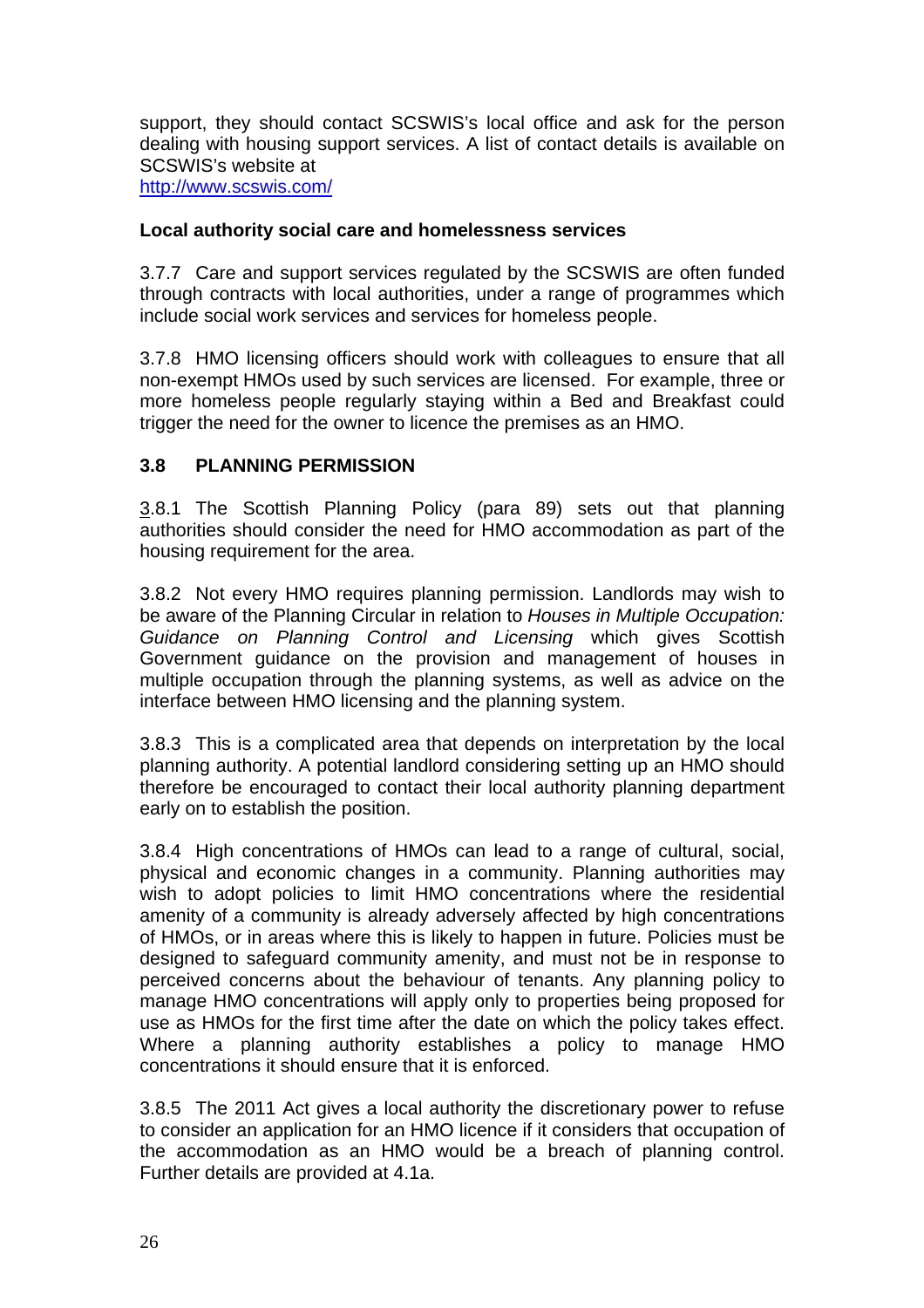**3.8.6** The ability to refuse to consider an HMO licence application is separate from any planning enforcement powers, and is not intended to be an alternative to use of those powers. Both regimes should operate together. Prior to local authorities having the ability to refuse to consider an HMO licence application, local authorities could be faced with having to consider grant of a licence solely in terms of applicant fitness and suitability of premises. That had the potential to suggest that they were not concerned about breach of planning control, especially where the licensing authority was not the planning authority. A refusal to consider an application allows the licensing system to complement planning enforcement.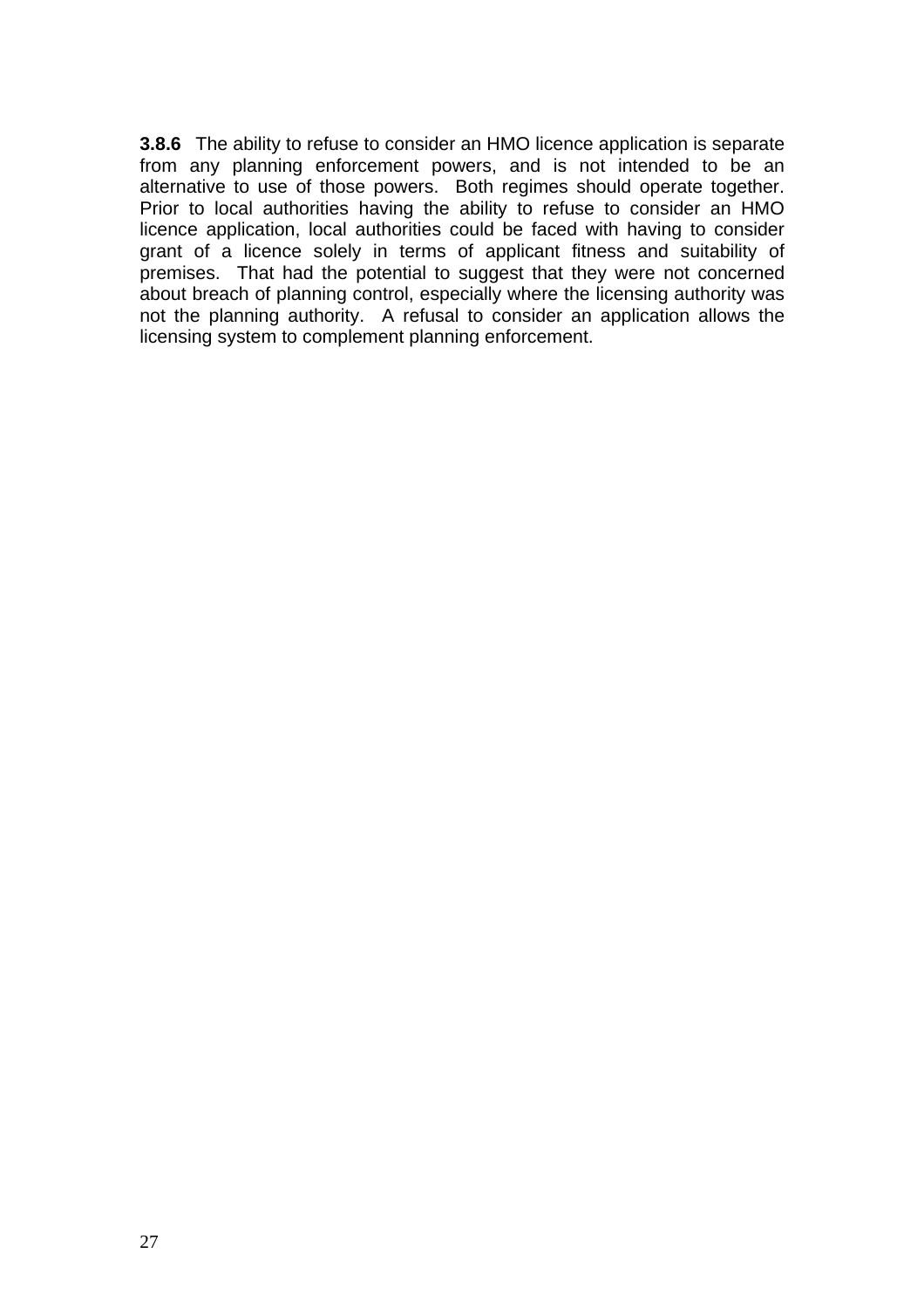# **PART 4 STANDARDS AND LICENSING CONDITIONS**

# **4.1 OVERVIEW**

4.1.1 The 2011 Act gives a local authority the discretionary power to refuse to consider an application for an HMO licence if it considers that occupation of the accommodation as an HMO would be a breach of planning control. The licensing of HMOs seeks to ensure high standards in terms of; the suitability of a property owner (and their agent) to be an HMO owner (or to act for the owner) and the suitability of the living accommodation itself. And allows the local authority to consider overprovision. It should have regard to the factors set out in sections 129A, 130, 131 and 131A of the 2006 Act.

## **4.1a PRELIMINARY REFUSAL: BREACH OF PLANNING CONTROL**

4.1a.1 A local authority has the discretionary power to refuse to consider an application for an HMO licence if it considers that occupation of the accommodation as an HMO would be a breach of planning control. If the applicant subsequently obtains planning permission or a certificate of lawful use or development and makes a further application for a licence within 28 days of obtaining such permission or certificate then, no fee may be charged in relation to the further application. If an application is refused before an existing licence for the HMO has expired, the existing licence will expire on either its normal expiry date or on a later date that the local authority considers reasonable, given the circumstances.

4.1a.2 A local authority can decide how widely to consider planning status as a preliminary issue, depending on whether it has a problem with HMOs operating without planning permission. A local authority should not adopt a policy of requiring every applicant to prove the planning status of the HMO, but instead should come to a reasonable view based on evidence and capable of being justified. The local authority may, for example, decide to operate this approach only in areas with a planning policy in place. The power applies to all HMO licence applications, however it would be open to a local authority to apply their policy only to new applications if they feel that this is justified.

4.1a.3 If a local authority decides to consider planning status, the licensing section of the local authority should liaise with planning colleagues before dealing with a licence application. If time allows, local authorities may find it useful to issue a warning letter to applicants where they consider that premises are in breach of planning control and they intend to refuse to consider the licence, offering the applicant the opportunity to highlight if they feel that there has been an error.

4.1a.4 If there are no planning concerns, the application can be dealt with. If there are planning concerns, the applicant should go through the appropriate planning process. Having obtained either planning permission or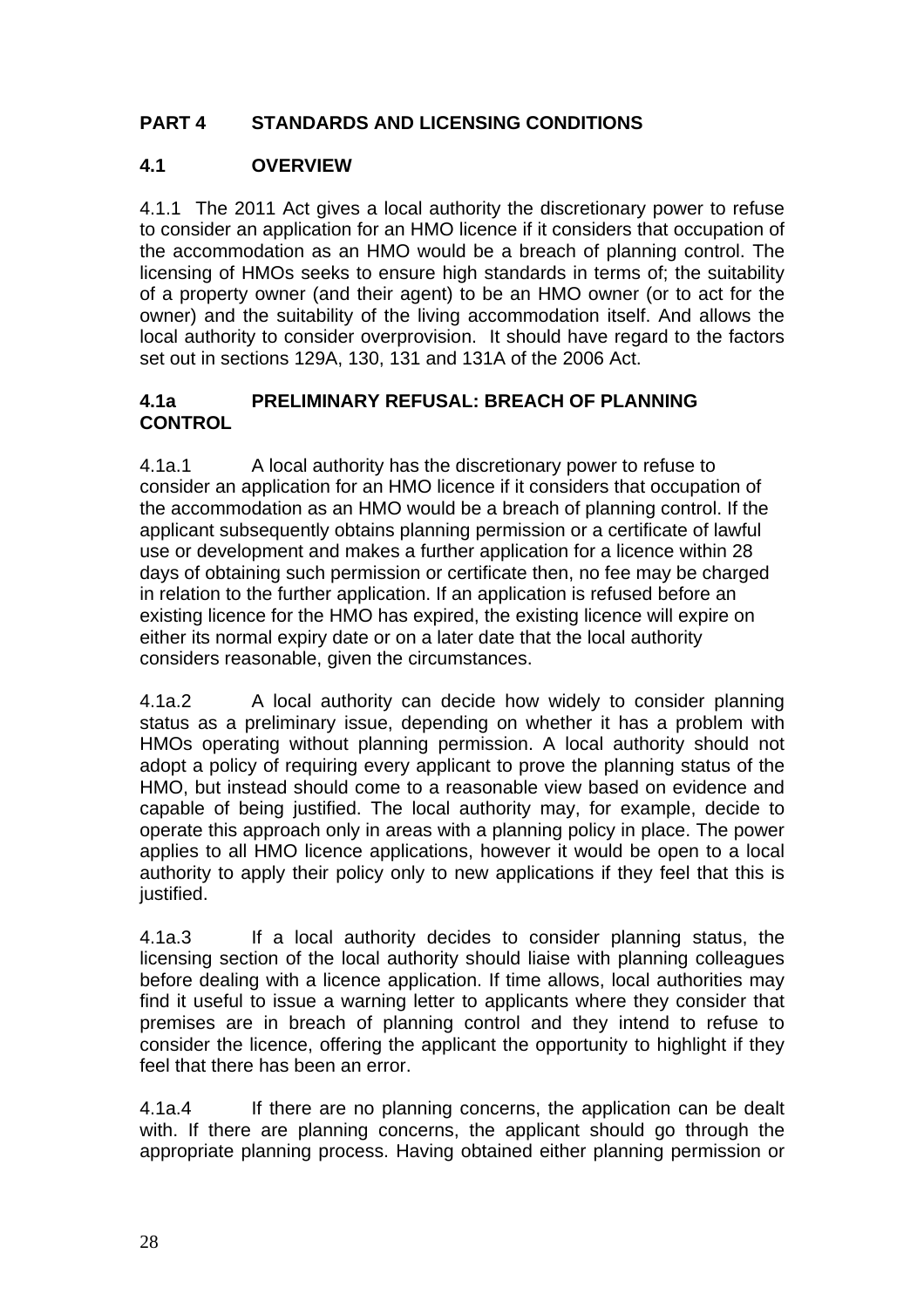a certificate of lawful use, the applicant can reapply for an HMO licence and the application can then be dealt with in the normal way.

4.1a.5 This process should not be used to restrict the supply of HMOs where they are required. It should not affect the significant proportion of cases where an HMO is not a matter of planning concern, and should not impose any additional cost and burden for landlords and planning authorities of a formal certification process to confirm that this is the case. This approach, for example, allows a local authority to deal with licence applications from HMOs that were previously licensed and operating in active breach of a planning decision and with the anomaly that a person can obtain an HMO licence without having gone through any form of planning process.

4.1a.6 Where the local authority considers planning status, it may within 21 days of an application refuse to consider the application if it considers that there is or would be a breach of planning control and must within 7 days of refusing to consider an application serve notice of its decision. The local authority will have received an application fee at this stage. No further fee may be charged in respect of a further application for an HMO licence provided that it is made within 28 days of the applicant subsequently obtaining planning permission or a certificate of lawful use.

4.1a.7 If an application is refused before an existing licence for the HMO has expired, the existing licence will expire either on its normal expiry date (had an application for a new HMO licence not been made) or on such later date as the local authority considers reasonable in the circumstances.

4.1a.8 Where the local authority has refused to consider an application on these grounds, the landlord should resolve their planning status and it would be open to them to appeal any planning decision via the normal planning appeal mechanisms. However it is not open to the landlord to appeal the refusal to consider the licensing application to the Sheriff as the local authority has not considered their application.

4.1a.9 The local authority should be mindful of the requirements of the Provision of Services Regulations 2009 and ensure that any HMO licensing fee charged is proportionate to the work carried out. It is for local authorities to take their own view on the appropriate action to achieve compliance, but they may wish to consider whether there should be any fee refund if planning permission is refused, thus preventing a further (successful) licensing application. Further guidance is also provided in section 2.4. It could be useful to make the intended approach clear to the landlord at the time of refusal to consider the licence application.

# **4.2 SUITABILITY OF THE APPLICANT AND AGENT**

4.2.1 An essential part of considering a licence application is establishing whether the applicant, as well as any agent they wish to act for them in relation to the HMO, is a 'fit and proper' person.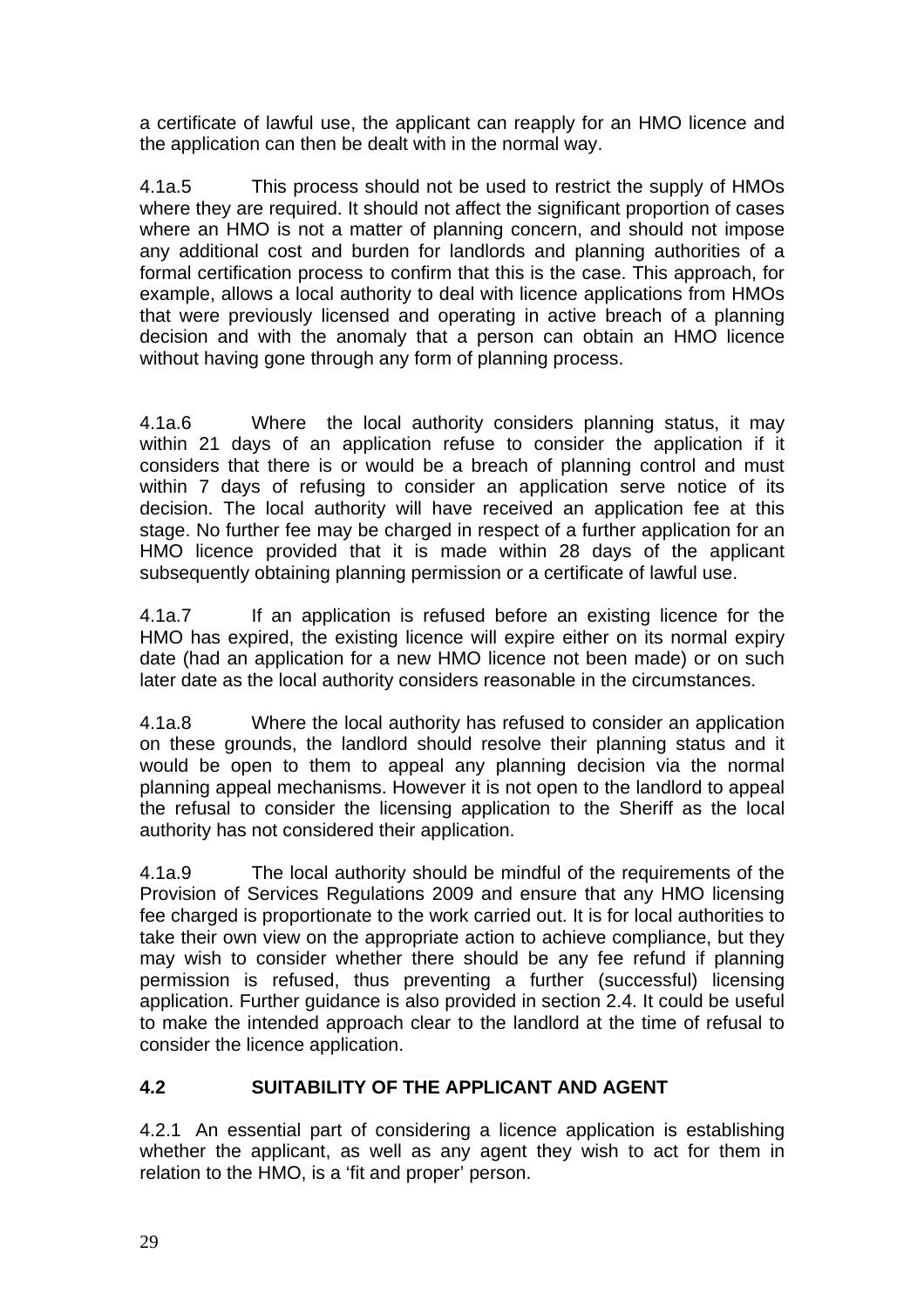4.2.2 It may prove useful to verify that the applicant is indeed the owner of the property, if it is suspected that the applicant is dishonestly applying on behalf of an unsuitable owner.

4.2.3 The local authority should consider whether the applicant has any relevant convictions. Not all convictions would be relevant to a person's prospective role as an operator of an HMO. For example, motoring offences would not normally be relevant, but a conviction for fraud or theft could be since the operator would be in a position of trust.

4.2.4 If the HMO operator is subject to any other form of regulation the local authority may also wish to approach the relevant regulatory authority, such as the SCSWIS or the environmental health service, for their comments. This would usually focus on the applicant's record of maintaining expected standards and their response if concerns are raised. In addition, the local authority should consider the advice of their fire and rescue authority on the applicant's approach to fire safety.

4.2.5 The local authority must refuse an application if it considers that either the applicant or their agent is not a fit and proper person. The factors which the local authority must have regard to in determining whether the applicant or agent are fit and proper are in section 85 of the Antisocial Behaviour etc. (Scotland) Act 2004, as amended, which also applies to Landlord Registration. Where an applicant or agent is not an individual, these tests apply to any director, partner or other person involved in the management of the company, trust or organisation.

4.2.6 The local authority must have regard to whether the person has:

- committed certain types of offence, involving fraud or other acts of dishonesty, violence, or drugs
- practised unlawful discrimination
- contravened housing law or landlord and tenant law
- carried out actions or failures to act in relation to antisocial behaviour affecting a house let by the applicant or for which the applicant was an agent.
- The local authority must also consider any other material which it considers to be relevant.

4.2.7 There are clear benefits to administrative co-operation between local authority landlord registration teams and HMO licensing teams in obtaining and collating information to inform decisions on whether an applicant is fit and proper. Co-operation will avoid needless duplication of effort and ensure that all the relevant information is available. Ultimately however it is for the local authority, in its capacity as licensing authority, or for the delegated officer, to decide whether the applicant is a fit and proper person to act as an HMO owner or agent based on all the information available.

4.2.8 A local authority is obliged to maintain a public register, including details of its decision in relation to each application, as well as in relation to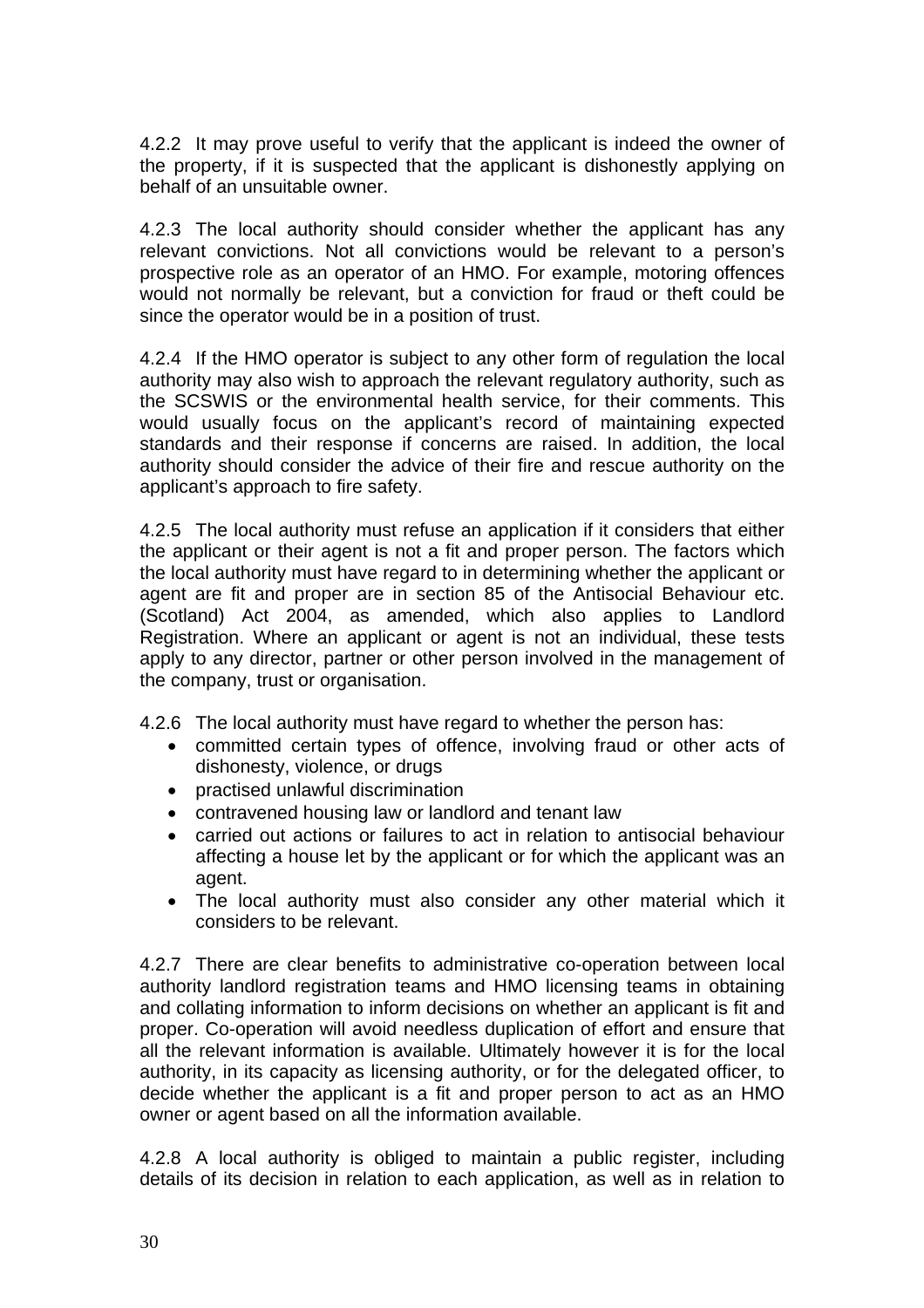variations, revocations and cancellations of licences, and any other information as it thinks fit. Local authorities might wish to include information about the grounds on which a licence was refused or revoked, which it is suggested might prove a useful resource for other licensing authorities.

# **4.3: SUITABILITY OF THE LIVING ACCOMMODATION**

#### **Introduction**

4.3.1 One of the key aims of HMO licensing is to ensure that the accommodation provided is safe, of good quality, and has sufficient facilities for the number of occupants. This section sets out the factors which must be considered, together with examples of physical standards which it is recommended that local authorities apply in their assessment of living accommodation, on receipt of an application and as part of their enforcement activity. Technical details relating to the suggested standards are included in Annex A.

4.3.2 It should be noted that these standards are intended to provide reference points to help local authorities determine whether living accommodation in respect of which an HMO licence has been applied for, or has been granted, is suitable (or remains suitable) for occupation as an HMO. They should be applied flexibly, with the local authority taking into account whatever material it considers relevant in assessing the suitability of the accommodation in accordance with section 131 of the 2006 Act.

4.3.3 Appropriate standards may vary, depending on the circumstances of each case, and authorities should bear in mind the possibility of achieving the same level of accommodation or safety through different packages of measures. Licensing officers should always give consideration to alternative approaches proposed by the owner. In adopting and applying standards, licensing authorities should keep in mind the need to achieve a suitable level of accommodation which is safe and secure without placing a disproportionate burden on the owners of HMOs.

4.3.4 In general, local authorities should ensure that all licence applications are treated equally and fairly, regardless of whether the application is for accommodation which has not previously been licensed, or which has had a licence for some time. However, a flexible approach should be taken; in some cases, such as where an HMO has been operating with a licence for some time, it may be considered suitable for a new licence even if it does not meet certain of the standards which the authority would normally wish to apply to new accommodation or accommodation which has not previously been licensed.

4.3.5 It may be appropriate for the local authority to balance the likely expense of any work required and the contribution that it would make to the safety of occupiers. This is a matter for the local authority to determine what is appropriate or necessary in the context of a particular case. For example it may consider that it is more proportionate to require inexpensive work that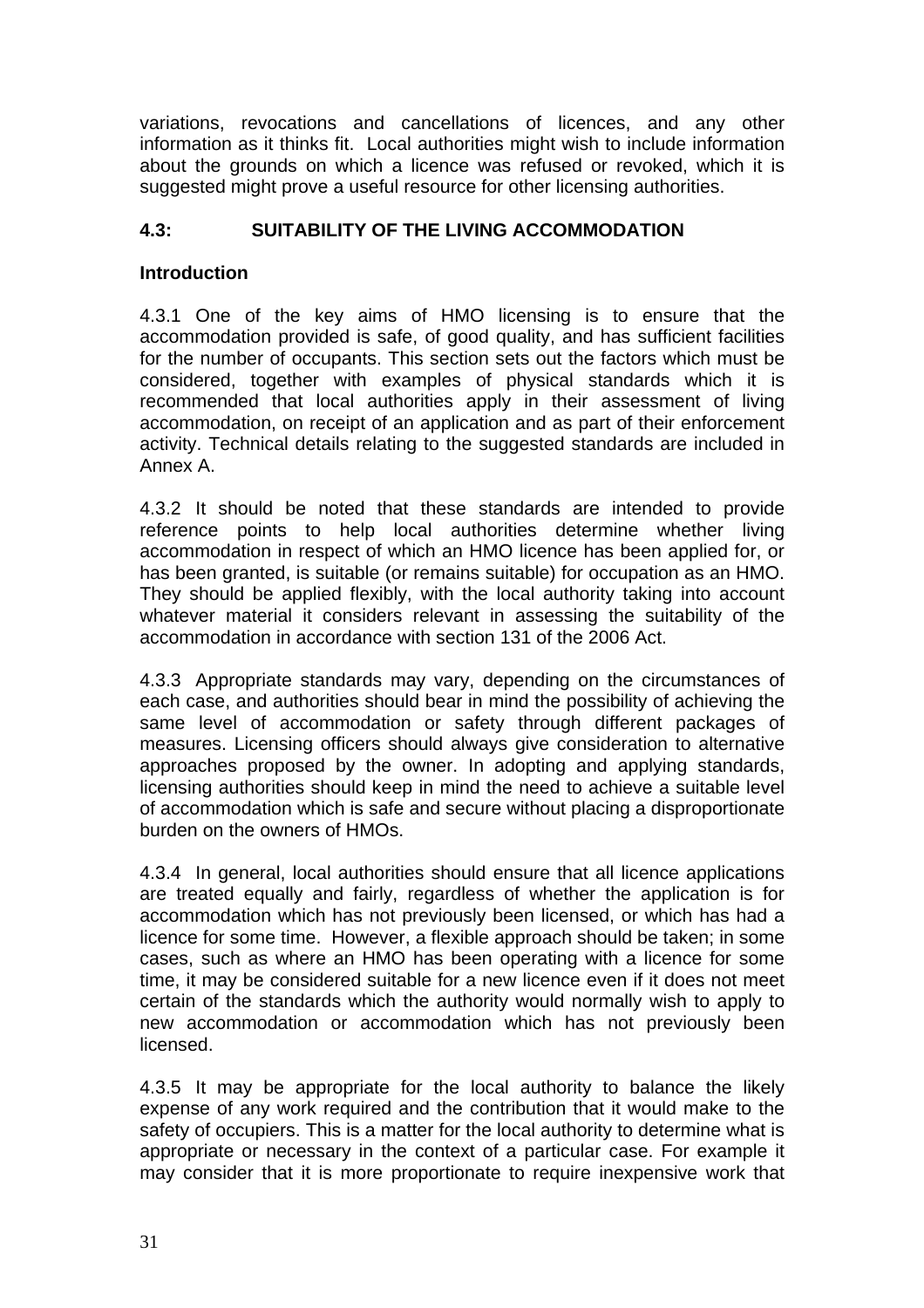contributes to occupier safety, such as installing a CO detector, than expensive work that does not impact on occupier safety but may improve facilities such as requiring additional kitchen or bathroom facilities or electrical outlets, where the existing facilities are functioning and in reasonable condition.

4.3.6 In such cases, authorities may still decide to grant the licence, but may consider imposing licence conditions which would enable the accommodation to be upgraded during the period of the licence. Some examples of circumstances in which this might be desirable are included in the coverage of individual standards below.

### **Factors to be considered**

4.3.7 The 2006 Act requires that local authorities are satisfied that the accommodation is suitable for occupation as an HMO (or can be made suitable by the inclusion of licence conditions). Section 131(2) sets out various factors that the authority must consider when coming to a decision on suitability of the accommodation. These are:

- the location of the accommodation
- the condition of the accommodation
- any amenities the accommodation contains
- the type and number of persons likely to occupy the accommodation
- whether any rooms have been subdivided
- whether any rooms have been adapted, resulting in an alteration to the situation of the water and drainage pipes within the accommodation
- the safety and security of persons likely to occupy the accommodation
- the possibility of undue public nuisance.

4.3.8 Section 131A, inserted by the 2011 Act, gives a local authority the discretionary power to refuse to grant an HMO licence if it considers that there is, or that the grant of the licence would result in, overprovision of HMOs in the locality.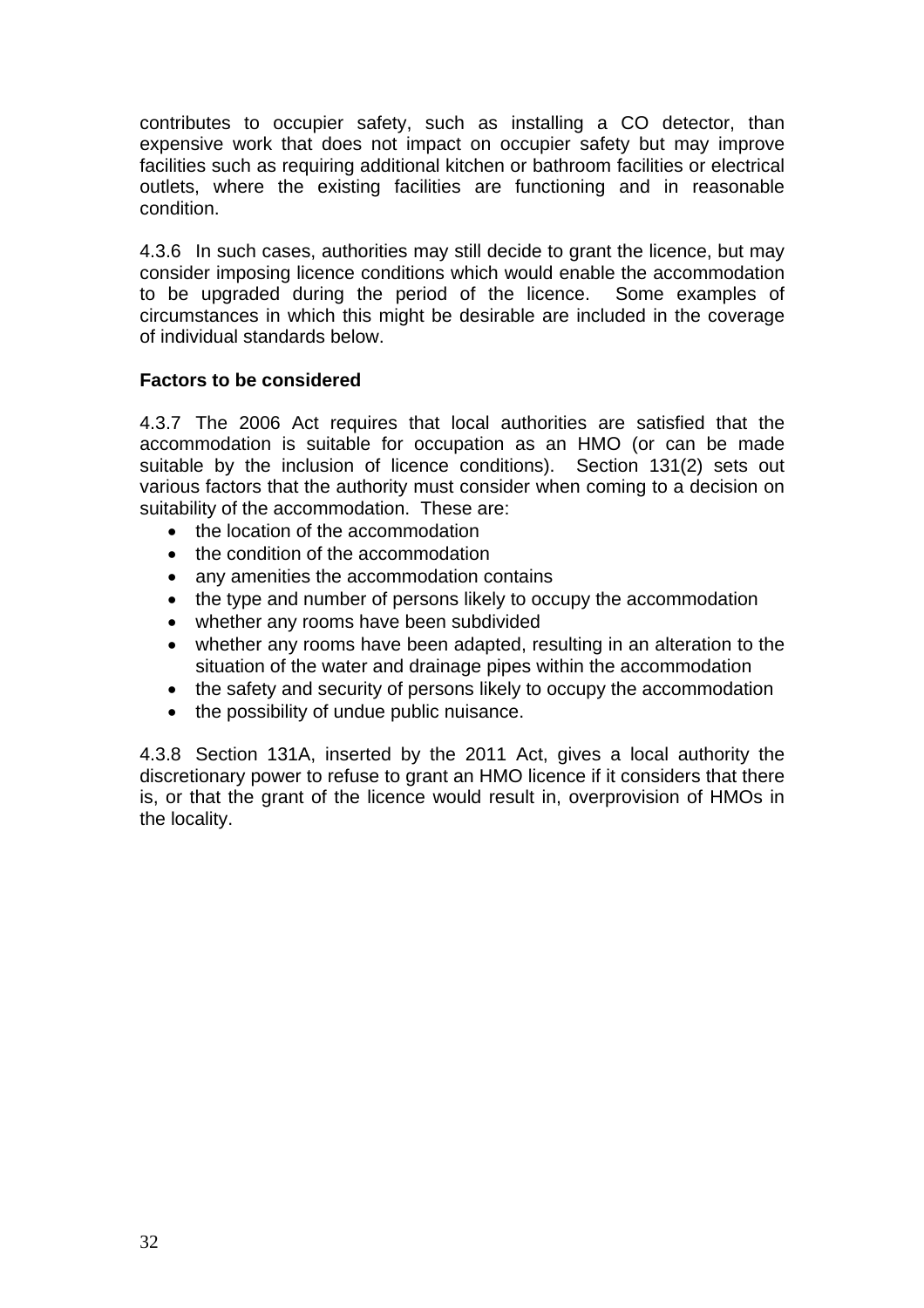# **4.4 SECTION 131(2)(a) - THE LOCATION OF THE ACCOMMODATION**

4.4.1 The local authority is required to consider the location of the accommodation in assessing whether it is suitable for occupation as an HMO.

4.4.2 This would allow a local authority to take account of the locality, where it would be unsuitable for an HMO. For example there might be a lack of safe access, or other factors that could endanger residents.

# **4.5 SECTION 131(2)(b) - THE CONDITION OF THE ACCOMMODATION**

4.5.1 Another factor which must be considered is the condition of the accommodation. In general terms, this is likely to cover the physical condition of the premises such as whether it is watertight, wind-tight, well ventilated, as well as any additional aspects which might make the accommodation unfit for occupation as an HMO e.g. lack of adequate heating, damp, missing treads on stairs, lack of sound-proofing or inadequate dividing walls between bedrooms. However, authorities should take into account any material they consider relevant to their assessment.

4.5.2 Suggested standards which authorities should consider in relation to this factor are as follows:

#### **Space heating**

4.5.3 Each bedroom and living room should have a fixed controllable space heating appliance.

4.5.4 Where there is a central heating system, which may include any system of warm air or under floor heating, it must be capable of maintaining a temperature of 18° Centigrade (in the bedrooms and living rooms) when the outside temperature is minus 1° Centigrade (a higher temperature may be specified where the HMO is intended to be occupied by older people or others who need additional heating).

4.5.5 In a smaller dwelling the boiler should be capable of being controlled from a communal area, alternatively in larger establishments such as university halls of residence, a centrally controlled system would be more appropriate.

4.5.6 There must be a certificate stating that the central heating system is working properly.

#### **Detection of Carbon Monoxide**

4.5.7 There must be installed a CO alarm which meets the requirements of BS EN 50291:2001 in the same room as any gas appliance. Alarms should be powered by a battery designed to operate for the working life of the alarm. Such alarms should incorporate a warning device to alert users when the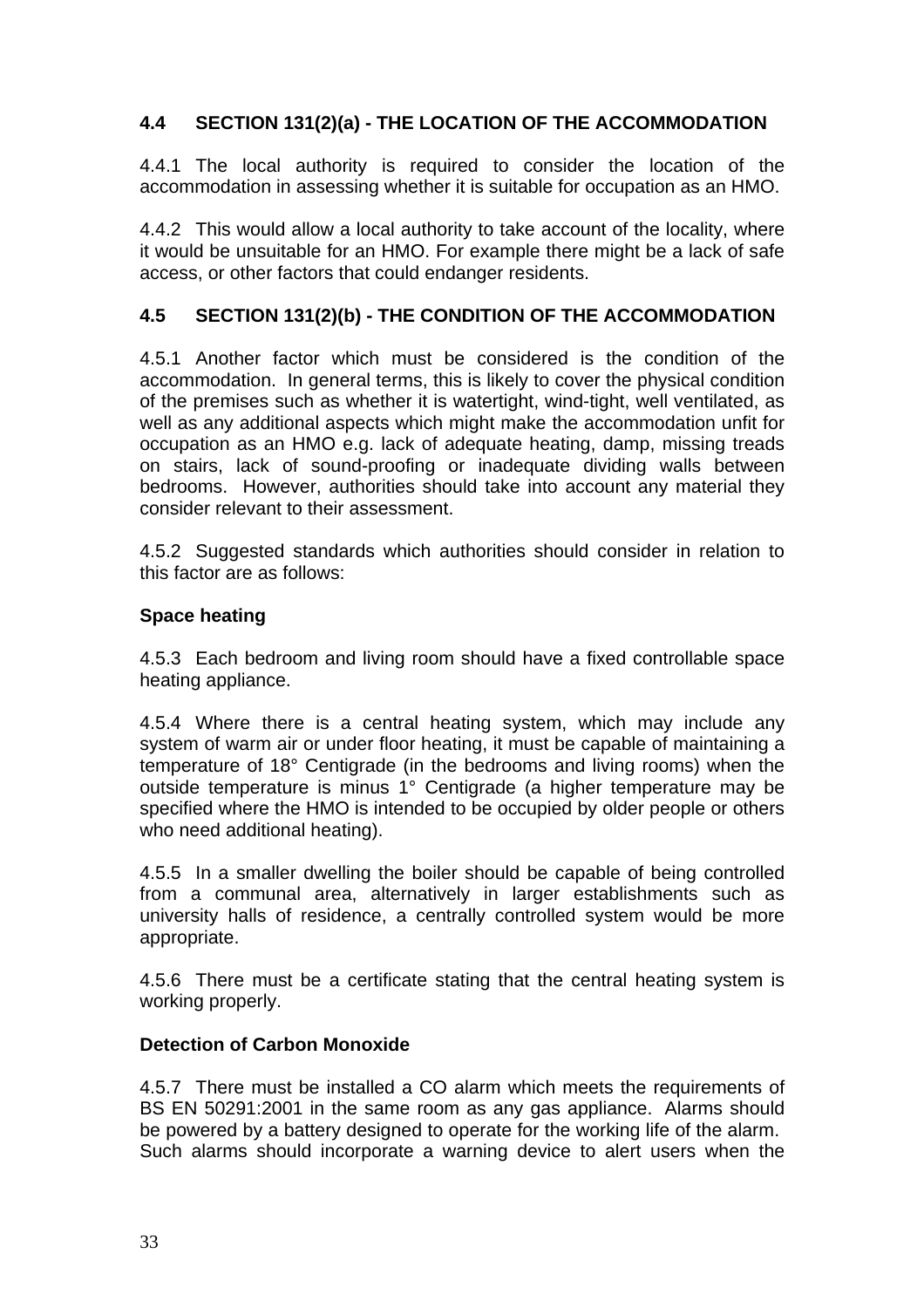working life is due to pass. This type of alarm is easier to change when the working life has expired as it does not require a specialist electrician.

4.5.8 HSE has undertaken research into the long term reliability and use of carbon monoxide alarms, available via the link that follows: http://www.hse.gov.uk/research/rrhtm/index.htm

4.5.9 This research indicated that the sensors within CO alarms which detect carbon monoxide have a lifetime of between 5 - 7 years. This may mean that a resident has a CO alarm in place, but it is beyond its lifetime and therefore may not be providing the level of protection that the resident may think they have.

4.5.10 The research report also found that on occasion carbon monoxide alarms, although fitted in the same room as a gas appliance, were not fitted in the correct location to detect carbon monoxide. Guidance on the installation of carbon monoxide alarms is available in BS EN 50292:2002 and in the manufacturers' instructions.

4.5.11 The CO alarm must therefore be fitted in the correct location and not have passed, or be shortly about to pass, beyond its lifetime. Where the CO alarm is likely to pass beyond its lifetime during the licence period, it is strongly suggested that authorities consider including a licence condition to the effect that the alarm must be replaced within a specified timescale.

#### **Chimneys, Flues and Fuels**

4.5.12 Any chimneys/flues that are in use must be cleaned annually.

4.5.13 Where the chimneys/flues will require to be cleaned during the licence period, it is strongly suggested that authorities consider including a licence condition to the effect that they must be cleaned within a specified timescale.

4.5.14 Liquid Petroleum Gas (LPG) heaters must not be used. Specifications for solid fuel, oil-fired or gas-fired heaters are as per the current relevant British Standards.

# **Lighting and ventilation**

4.5.15 Every bedroom and living room should have natural lighting and ventilation from a window or windows situated in an external wall or roof, or in a wall between the room and a conservatory.

4.5.16 The aggregate glazed area must be equal to at least 1/15th of the floor area of the apartment, and the opening area should be at least  $1/30<sup>th</sup>$ of the floor area.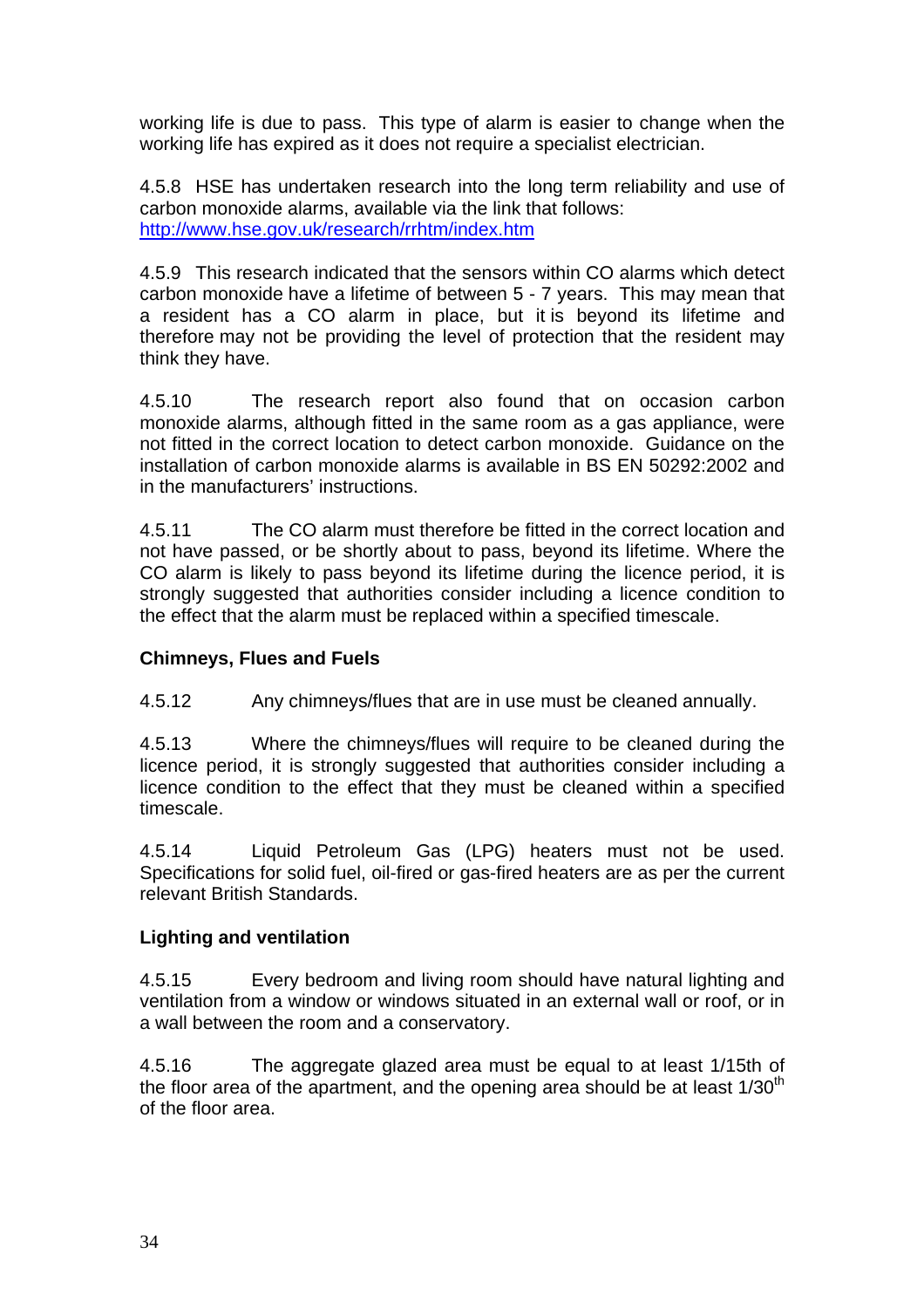4.5.17 Kitchens, bathrooms and toilets should have either natural ventilation as for bedrooms and living rooms, or adequate mechanical ventilation.

4.5.18 There should be an electric lighting system providing at least one lighting point to every circulation space, bedroom, living room, kitchen, bathroom, toilet and other space having a floor area of 2 square metres or more.

4.5.19 Any lighting point serving a stair within an HMO should have controlling switches adjacent to the staircase at each storey or a suitable alternative such as energy efficient PIR (passive infrared sensors) or central control via a timer

4.5.20 Any ceiling strip light unit within the HMO must be fitted with a proper diffuser/cover.

4.5.21 In order to prevent the risk of electric shock and damage to electrical wiring due to condensation all bathrooms and shower rooms should be provided with an IP44 rated light fitting if it is required in accordance with current regulations. Where an IP44 rated light fitting is required but is not present, it is strongly suggested that authorities consider the inclusion of a licence condition to the effect that one must be fitted within a specified timescale.

#### **Relationship to compliance with the Building Regulations**

4.5.22 The Physical Standards included in this guidance cover a range of issues, many of which are also addressed by Building Regulations. Guidance on Building Regulations is given in the new Technical Handbooks. www.scotland.gov.uk/bsd

4.5.23 It should be borne in mind that the HMO licensing regime involves different considerations from the regulation of Building Standards, so the fact that a building meets all relevant building standards does not necessarily mean that it is suitable for occupation as an HMO.

4.5.24 In cases where the local authority is considering requiring the applicant to carry out work on the living accommodation prior to granting the licence to make it suitable for use as an HMO, or as a licence condition, officials should liaise with building standards officers so that the applicant can be advised of any relevant permissions that may be required, in order that they may be sought and obtained prior to commencement of the works.

### **4.6 SECTION 131(2)(c) - ANY AMENITIES THE ACCOMMODATION CONTAINS**

4.6.1 Local authorities must also consider any amenities the accommodation contains. This is likely to include matters such as whether there are appropriate cooking and sanitary facilities, white goods such as refrigerators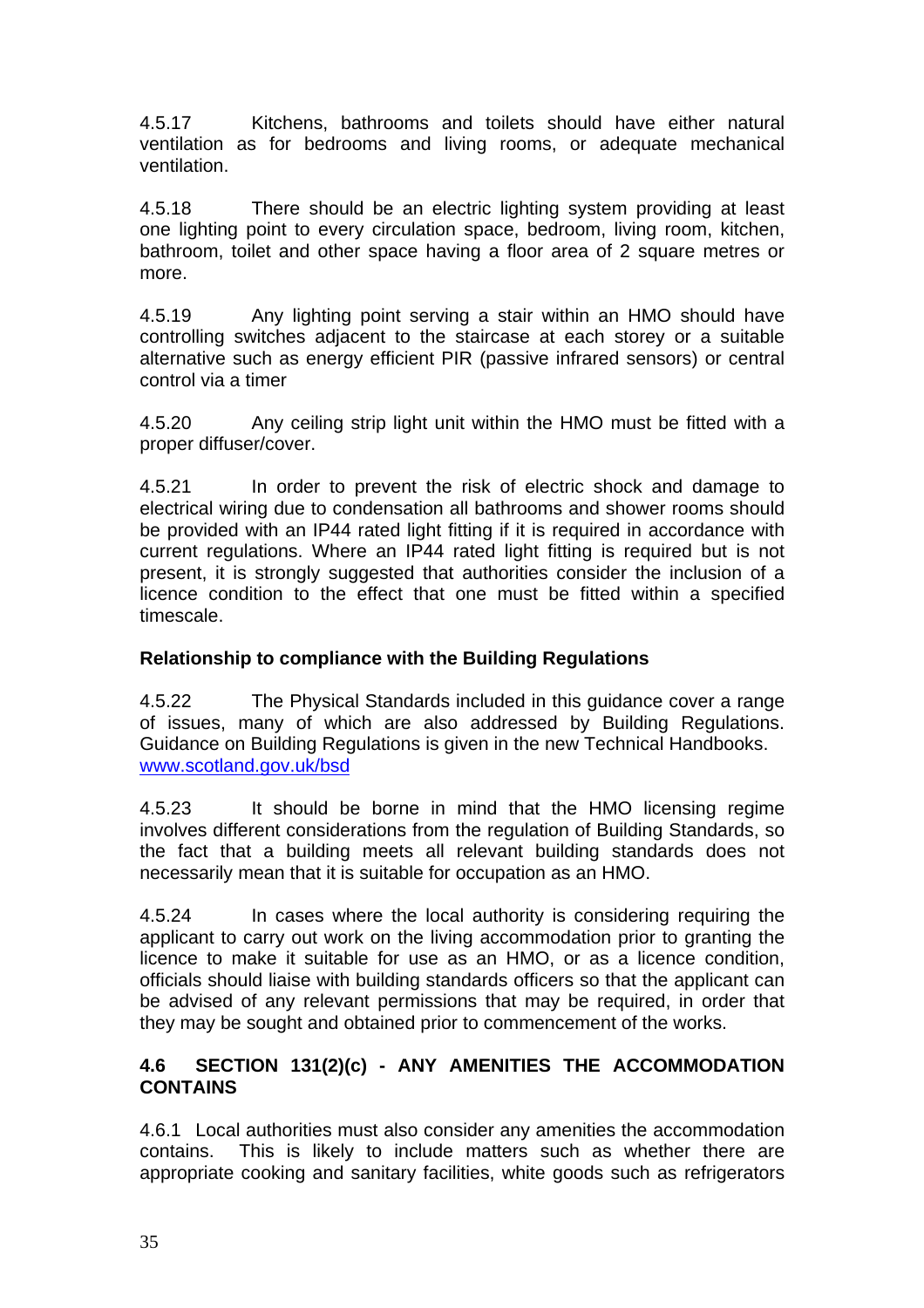and washing machines, as well as adequate and appropriate storage for rubbish and recycling and facilities for drying clothes and bedding.

4.6.2 This should be considered in conjunction with the number and type of persons likely to occupy the dwelling. Acceptable levels of provision are indicated below, however a local authority should take be willing to take into account alternative proposals for provision to suit specific local circumstances.

4.6.3 The condition of the amenities should also be considered, e.g. are they in good working order and able to be kept clean and maintained.

4.6.4 Suggested standards which the authority should apply in considering this factor are as follows:

### **Kitchen facilities**

4.6.5 Wherever possible, living accommodation should contain appropriate amenities to permit occupiers to prepare, or be provided with, meals in the accommodation as well as snacks at reasonable times. In most cases this would be achieved by provision of kitchen facilities for resident use but in some types of accommodation meals may be prepared by staff.

4.6.6 The requirements for kitchen facilities should take account of the needs of the occupants and the arrangements for meals (for example, meals cooked communally require less space and equipment than if each person cooks separately). Where kitchen facilities are provided for resident use they would be expected to have:

- one sink with integral drainer for a maximum of 5 persons. Every sink must be provided with an adequate piped supply of hot and cold water
- a cold water supply to every sink which is a wholesome water supply, direct from the rising main, suitable for drinking and other domestic purposes.
- a minimum of 1 cubic metre of storage for a maximum of 5 people. An additional 0.2 cubic metres of storage for each person above 5 people should be provided.
- sufficient drawer space for the storage of cutlery and other cooking utensils
- impervious work surface space of 2m length for three people, and for any people above that number an additional 60cm should be provided per person. This is an overall allocation which should provide appropriate space for items such as kettles or microwaves which are not specific to an individual.
- 1 reasonable size refrigerator and 1 reasonable size freezer for a maximum of 5 persons. The freezer need not be sited within the kitchen.
- 1 cooker with oven, grill and 4 cooking plates or rings for a maximum of 5 persons.
- cookers provided with the associated activity space shown in Annexe A and 300mm worktop width available on both sides.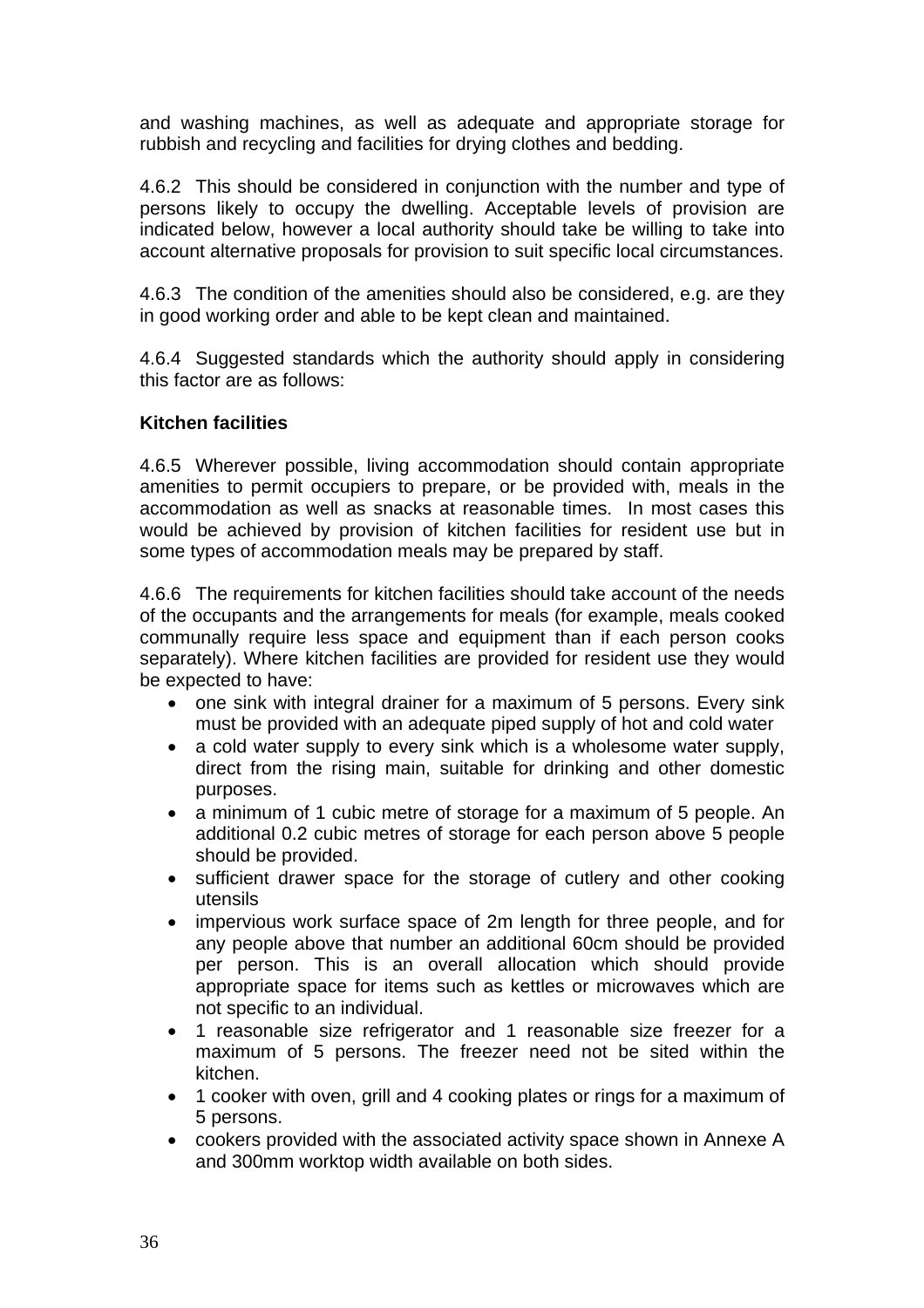• where cooking is carried out in a bedsitting room, a cooker, sink with drainer and adequate worktop. Adequate worktop in a bedsitting room with a cooker, sink and drainer should be based on a minimum of 900mm with a minimum of 300mm each side of the cooker.

4.6.7 Where any bedroom is provided with a cooker for the sole use of the occupants of that room, these persons should be discounted in determining how many cookers require to be provided in a communal kitchen.

4.6.8 Where all meals are provided to occupants, a facility would be expected to be available for making light snacks and hot drinks. This will include access to a wholesome, piped supply of drinking water.

4.6.9 Microwave ovens and 12 place automatic dishwashers may be provided where appropriate but these should not be considered to entirely replace cookers and sinks.

#### **Sanitary facilities, water and drainage**

4.6.10 All sanitary facilities would be expected to be provided within the accommodation and in calculating the number of facilities required, all persons living in the premises, including residents, staff and owners, should be taken into account.

4.6.11 There would be expected to be:

- one WC for a maximum of 5 persons
- one bath or shower for a maximum of 5 persons.

4.6.12 Sanitary facilities would be expected to be located in such a way that occupiers who are expected to have use of them are not required to pass through a bedroom other than their own in order to reach them.

4.6.13 No communal WC, bath or shower would be expected to be located more than one floor distant from the bedroom of the occupants who are to make use of the facility.

4.6.14 Any WC and wash hand basin would be expected to be separated at least by a door from any room or space used wholly or partly for the preparation or consumption of food. Where they are separated only by a door, the WC would be expected to be suitably ventilated.

4.6.15 Access doors to sanitary and bathing facilities would be expected to be fitted with a suitable locking mechanism to ensure privacy. Obscure glazing would be expected to be provided where relevant to ensure privacy.

4.6.16 Every WC would be expected to have a wash hand basin within the toilet itself or within an adjacent space providing the sole means of access to the toilet.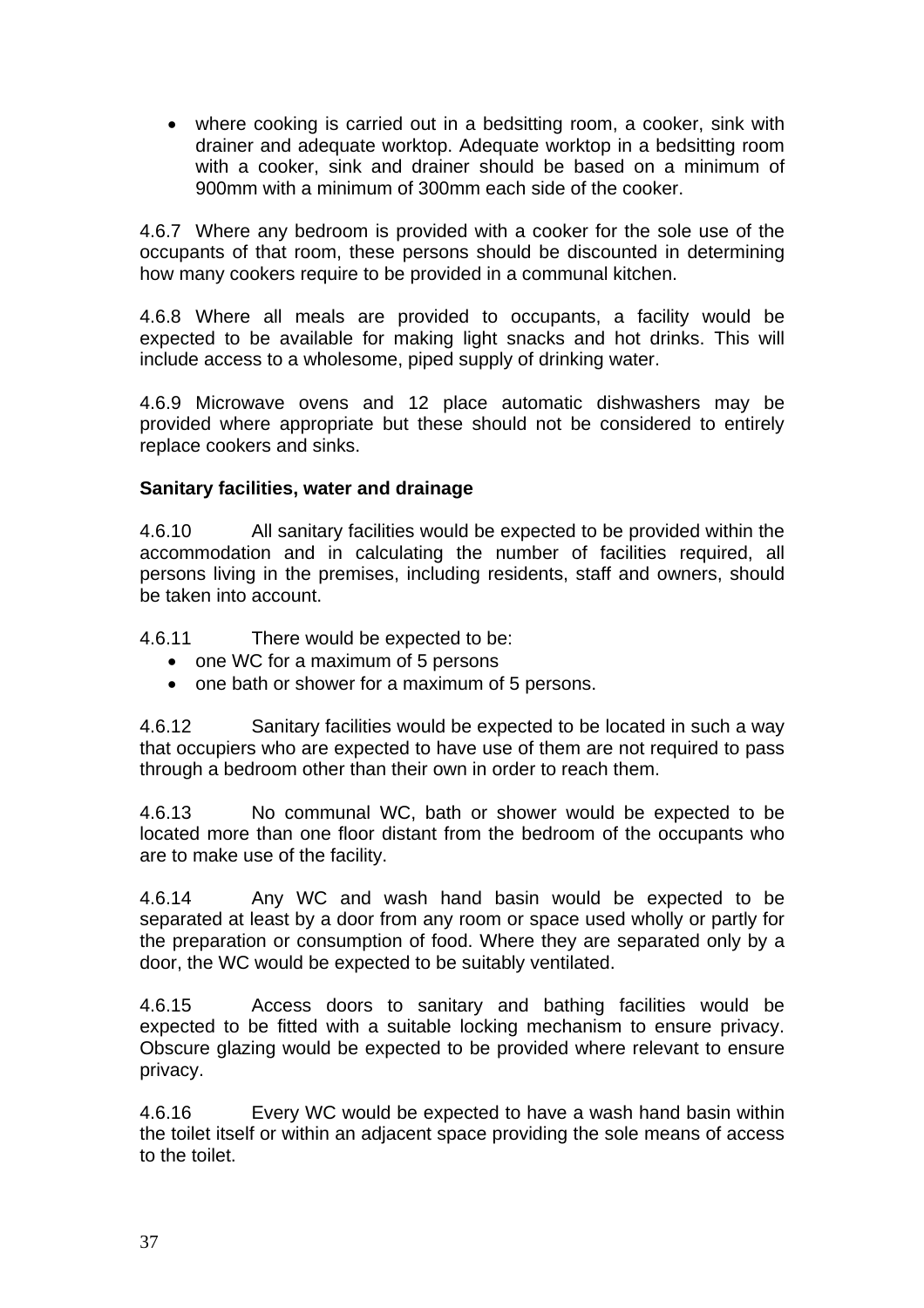4.6.17 Every wash hand basin, bath and shower would be expected to be provided with an adequate piped supply of hot and cold water.

4.6.18 The building would be expected to be provided with a safe and hygienic drainage system which complies with the relevant British or European Standards.

## **4.7 SECTION 131(2)(d) - THE TYPE AND NUMBER OF PERSONS LIKELY TO OCCUPY THE ACCOMMODATION**

4.7.1 The local authority must consider whether the accommodation is suitable for the particular number and type of persons likely to occupy it. The authority should therefore require the applicant to provide details of the proposed number of occupiers of the accommodation, and the nature of the accommodation to be provided. The local authority should consider imposing a licensing condition to specify the maximum number of occupants for the premises.

4.7.2 The number of persons is principally relevant to ascertain whether there are sufficient bedrooms and amenities and to avoid overcrowding, and the type of occupier is relevant to ascertain any special facilities that might be required and whether the accommodation is appropriate to the proposed occupiers' needs.

4.7.3 In some cases this may overlap to an extent with the authority's consideration of the safety and security of persons likely to occupy the accommodation. For example, if the accommodation is intended to provide womens' refuge accommodation, it is likely that a higher degree of security (e.g. secure entry, locks on bedrooms etc.) is required. If the accommodation is intended for those requiring additional support, particular adaptations for the elderly or disabled may be necessary.

# **Space and layout**

4.7.4 The living accommodation should not be overcrowded. Sleeping accommodation would generally be expected to be in the form of single or double bedrooms, although other arrangements may be more appropriate depending on the type and number of likely occupiers. Every room used as a bedroom would be expected to be capable of accommodating at least:

- a bed,
- a wardrobe (except where a built-in wardrobe of equal size is provided), and
- a chest of drawers,

together with adequate activity space.

4.7.5 Minimum room dimensions expected are included in Annex A.

4.7.6 Suggested furniture and activity spaces are also given in Annex A.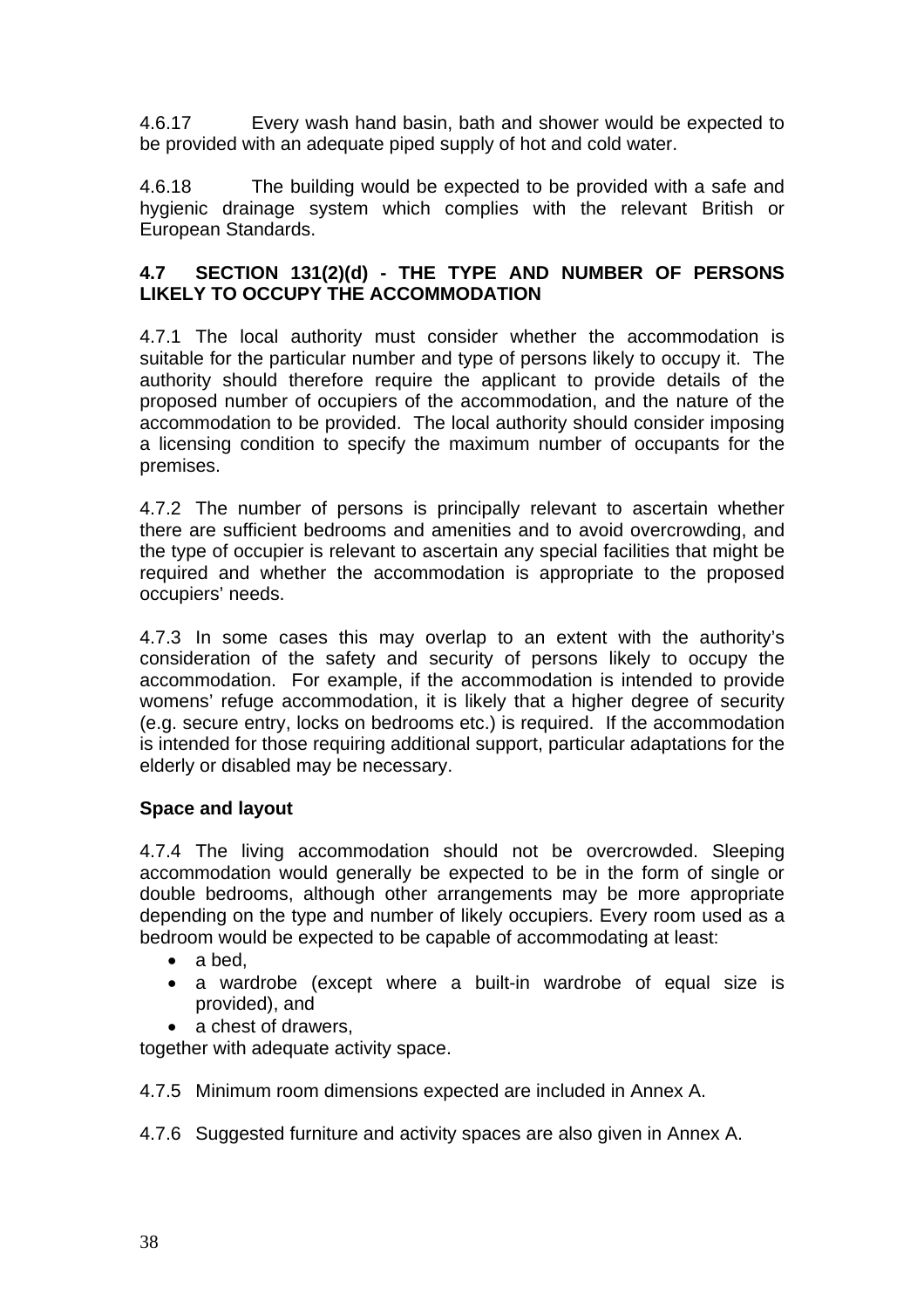4.7.7 All bedrooms would be expected to be located so that it is not necessary to pass through another bedroom to reach a bathroom, WC or circulation space.

4.7.8 Floor space would be expected to only be counted where there is a ceiling height of at least 1.5m. This means that, for example, attic bedrooms with coombed ceilings still need to provide a reasonable usable floorspace.

# **Treatment of children and resident owners**

4.7.9 A number of these standards refer to the space and facilities required according to the number of occupants of the property. In general, this relates to the number of adults. It is suggested that, for these standards, children over 10 years should be treated as full adults, children between one and ten years as equivalent to half an adult, and children under one should not be counted.

4.7.10 It is relatively uncommon for children to be accommodated in an HMO. When this does occur it is often because emergency accommodation is required, either for the whole family or for a child who cannot stay with his or her usual carer. Local authorities will wish to take a sympathetic approach to requests for variation of a licence where this would lead to the HMO exceeding the permitted number of occupiers.

4.7.11 Local authorities should note that, when assessing the standards and facilities required, licensing officers should take account of all the likely occupiers of the property, including the applicant where the proposal is for the owner to be resident in the HMO. For example, a couple renting out spare rooms in their own home to five occupiers from three families will need facilities appropriate for 7 people.

# **4.8 SECTION 131(2)(da) - SUBDIVISION OF ANY ROOMS WITHIN THE ACCOMMODATION**

4.8.1 Local authorities must consider whether any rooms within the property have been subdivided, as this may impact on their assessment of the suitability of the accommodation to be occupied as an HMO. In the case of rooms to be used for sleeping accommodation it is suggested that this should involve consideration of: whether the dividing walls are of adequate thickness and quality; the dimensions of the rooms created; whether each room created has adequate natural light and ventilation; whether each room created has its own space heating and electrical sockets.

# **4.9 SECTION 131(2)(db) - ADAPTATION OF ANY ROOMS WITHIN THE ACCOMMODATION, RESULTING IN AN ALTERATION TO THE SITUATION OF THE WATER AND DRAINAGE PIPES WITHIN IT**

4.9.1 It is also necessary for authorities to consider any adaptations which have resulted in the displacement of the water and drainage pipes within the HMO. It is suggested that authorities should consider this in tandem with the possibility of public nuisance resulting from the HMO e.g. where the new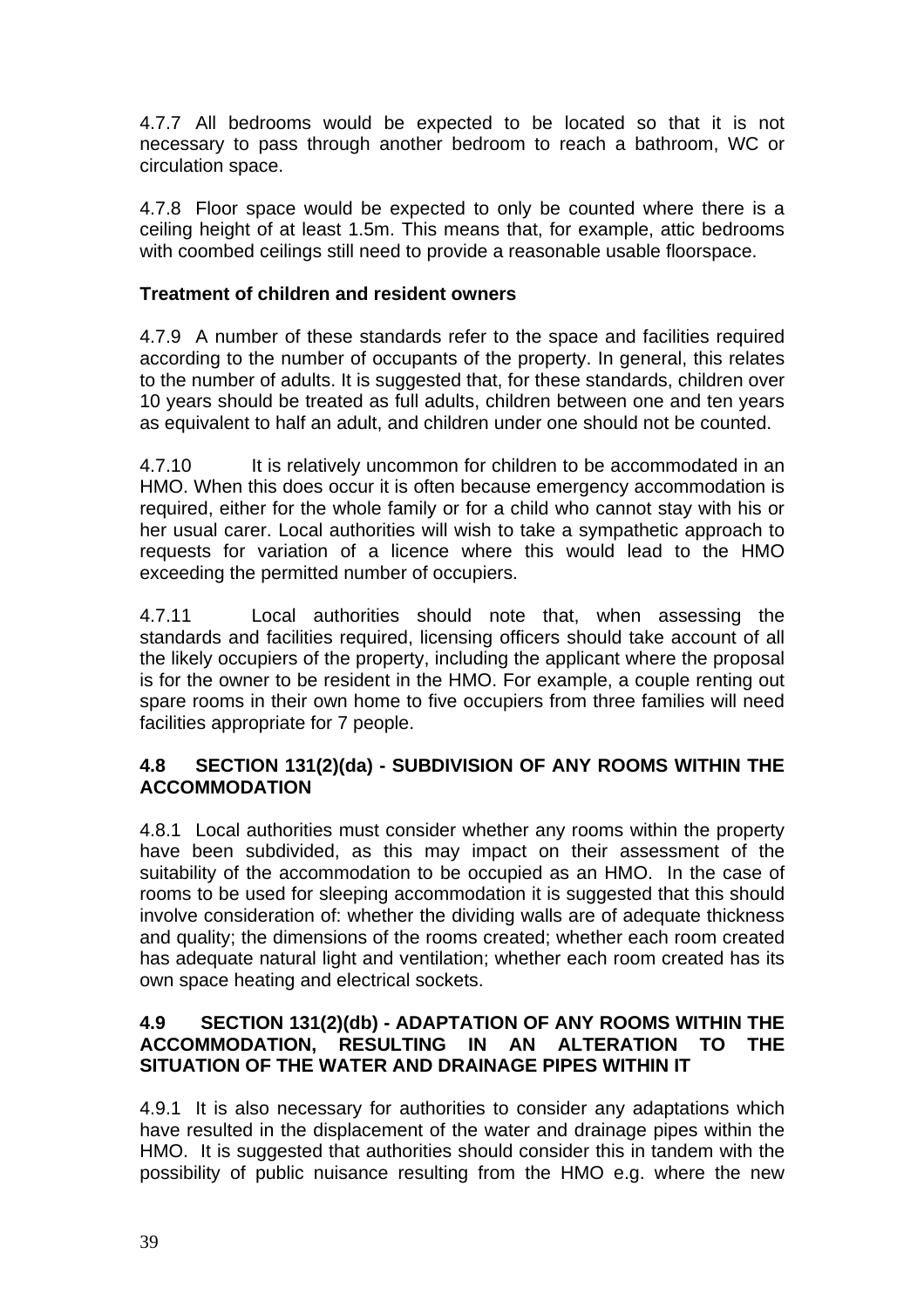location of the water and drainage pipes could result in noise nuisance to neighbouring occupiers, or the possibility of flooding.

# **4.10 SECTION 131(2)(e) - THE SAFETY AND SECURITY OF PERSONS LIKELY TO OCCUPY THE ACCOMMODATION**

4.10.1 The safety and security of occupiers is of utmost importance in assessing whether accommodation is suitable for occupation as an HMO. Local authorities are therefore required to consider this when deciding whether accommodation is suitable for use as an HMO. If it is considered that there are any risks to occupiers' safety and security, the licence should not be granted until remedial action has been taken and the authority is content that the risk has been removed.

4.10.2 In considering whether the accommodation is safe and secure, the authority should have regard to any material it thinks fit. There are links with consideration of the condition of the property, and perhaps its amenities and location. It is expected that in most cases a direct inspection of the accommodation will be required to check safety features and identify risks (unless there is a strong justification to the contrary), as well as verification by other means that appropriate standards are met, relevant certificates have been obtained, etc.

4.10.3 Examples of matters that should be considered include gas and electrical safety, whether appropriate secure entry and locking systems are in place, and wider issues such as whether fire safety requirements are met and that the structure of the building is safe. It may also be relevant to consider whether there are any identifiable risks in accessing the building.

4.10.4 Examples of suggested standards to be applied are as follows:

# **Gas and electrical safety**

# **General**

4.10.5 Any works to the gas or electrical installations must have been carried out in accordance with the relevant regulations and guidance.

4.10.6 Evidence must be supplied to the effect that an annual gas safety check has been carried out on all gas appliances by a Gas Safe registered engineer.

4.10.7 Appropriate certificates must be available to show that the electrical system (PIR or EICR) and any appliances provided by the HMO owner (PAT) have been examined by a competent person who has confirmed they are functioning properly and are safe.

4.10.8 Authorities should be satisfied that the PIR or EICR certificate is up to date (these must be renewed at least every five years, or earlier as directed by the approved electrical contractor).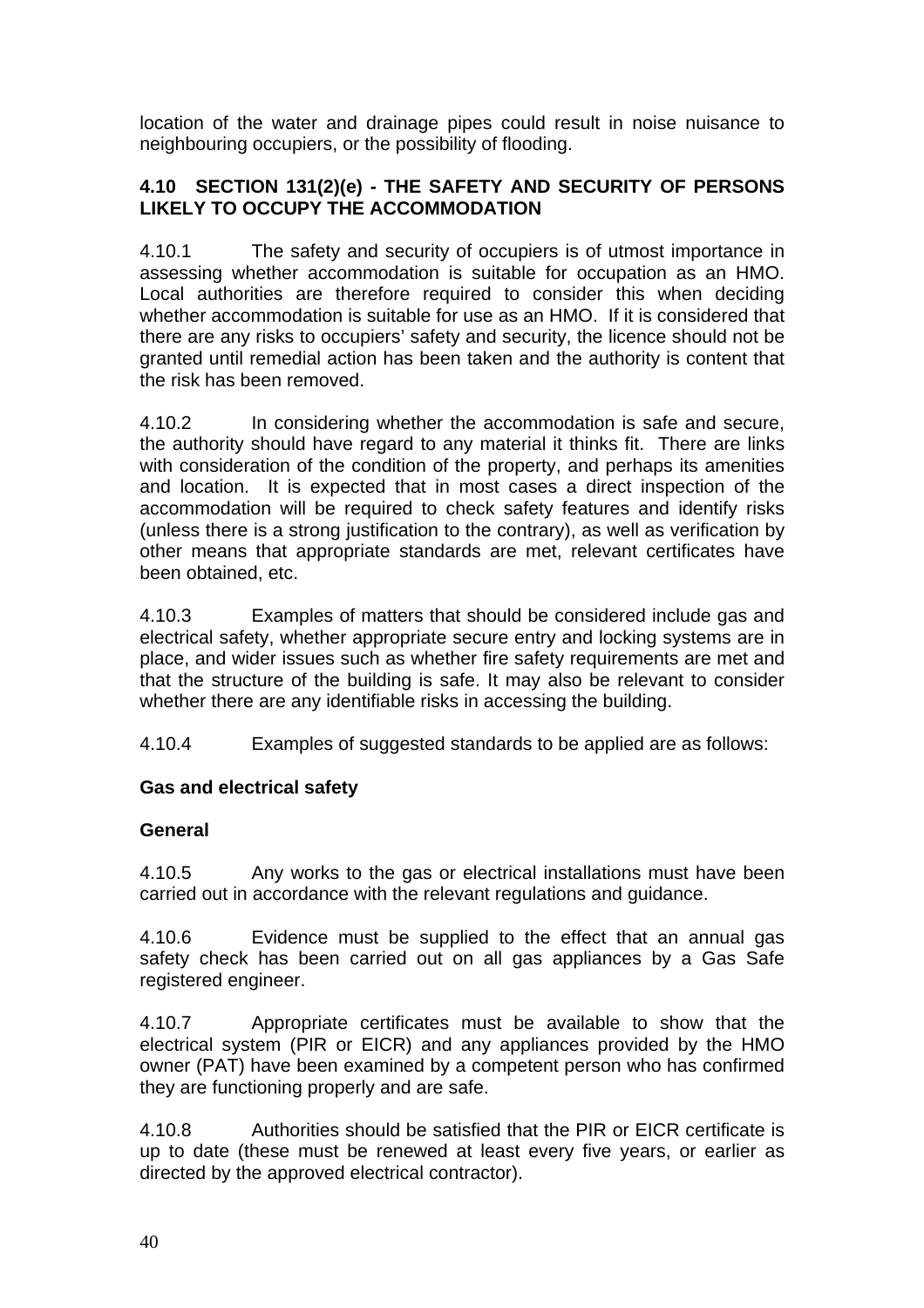4.10.9 Authorities should be satisfied that the PAT Certificate is up to date (these must be renewed at least annually, or earlier as directed by the approved electrical contractor).

4.10.10 The authority may also wish to be satisfied that information is displayed in the accommodation which highlights issues of electrical safety to occupiers, in terms of both maintenance of appliances and safe use of fused extension boards rather than adaptors, for example, or to prohibit use of any particular equipment which appeared to be unsafe, or, in certain types of accommodation (such as hostel-type accommodation), to prohibit the use of any electrical equipment not provided by the HMO owner.

4.10.11 Local authorities may wish to include a licence condition to the effect that where any relevant certificate is due to expire or must be renewed part way through a licence period, this must be renewed with no break in continuity of certification.

### **Gas**

4.10.12 There must be evidence to demonstrate that all necessary checks of gas appliances have been carried out (e.g. an annual gas safety check under the Gas Safety (Installation and Use) Regulations 1998 or equivalent), and have been performed by a Gas Safe registered engineer.

4.10.13 The local authority should request a copy of the current gas safety certificate to confirm that this has been done. The Licensee is required to retain the current gas safety certificate and those of the previous two years.

# **Electricity**

4.10.14 The number of electrical socket outlets available for occupier use would be expected to meet at least the following minimum requirements:

- 6 in each kitchen
- 6 in each bedroom and living room
- 4 additional sockets anywhere in the building.

4.10.15 These sockets should be easily accessible. Other outlets may be inaccessible, for example those for white goods.

4.10.16 Where the standard relating to the number of electrical socket outlets to be available is not met, the local authority may wish to consider granting the licence but including a licence condition to the effect that the number of outlets must be increased to a specified number over a specified period of time.

# **EICR Certification**

4.10.17 Certification which meets the requirements of BS 7671 must be provided to confirm that the installed electrical system is functioning properly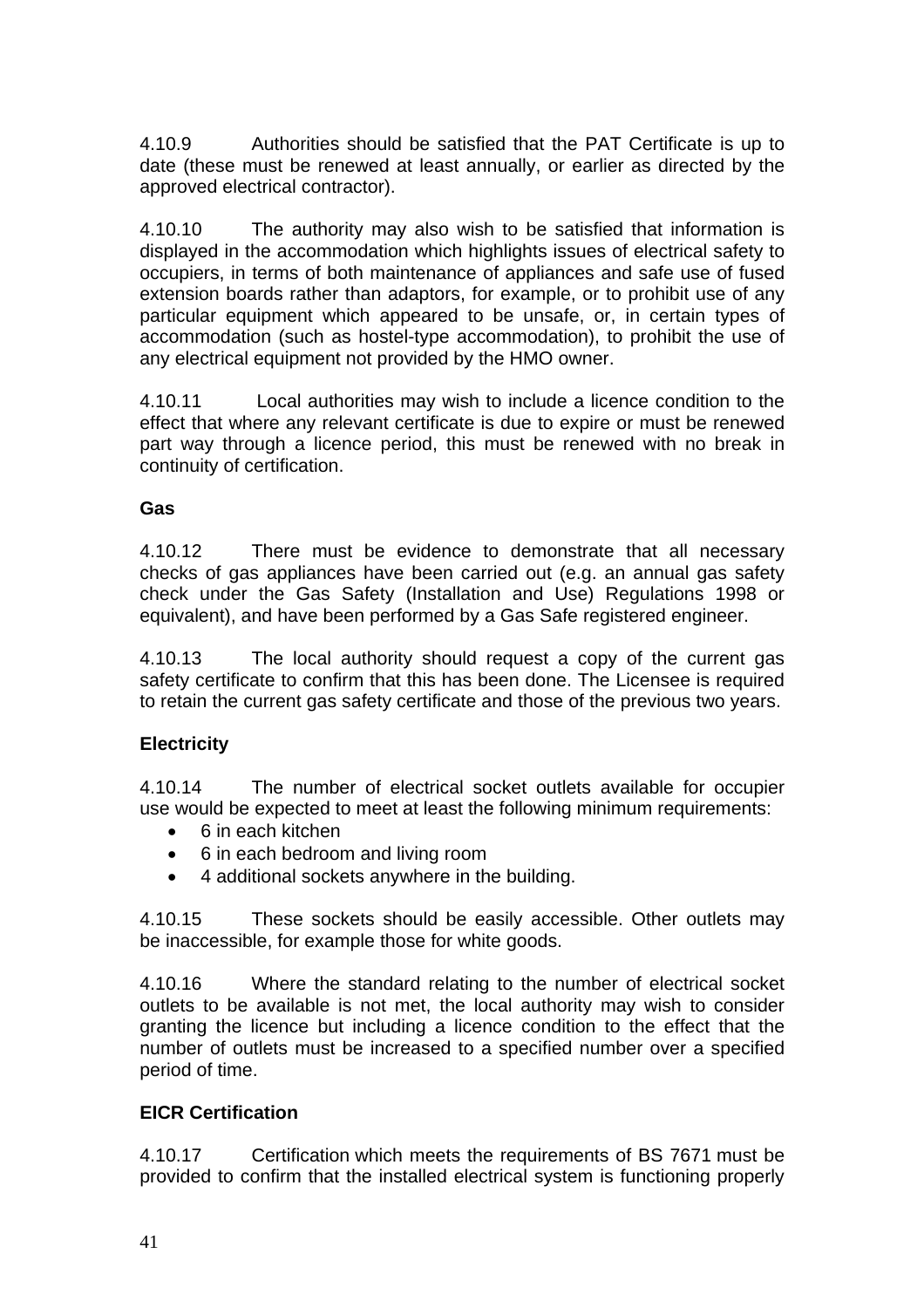and is safe. A currently valid copy of an "Electrical Installation Condition Report (EICR)" record must be held. The inspection should be carried out by a competent electrical engineer, preferably a member of an approved electrical trade body.

4.10.18 The EICR must meet the following minimum requirements:

- Thorough visual inspection of the complete electrical installation which is not concealed.
- At least a 20% sample of the internal condition of all fixtures and fittings
- Complete testing of all circuits (fittings and accessories)
- Schedule of Inspections and Schedule of Test Results must be fully completed and submitted.

4.10.19 Where a PIR or EICR licence expires part way through a licence period, the landlord should then obtain a fresh EICR licence. Local authorities may wish to monitor to ensure that this takes place, a failure to obtain appropriate certification could be taken into account when considering a subsequent licence application.

# **PAT Certification**

4.10.20 A current Portable Appliance Test (PAT) Certificate must be held for all plug in appliances owned by the HMO owner. It should show whether the item passed or failed.

4.10.21 HMO owners do not have a duty to inspect electrical equipment belonging to the occupier. The local authority may, where it considers appropriate, wish to be satisfied that HMO owners offer to / seek permission to PAT test their occupier's electrical equipment at the same time as carrying out their own annual portable appliance tests.

# **Security**

4.10.22 The accommodation must have secure locks on all access doors and ground floor or accessible windows.

4.10.23 Where the local authority considers that additional safety or security features are required in light of the type of person likely to occupy the accommodation (e.g. as a womens' refuge where additional secure entry arrangements may be required and/or locks on bedroom doors etc.), these would be expected to be installed prior to the authority granting the licence.

4.10.24 All door locks must be capable of being opened from the inside without recourse to a key, so that residents can escape in case of fire. HMO owners could be encouraged to consult the Crime Prevention Officer at the local Police Station for advice on security.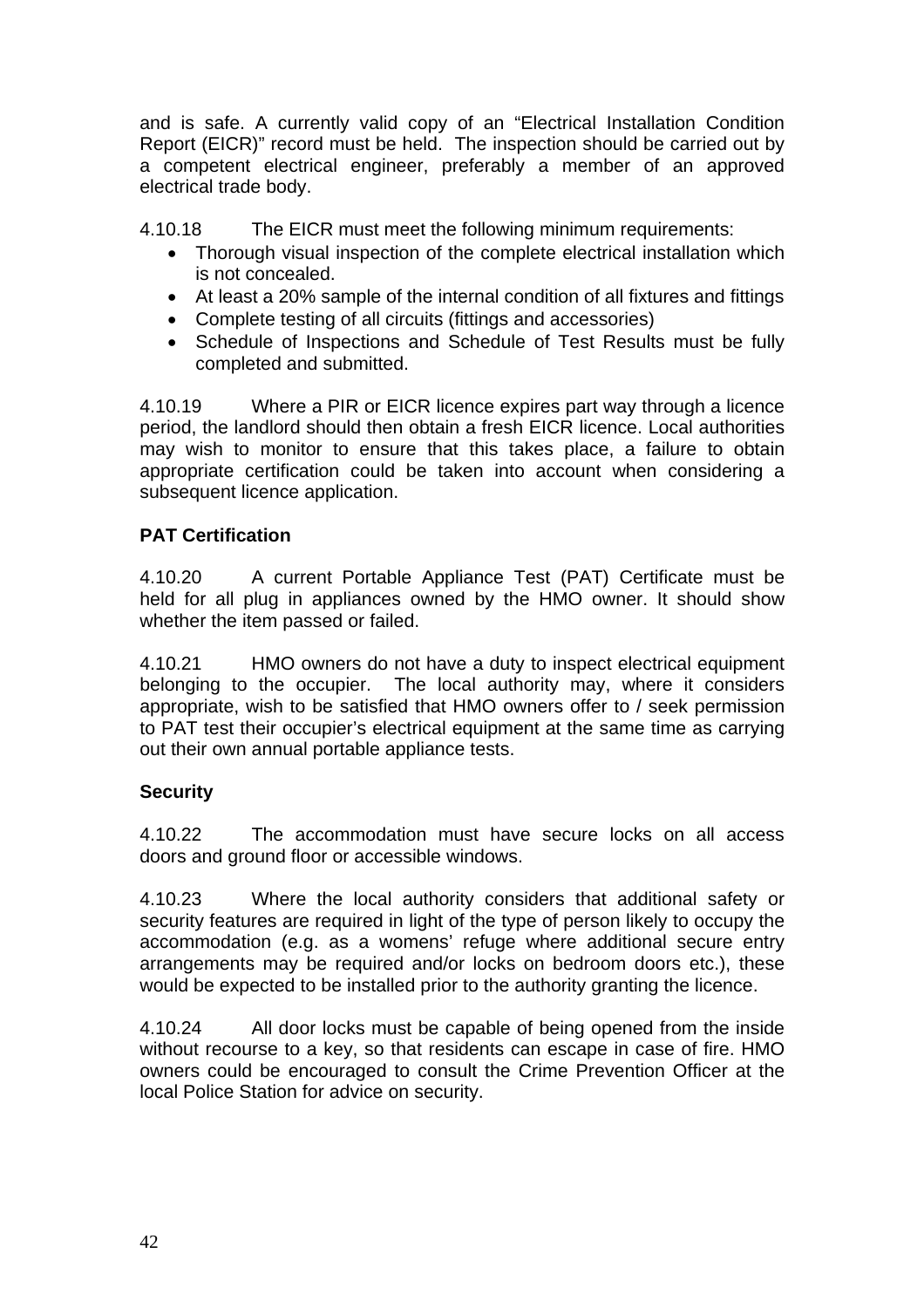### **4.11 SECTION 131(2)(f) - THE POSSIBILITY OF UNDUE PUBLIC NUISANCE**

4.11.1 When deciding whether accommodation is suitable for use as an HMO, authorities must consider whether such use of the property could result in undue public nuisance. It is likely that this will principally relate to matters such as the possibility of unacceptable levels of noise and disruption to neighbours.

4.11.2 An example of a suggested standard local authorities would be expected to apply in considering this factor is as follows:

# **Noise reduction**

4.11.3 Noise is a significant source of complaints about HMOs from neighbours, and some physical aspects of the property can add to the problems. Local authorities should therefore be satisfied that appropriate measures have been taken to minimise noise nuisance, such as the installation of items such as door closers and extractor fans, and 'deafening' under the floors. For flats with downstairs neighbours the local authority should consider requiring that exposed wooden floor boards, laminate, hard wood floorings or tiled floor finishes be provided, in living areas, with a fitted carpet with good quality underlay and, in kitchen or bathroom areas, with good quality cushioned flooring such as vinyl.

4.11.4 Further guidance on available measures to address noise nuisance is available via the following link: http://www.scotland.gov.uk/Topics/Built-Environment/Building/Buildingstandards/publications/pubtech/techhsi

# **4.11A SECTION 131A – OVERPROVISION**

4.11A.1 The local authority has the discretionary power to refuse to grant an HMO licence if it considers that there is, or that the grant of a licence would result in, overprovision of HMOs in the locality. It is for the local authority to determine the locality. In considering whether to refuse to grant a licence on this ground the local authority must have regard to whether there is an existing HMO licence in effect in respect of the living accommodation and, where known, the views of the applicant and any occupants. In considering whether there is overprovision, the authority must have regard to the number and capacity of licensed HMOs in the locality, as well as the need for HMO accommodation in the locality.

4.11A.2 Generally an HMO licence is granted for three years. Where there are large numbers of HMOs it will be open to a local authority as to how it treats applications from existing owners. If it refuses an application from an existing owner it will reduce HMO numbers, but this will have an adverse impact on existing landlords and possibly tenants.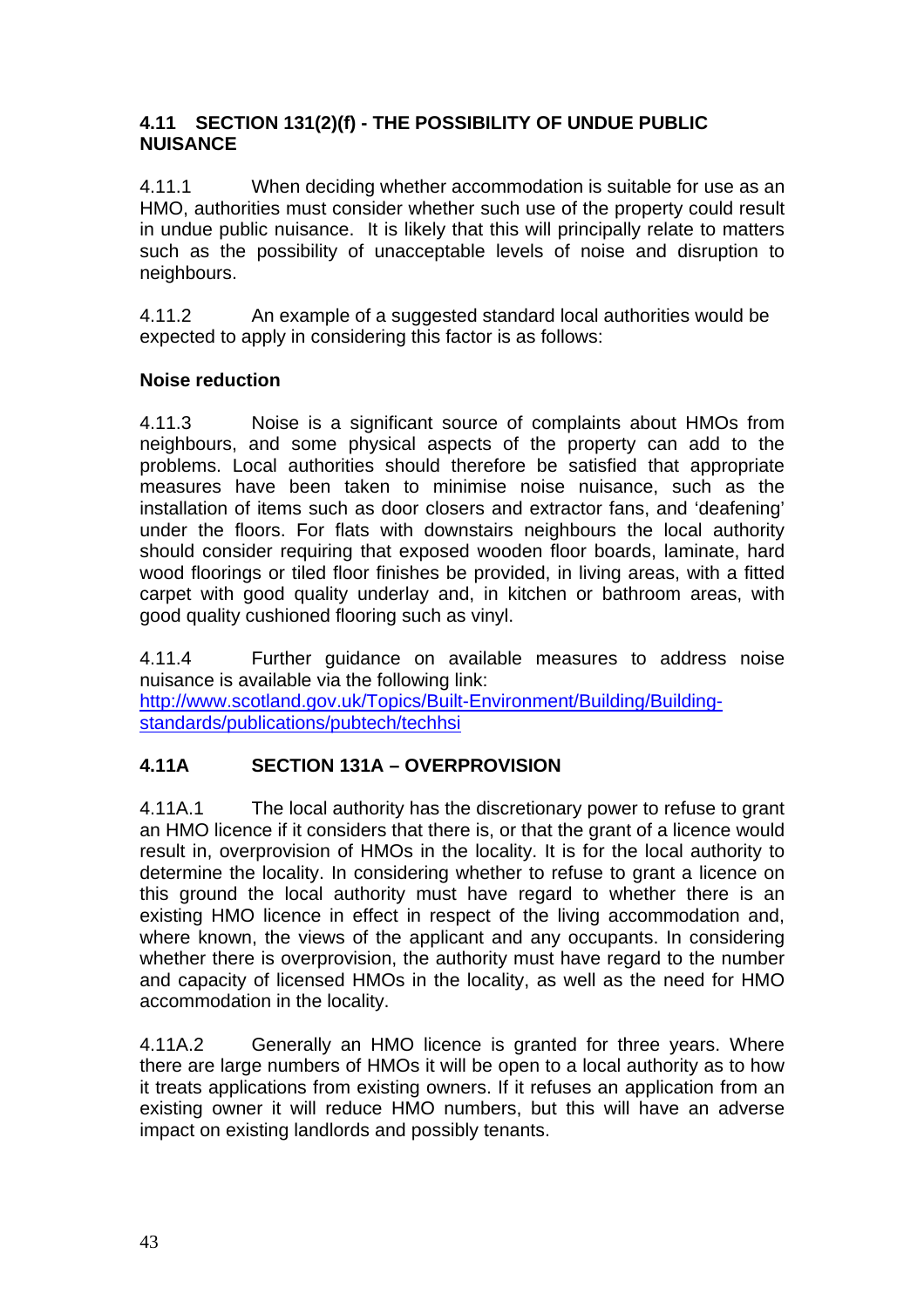4.11A.3 It will be for local authorities to decide whether and how to apply this power. Scottish Ministers would however expect local authorities who wished to use this power to develop, and consult on, an explicit overprovision policy. Local authorities may wish to jointly develop best practice guidance to facilitate this process.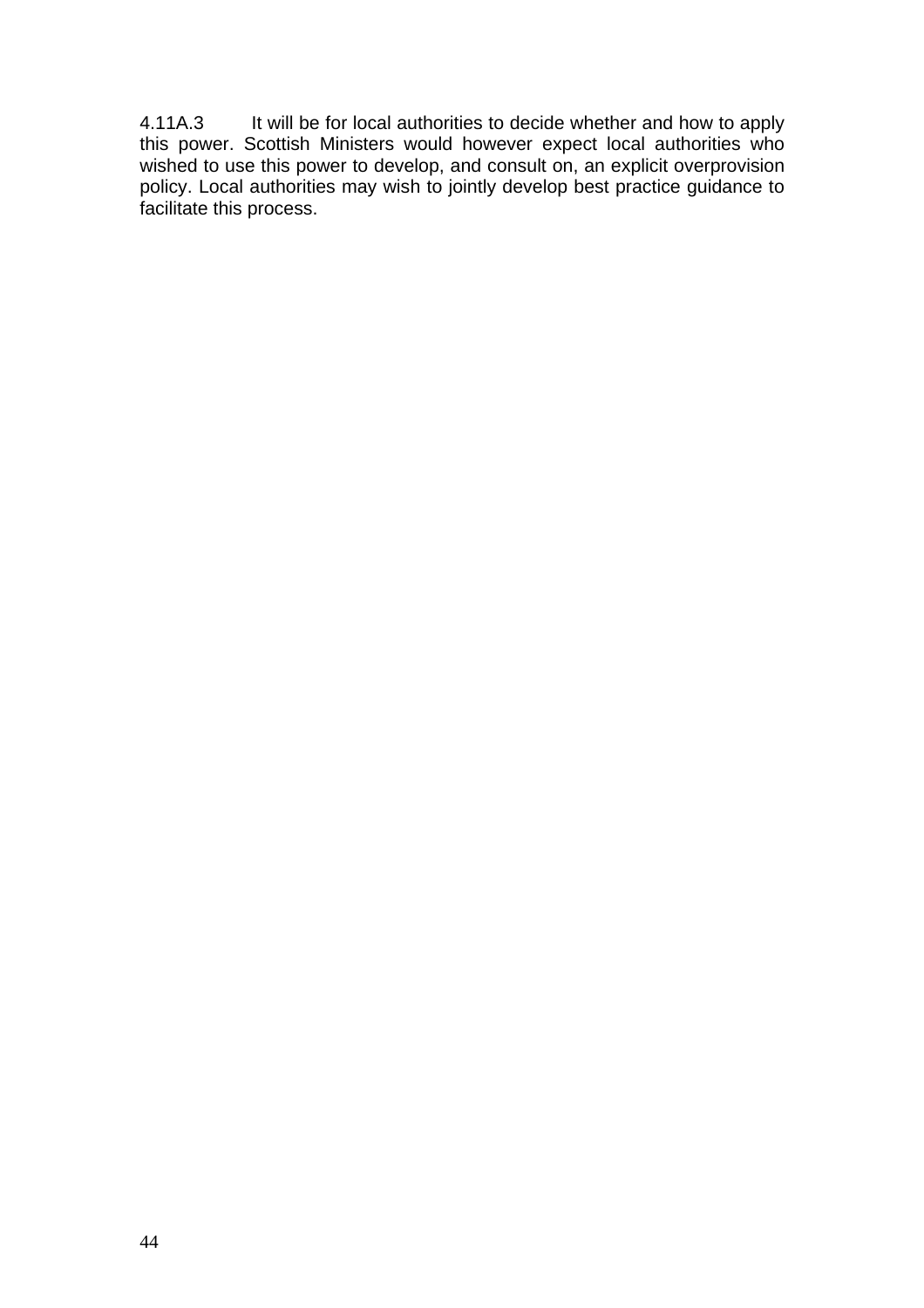# **4.12 INSPECTIONS**

4.12.1 It is recommended that the default position should be that a direct inspection of the accommodation is required, unless the authority considers that an alternative approach to be justified and it will not hinder its ability to be satisfied that the accommodation is suitable. As referred to above, at section 3.1, the authority should be flexible in considering its approach to assessment of applications from different types of HMO provider. It is strongly suggested that an alternative to direct inspection should not be considered justified or appropriate in the case of accommodation that has not previously been a licensed HMO, or where there has been a break since it was last licensed. Direct inspections are particularly important to check that the requirements of the local authority are complied with and to recommend any alterations. They also allow the assessment of the suitability of the dutyholder's fire risk assessment and the fire safety measures present in the property. Even after a licence has been granted, as part of the local authority's ongoing enforcement activity it is suggested that random checks and scheduled inspections at agreed intervals should be considered.

4.12.2 Local authorities should ensure that their procedures for assessing applications, including direct inspection where this takes place, are proportionate and cost-effective. In particular, an efficient and streamlined inspection process is likely to be welcomed by HMO owners and occupiers. HMO occupiers understandably prefer to minimise the number and frequency of officials visiting the accommodation. The cost and possibility of inconvenience for the owner should also be taken into account when arranging inspections or repeat inspections. If there appears to be duplication or a lack of co-ordination, those affected by the licensing regime may also feel that fees (and consequently rents) could be reduced by more efficient working.

4.12.3 There are three areas in which inspection and reporting processes can be streamlined: the number of visits made, the number of officers visiting the property, and the number of reports produced.

4.12.4 Council officers and other representatives are there to inspect and may offer guidance to the HMO owner, but the onus is on the applicant to comply and they should take independent advice where appropriate.

# **Reports**

4.12.5 Where the inspection visit is undertaken by multiple officers, either a single report or individual reports may be produced. It is likely to be most helpful to the HMO owner to receive a single note of all officers' findings. This will avoid any confusion if, for example, both building standards and HMO licensing officers comment on the same issue. The form of reporting to the licensing committee will depend on the committee's wishes, but again it is suggested that a single report might be considered, thereby avoiding conflicting advice. This would draw together contributions from each discipline in a standard format, addressing each issue in turn.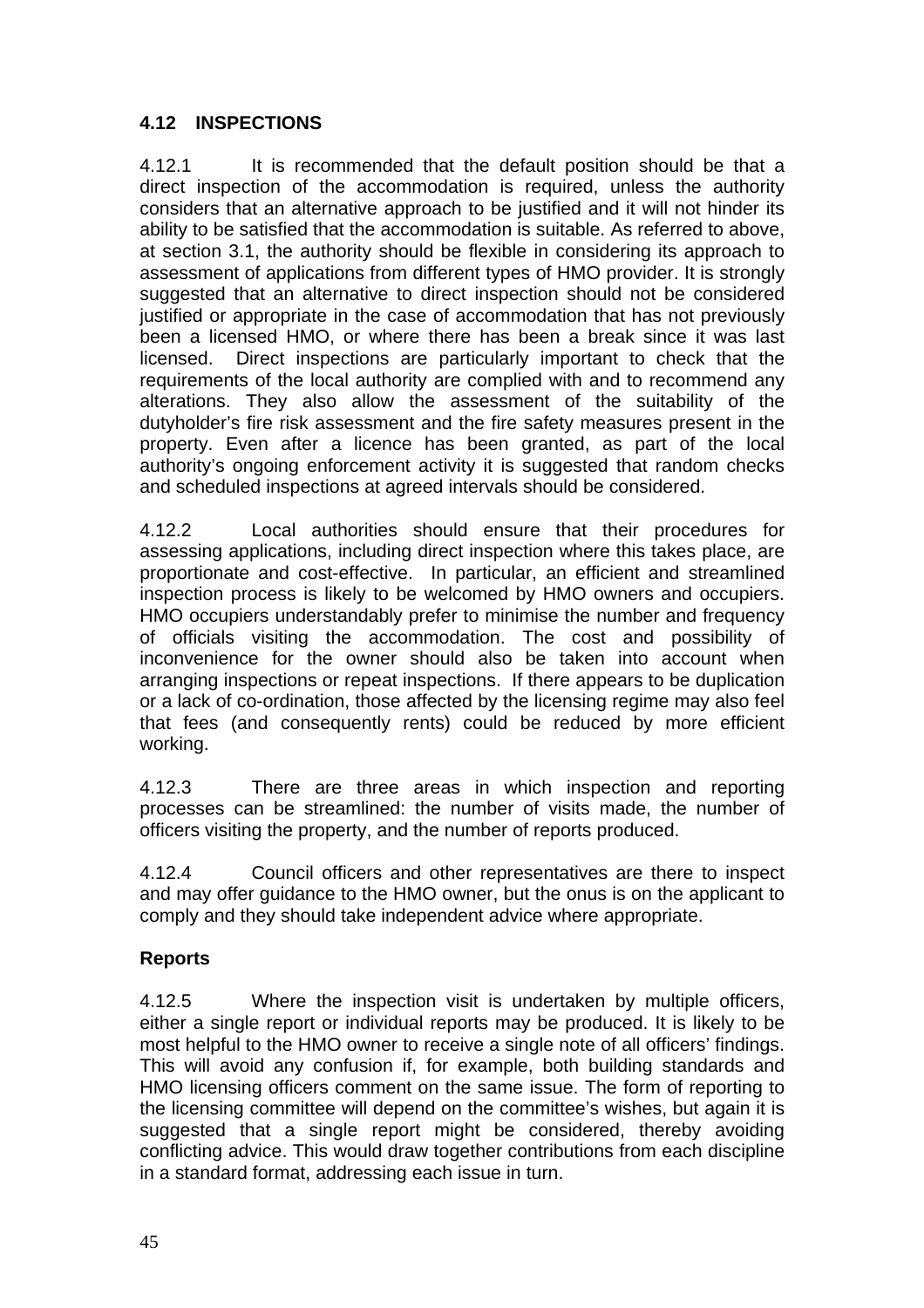# **Sensitivity in inspection visits**

4.12.6 It is important for all inspecting officers to be aware that they are visiting someone's home, and to behave with sensitivity to that situation. Both the scheduling of visits and the behaviour of inspecting officers may need to take account of religious and cultural issues. Language issues may also arise, with either occupiers or HMO owners, and interpreting services (both for other languages and for special communication needs) should be made available where necessary.

4.12.7 Occupiers should have been made aware of the inspection by the HMO owner, but it may be necessary to explain again why officers need to enter their rooms. In some cases the HMO owner or occupiers may be distressed or angry if changes to the property are suggested, so officers should be trained to deal sensitively with difficult reactions. Where occupiers are particularly vulnerable, for example in a womens' refuge or accommodation for people with community care needs, officers may wish to make special arrangements, being guided by the HMO owner or support workers. It may help, for example, to schedule extra time to meet with the occupiers in a communal area before inspecting their private rooms.

# **Dealing with queries from architects and property managers**

4.12.8 Local authorities should ensure that they give consistent and useful advice to professionals such as architects and property managers who are thinking of converting or building premises expected to be licensable as HMOs. The detailed physical standards are set out in Annex A and the general physical standards are set out in Part 4.3. These are intended to provide reference points to help determine whether an HMO provides an acceptable level of accommodation and they should be applied flexibly. Local authorities should also advise of any standard licensing conditions for physical standards that they routinely apply. Professionals will benefit from early and clear advice on the desired standards, and this should assist in ongoing compliance.

# **Contact with occupiers**

4.12.9 Local authorities are expected to make occupiers aware of the process of HMO licensing and the standards to be expected, and to offer a contact point to raise any concerns. Occupiers in HMOs often have little awareness of their rights, and may have low expectations of standards. At the same time they may be reluctant to express any concerns for fear of harassment or eviction. For this reason it is not appropriate to meet with occupiers and the HMO owner at the same time. It is suggested that trying to contact occupiers in person at the HMO is unlikely to have a high success rate so is unlikely to be a good use of resources. Equally, sending letters addressed to each occupier (where known) is a better approach than simply leaving leaflets at the property.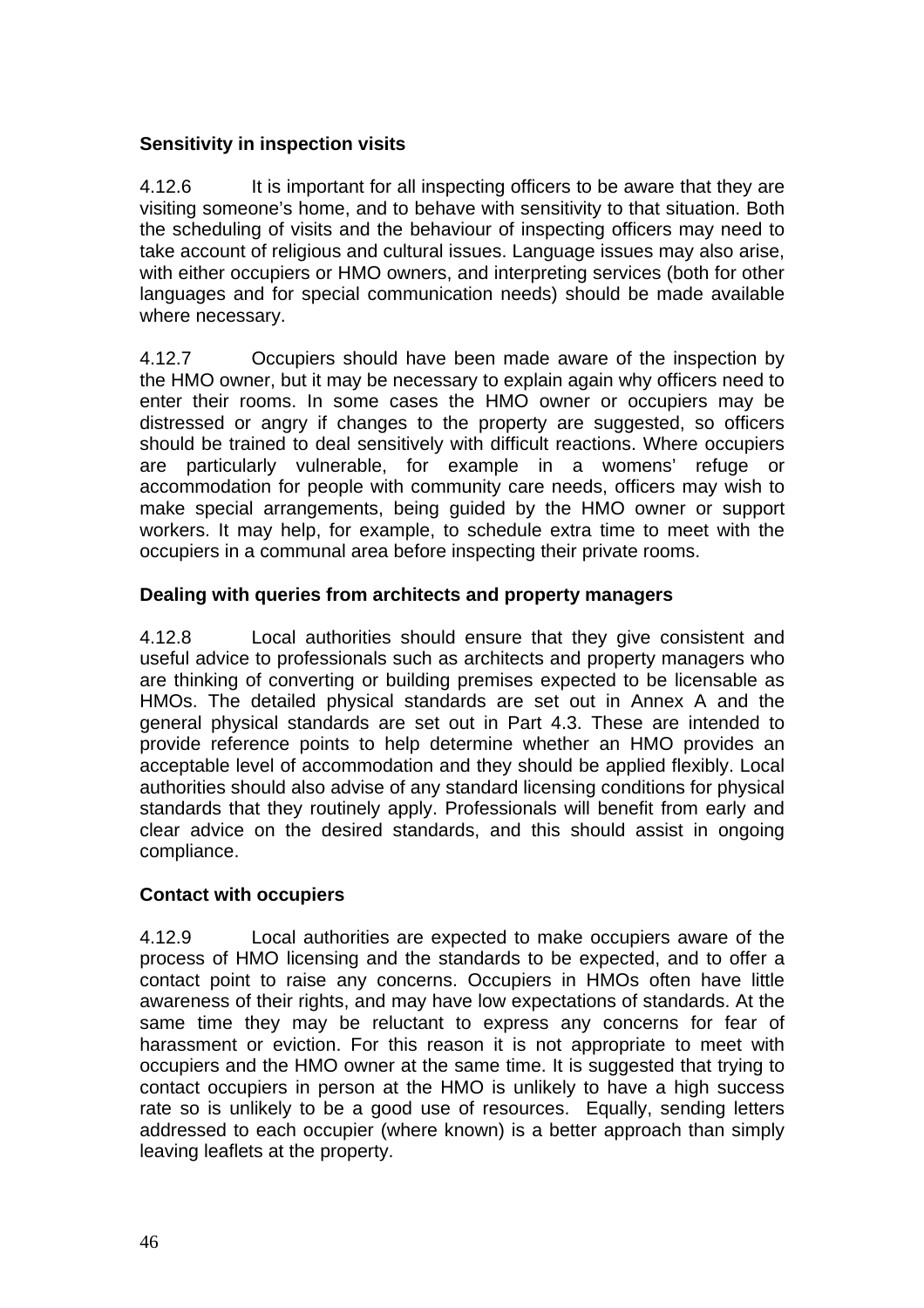4.12.10 In addition, a passive approach may not be sufficient to elicit responses from occupiers dissatisfied with the accommodation or management. A more effective strategy may be to ask occupiers to return a questionnaire asking about key issues, which can help inform whether the HMO owner is a 'fit and proper' person to hold a licence. If any problems are identified through this process, the local authority should carefully consider how these are addressed with the HMO owner, with steps being taken to ensure that the HMO owner does not attach any blame to individual occupiers.

4.12.11 All contacts with occupiers must take account of possible barriers to communication such as first languages other than English, learning disabilities or literacy problems. Local authorities might wish to consider working in partnership with equalities and adult literacy groups in their area, who may be able to help both in providing suitable materials, interpreting, advocacy services, and in getting information about HMO licensing to their users, members or communities.

4.12.12 If occupiers express any concerns which require further investigation, they should be invited to discuss them. This discussion should normally be conducted by someone with an awareness of housing issues and the skills to deal with a client who may be distressed or nervous. It is usually best to conduct such discussions away from the HMO. Procedures should also be in place to refer occupiers to other sources of advice if they raise issues which are not directly connected with licensing, such as debt or mental health problems. If the occupier complains of criminal behaviour, either in connection with the management of the HMO or by residents or visitors to the property, the local authority should encourage them to report this to police and consider providing them with appropriate support.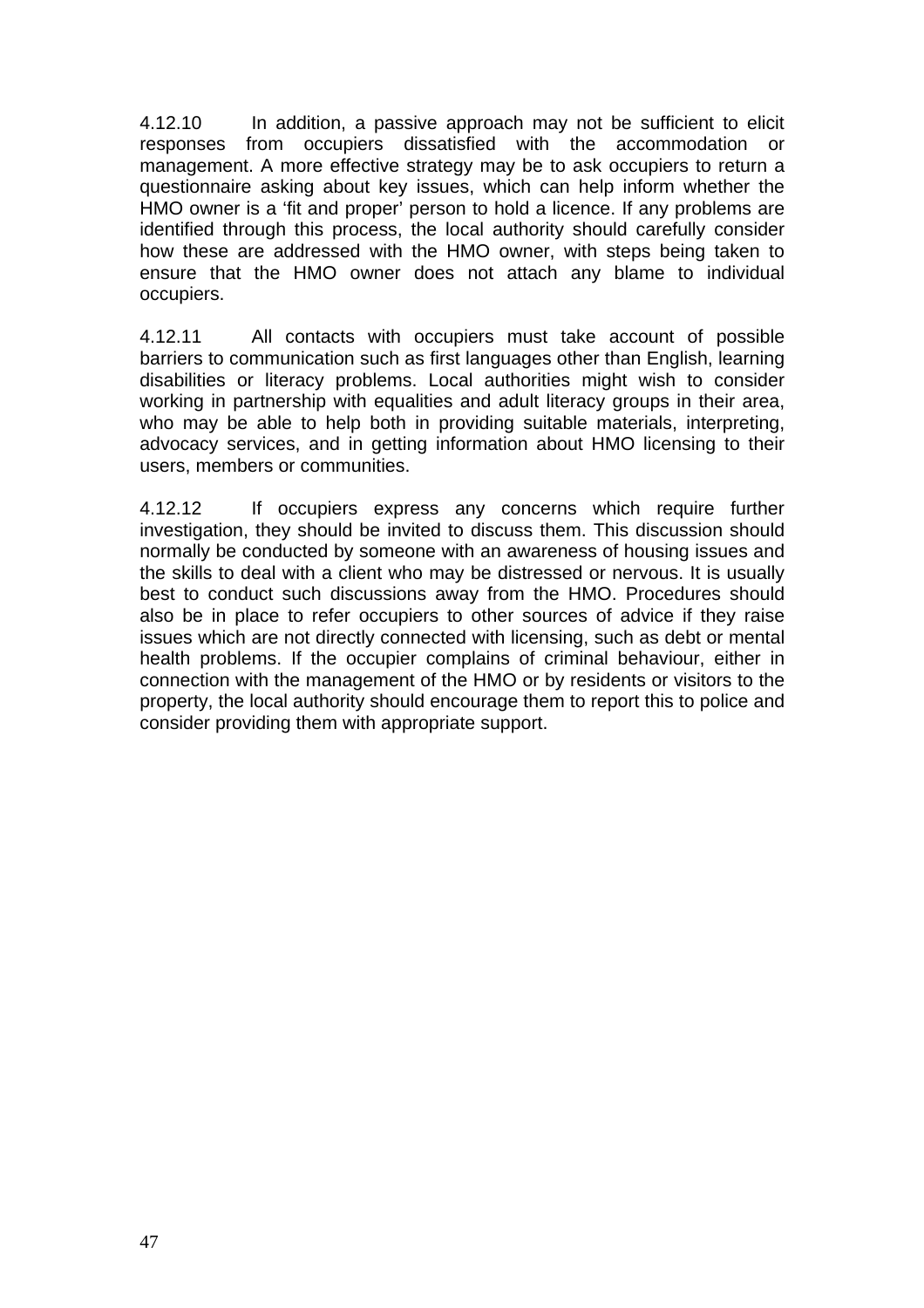# **4.13 POWER TO INCLUDE LICENCE CONDITIONS**

4.13.1 Good management by the HMO owner is vital if the aims of HMO licensing are to be achieved. Physical standards must be maintained, occupiers' rights must be respected, and any problems which arise during the period of the licence must be effectively addressed. Good management is also key to tackling the issues which most concern neighbours of HMOs, such as building maintenance, cleaning, and noise or disturbance. For these reasons, it is suggested that local authorities should consider the implications of any management issues which come to their attention in deciding whether to grant (or later, to revoke or vary) an HMO licence. In particular, such information could be relevant to consideration of the suitability of the applicant or agent.

4.13.2 In addition, failure by the HMO owner or agent to comply with obligations to owners of neighbouring properties for communal maintenance and repair may result in action being taken against them by the local authority under housing, nuisance or building standards legislation. Local authorities may wish to consider whether their policy would be for this to be taken into consideration in assessing whether the HMO owner or agent is a 'fit and proper' person.

4.13.3 Local authorities have a power to impose such licence conditions as they think fit which may, for example, require certain standards to be maintained through the period of the licence (section 133 of the 2006 Act). As any failure to adhere to licensing conditions is an offence, and can result in the authority revoking the licence, these are an important tool in ensuring that HMO owners adhere to reasonable standards. However, given the gravity of the consequences for HMO owners of failing to comply, careful consideration should be given to any proposed condition before including it in a licence. Any condition included must be clearly drafted, so that it is clear as to what is expected of the licence-holder from the outset.

4.13.4 Part 4.14 of this guidance includes recommended licensing conditions (LC). These have been prepared following discussion with local authorities. Local authorities can consider incorporating these conditions in all licences granted. These conditions may not be appropriate in all cases, and while it is desirable to have consistency in the requirements for similar types of HMO, it is also necessary for authorities to be flexible in responding to the particular circumstances of each application. In some cases, additional or more tailored conditions reflecting local circumstances may be appropriate.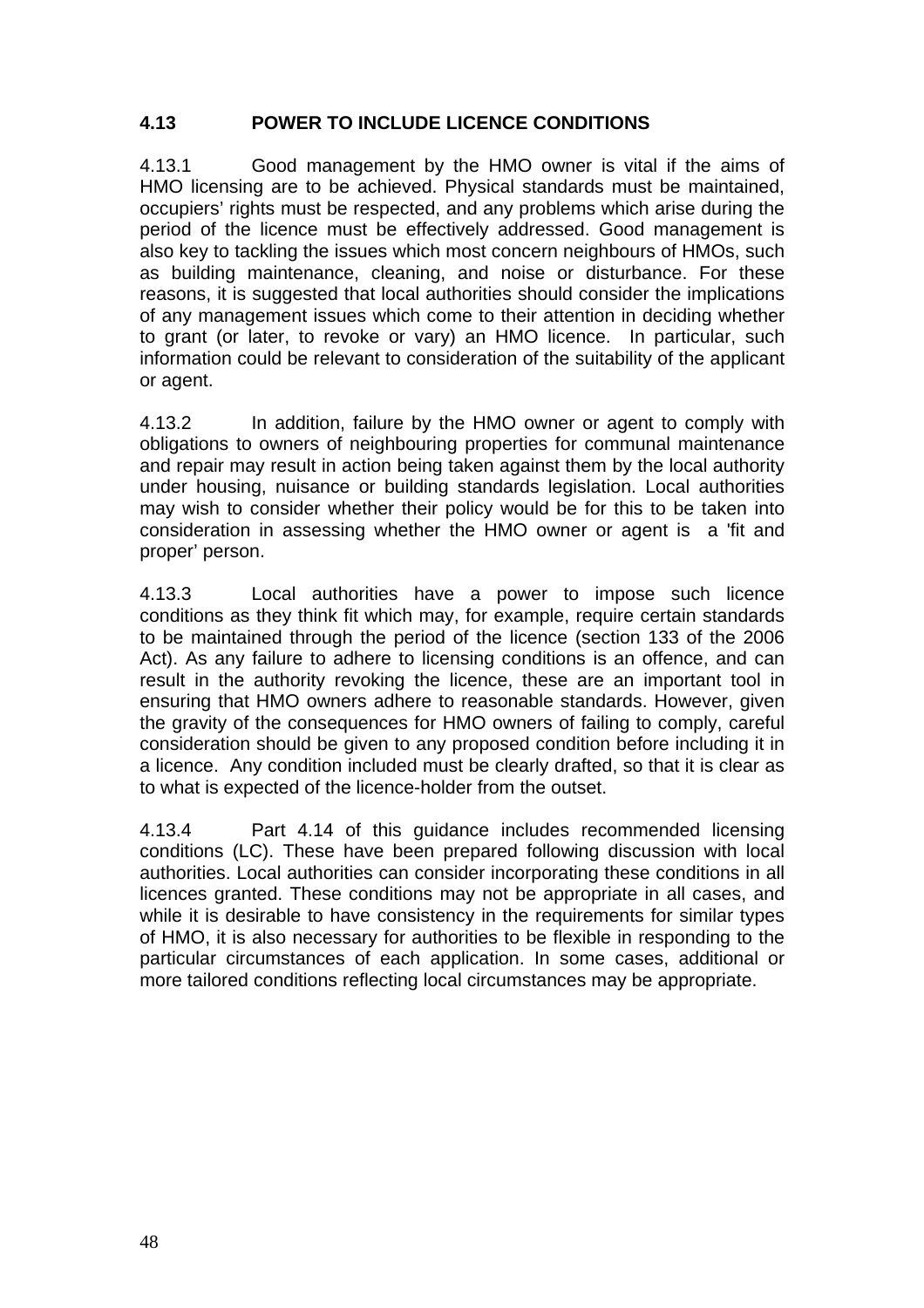## **4.14 RECOMMENDED LICENSING CONDITIONS**

4.14.1 The following key points are recommended as basic licensing conditions to be considered for inclusion in all HMO licences (numbered "LC" – Licensing Condition). The wording suggested here should be adapted as necessary depending on the circumstances of the application.

4.14.2 As set out above, the local authority should consider carefully the relevance and appropriateness of these, and any other proposed licence conditions, before including them in a licence. Authorities should give careful consideration to the inclusion of additional conditions where this could help to ensure the continuing suitability of the accommodation for occupation as an HMO.

4.14.3 Local authorities must be mindful of the fact that failure to comply with a licence condition is a criminal offence, and can also result in the licence being revoked. They should therefore consider whether it would be reasonable and proportionate to impose a particular policy as a licence condition, or whether alternative means of securing the same result exist which would not result in criminalising a failure to comply.

#### **LC1 The licence holder must take steps to ensure that the property, fittings and furniture, including fire precautions, plumbing gas and electrical installations, are maintained throughout the period of the licence to the standard required. [Details may be listed in a schedule if required.] The HMO owner should hold all necessary certificates.**

The HMO owner will be responsible for maintaining the structure of the house and fixtures and fittings for the supply and use of hot and cold water, gas and electricity. He will also be responsible for ensuring that other fixtures, furnishings and equipment provided by him for the use of occupiers are safe and fit for purpose. Specific legislation applies to gas appliances and soft furnishings. The local authority may wish to attach a schedule detailing its requirements in terms of physical standards and how these are to be maintained. Where the HMO is in a shared building, it may also wish to emphasise the shared responsibility of the HMO owner for the maintenance of common parts, and of the occupiers for their cleaning.

#### **LC2 The licence holder must ensure that advice to occupiers on action to be taken in the event of an emergency is clearly and prominently displayed within the living accommodation.**

In the event of an emergency, such as a fire, gas leak or injury, it is important that occupiers know what to do and who to contact. The HMO owner must provide this information, for example with the tenancy agreement and, permanently and prominently displayed within the property. In staffed accommodation it should state how to inform staff of an emergency. The information should also cover safety information such as the safe use of gas appliances, regular checking of smoke alarms, not tampering with fire doors, and so on.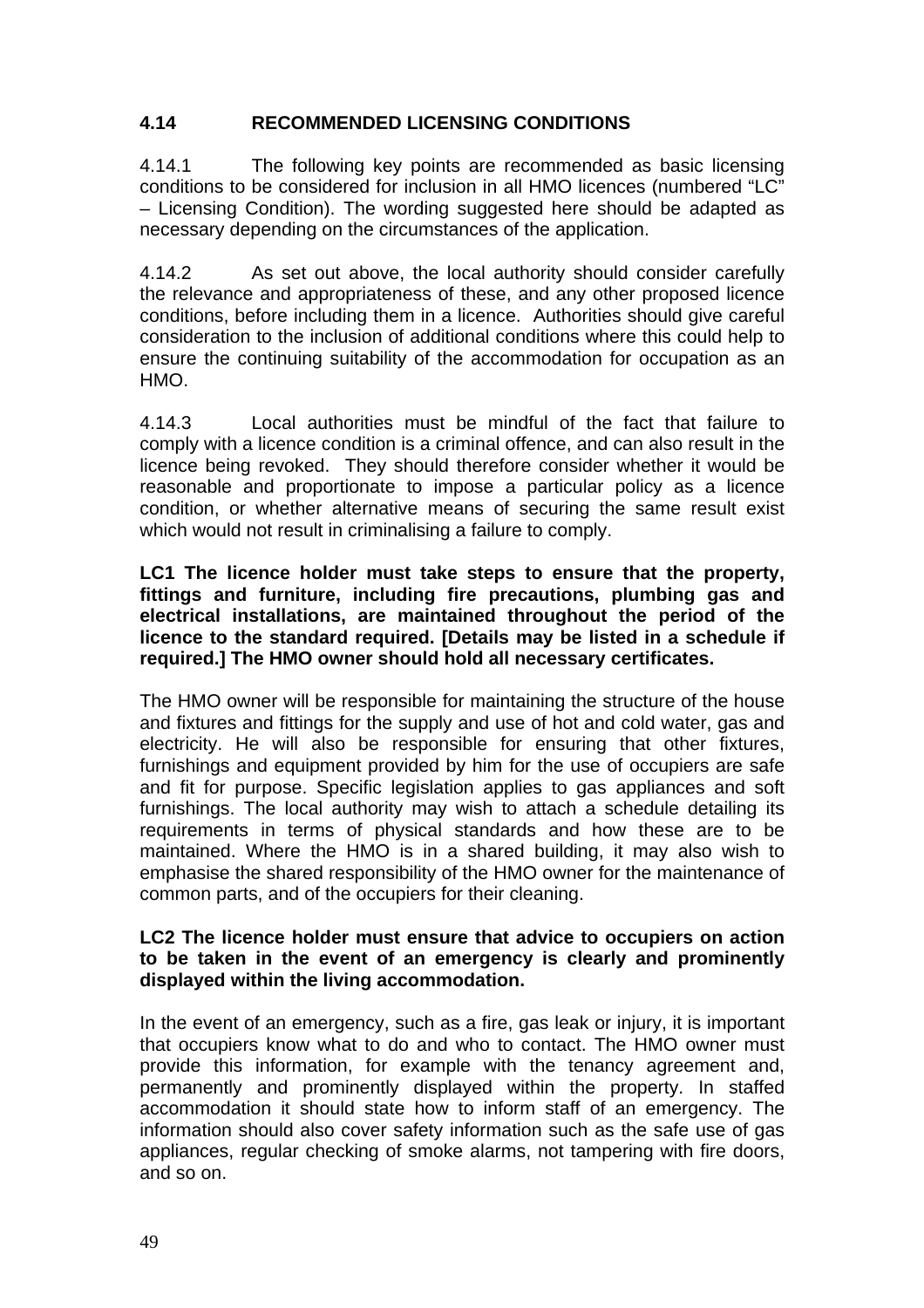HMO owners should consider providing guidance in alternate languages where appropriate.

**LC3 The licence holder must ensure that the physical standards for HMO living accommodation assessed as suitable by the local authority when approving the licence application are met at all times.** 

#### **LC4 The licence holder must ensure that the number of persons residing in the premises shall not exceed [***insert number***].**

An HMO licence should generally be granted for a specific number of occupiers within the property. Exceeding this number would be an offence as a breach of this licensing condition. It is open to the HMO owner to apply to the local authority for a variation to their licence where the licence holder wishes to increase the number of occupiers.

#### **LC5 The licence holder must make the Licence, including any conditions, available to occupiers, within the premises where it can be conveniently read by residents.**

#### **LC6 The licence holder must ensure that actions to secure repossession must be only by lawful means.**

Where a local authority has grounds to believe that the HMO owner may attempt unlawful eviction, but these grounds are not sufficient to warrant the HMO owner failing the 'fit and proper' test, then it may be appropriate to include a licensing condition to ensure that repossession can only be by lawful means.

In the great majority of cases occupiers will leave the property at the end of their lease. Indeed, HMO occupiers generally stay for relatively short periods of time in any one property. However, if difficulties arise, it is important that HMO owners follow the law in acting to remove an occupier. Where a formal tenancy exists, it is usually necessary for the HMO owner to obtain a court order requiring the occupier to leave. For occupancy agreements, particularly where there is a resident HMO owner and in hostel accommodation, other arrangements will apply, but the HMO owner must always follow the procedure set out in the occupancy agreement. It is in all cases illegal to use any form of harassment to try to make an occupant leave. The illegal eviction or harassment of occupiers are police matters and should be reported to them.

#### **LC7 The licence holder must ensure that Liquefied Petroleum Gas (LPG) shall not be used or stored on the premises.**

**LC8 The licence holder shall comply with the current regulations regarding maximum re-sale prices of gas and electricity supplied, as appropriate.**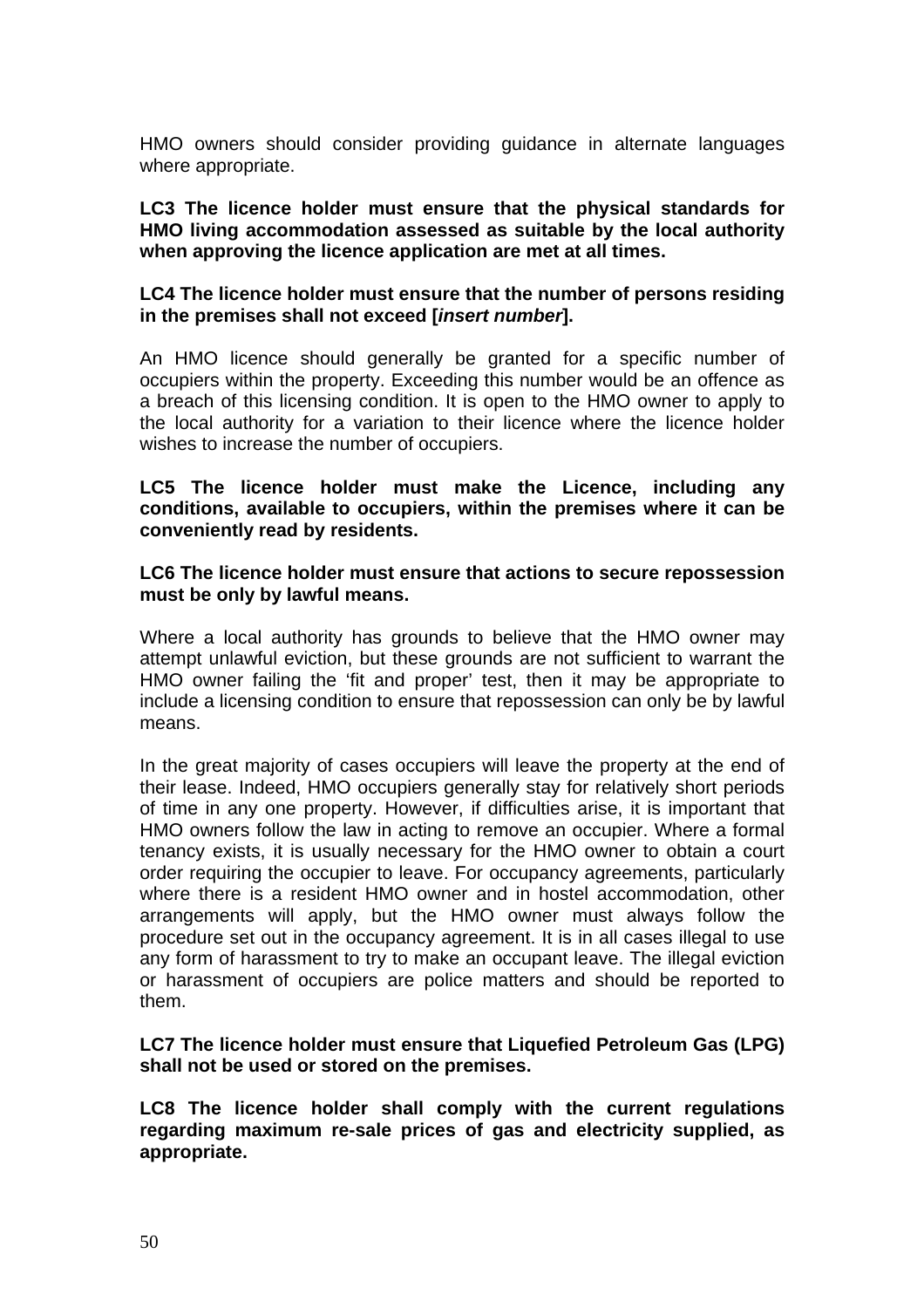#### **LC9 The licence holder should ensure that let rooms are fitted with a lever latch and secured with a suitable lock and thumb turn mechanism or other appropriate locking mechanism.**

Local authorities may wish to take account of the type of accommodation and, if relevant, the preferences of occupiers in considering whether to impose this condition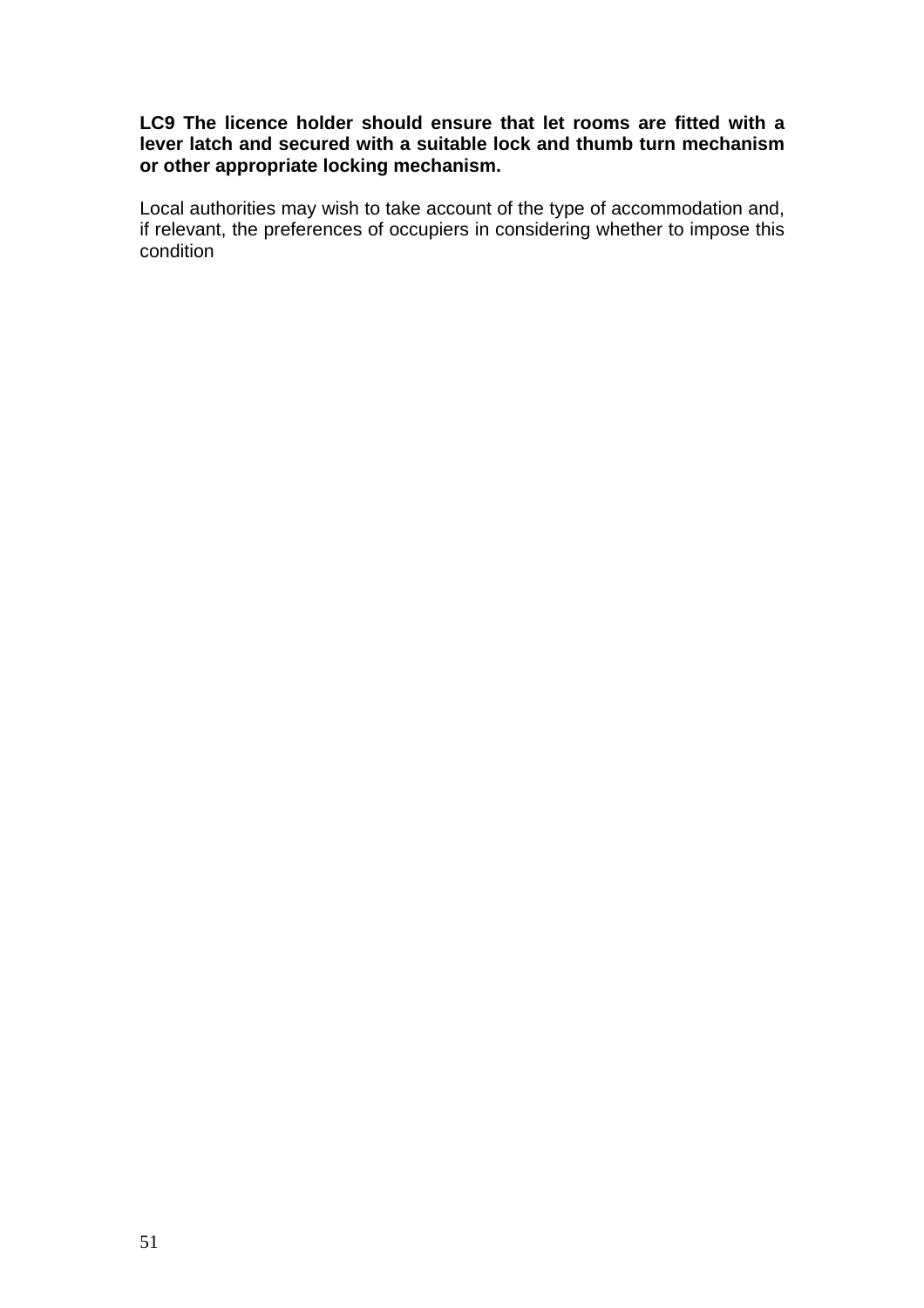# **PART 5 IDENTIFICATION, ENFORCEMENT AND COMPLAINTS**

#### **5.1 IDENTIFYING UNLICENSED HMOs**

5.1.1 Local authorities have various functions under the 2006 Act in relation to the enforcement of the HMO licensing regime, ranging from powers to vary and revoke licences, to powers to impose rent suspension orders in relation to unlicensed HMOs.

5.1.2 To assist in the exercise of these enforcement functions, it is suggested that local authorities should also take active steps to publicise the licensing regime to encourage all owners of HMOs to seek a licence as well as to increase the likelihood of unlicensed HMOs being brought to the authority's attention (e.g. by occupiers or neighbours). A wide range of methods and sources of information can be used. The most appropriate techniques will depend on the character of the local authority area and the types of HMOs found there. Licensing officers are encouraged to share their experiences with those from other authorities.

- Most HMO owners will be happy to comply with the law when they know about it. Advertising the regime and making sure that information is readily available from relevant information points is a primary way of reaching this group. Active engagement with HMO owners' groups or forums can also be helpful.
- Identifying individual HMOs is key to effective enforcement of the regime. Door-to-door surveys may be useful in urban areas, although they require a high level of resourcing. Various written and on-line sources may be available, including local advertising of rooms for rent, letting websites or approved lists of university accommodation.
- One of the best sources of information about unlicensed HMOs is people who live in and around or visit HMOs. Enquiries from current or prospective occupiers, complaints from neighbours and intelligence from other departments or partner agencies who visit the property in the course of their activities can all be harnessed to build up a database of possible unlicensed HMOs for further investigation.
- A local authority has the power under section 186 to serve a notice on occupiers of a property, and any person receiving rent in relation to it (such as agents) to provide information to assist it in determining whether the living accommodation is an HMO. Failure to provide information is an offence and liable on summary conviction to a fine. Local authorities should take account of potentially vulnerable occupiers who may fear retaliation from the HMO owner such as eviction or violence, and should carefully consider whether it is proportionate to serve a notice in those circumstances, and whether the information might be sought by an alternative means (e.g. requesting information from neighbours or other departments or partner agencies, or even inviting or requesting the occupier to volunteer information in a safe environment, without resorting to service of a formal notice under section 186).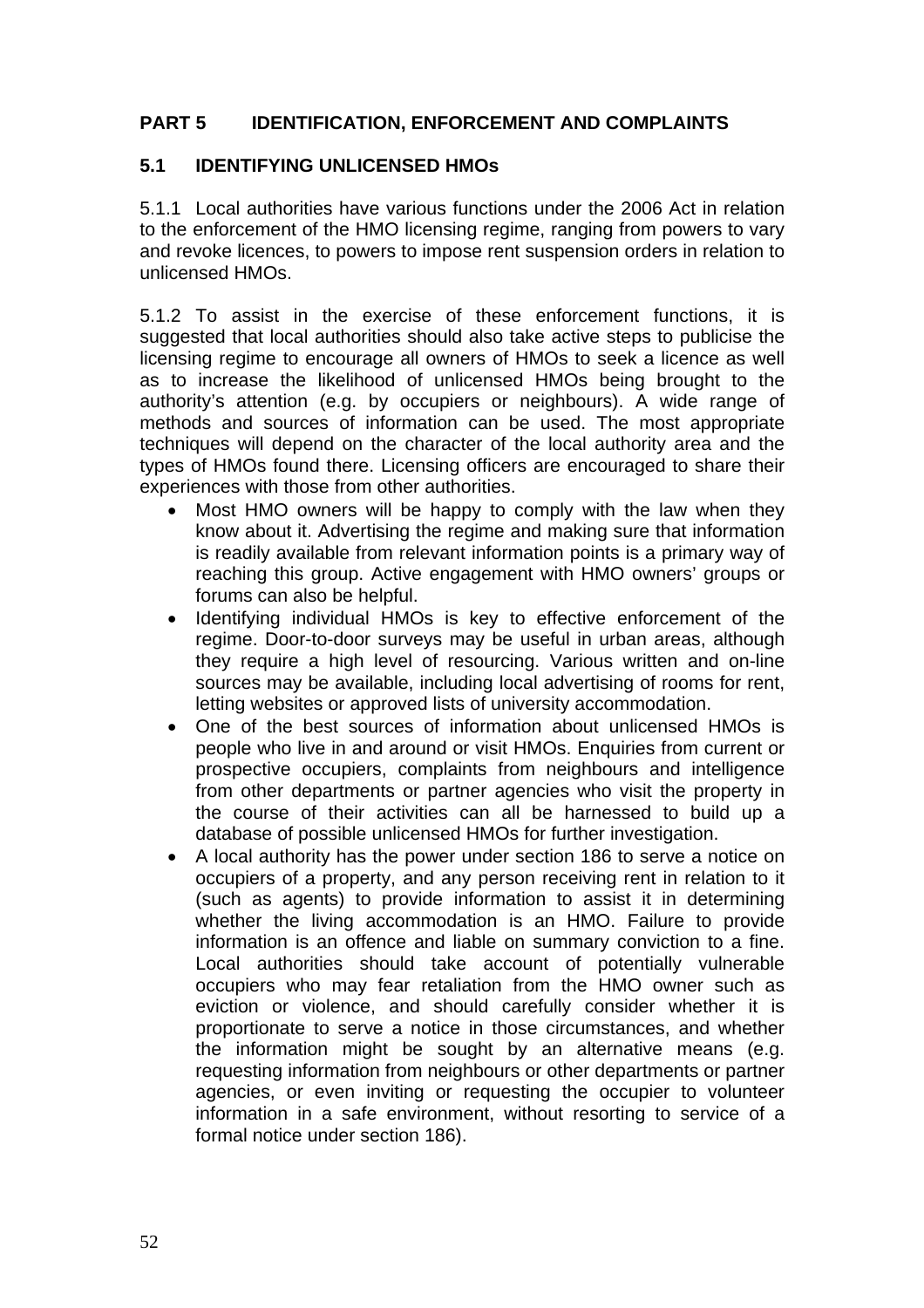5.1.3 In taking enforcement action to identify unlicensed HMOs, authorities should also take steps to identify any agent acting in relation to an unlicensed HMO - it is a criminal offence for anyone to act as such by doing anything "which directly permits or facilitates the occupation of that house" as an HMO. The maximum penalty is the same as for the unlicensed owner, £50,000.

# **5.2 ENFORCEMENT ACTION**

5.2.1 There are a wide variety of enforcement options available to local authorities:

- A local authority can revoke a licence at any time, if the owner or agent are no longer suitable (e.g. as not fit and proper), the living accommodation is no longer suitable and cannot be made so by varying the licence conditions, or any condition of licence has been breached.
- A local authority can vary the terms of a licence at any time.
- When an HMO is not licensed or a condition is breached, the local authority can make a rent suspension order in relation to the HMO.
- The local authority may decide to require a licence holder to take action to rectify or prevent a breach of a licence condition.
- A local authority can serve an HMO amenity notice, whether the HMO is licensed or not, requiring work to make an HMO fit for occupation by a specified number of people.
- A local authority has a general power, in order to enable or assist it to exercise its functions under the Act, to require a person owning, occupying or receiving rent in respect of land or premises to provide information about the land or premises, including the nature of that person's interest and the name and address of any other person with an interest. When this is done to establish whether there is a licensable HMO on the land or premises, the notice may also require the person to state their relationship to other occupants.
- A local authority has a right of entry to any land or premises for the purpose of enforcing the HMO licensing regime, which is enforceable by court warrant.

5.2.2 In addition to the authority's own enforcement powers, authorities should compile evidence in relation to suspected unlicensed HMOs or other HMO offences to support any prosecution that may be initiated by the Crown Office and Procurator Fiscal Service (COPFS). The relevant penalties and offences are as follows:

- The maximum fine for operating an HMO without a licence (for the HMO owner or agent) is currently £50,000. In addition the court may disqualify the owner from holding a licence for up to five years, and may disqualify an agent from acting as an agent for a licence holder for up to five years.
- It is an offence for the licence holder or agent to permit any person to occupy the HMO while a requirement is in effect. The maximum fine is £10,000.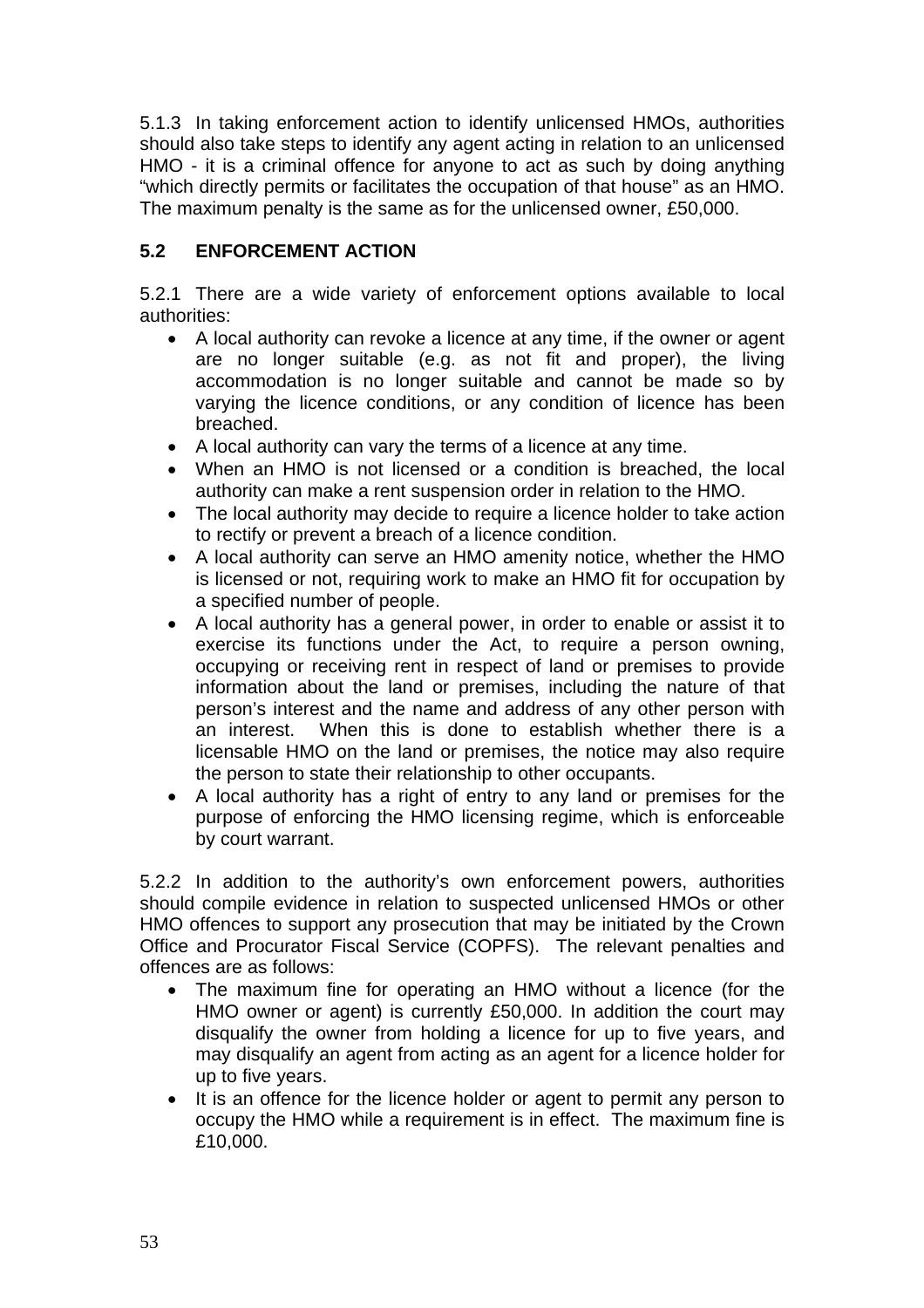- The maximum fine for a licence holder who breaches a licence condition or authorises an agent who is not specified in the licence and for an agent who causes a licence condition to be breached, is set at £10,000.
- The maximum fine for an HMO owner who represents an expired HMO licence as still being in effect, and for a person who prevents or obstructs someone exercising the local authority's right of entry for various purposes is £1,000.
- Failure to provide information or providing false information is an offence with a maximum fine of Level 2 on the standard scale.

5.2.3 Local authorities may develop their own policies for enforcement of the HMO licensing regime. It is however suggested that the authority should take into account the suggestions that follow:

5.2.4 In many cases where an unlicensed HMO is identified, local authorities should consider contacting the owner to inform them of the licensing requirement and request that they submit a licence application within a set period of time e.g. 14 days.

5.2.5 Any additional enforcement action to be taken will depend on the circumstances, in particular whether there are any occupiers of the property and whether there are any risks to their safety and security or the property is otherwise unsuitable for them to occupy.

#### **HMO Amenity Notice**

5.2.6 The authority may inspect the living accommodation (using rights of entry under section 181 of the 2006 Act where necessary) to assess the state of the property and to ascertain whether there is any need to serve an HMO amenity notice. Such a notice would require the owner to carry out work in order to make it reasonably fit for occupation. If the owner fails to do so, the authority is entitled to carry out the work and recover any costs incurred from the owner. Sections 146 to 153 and schedule 5 of the 2006 Act relate to HMO amenity notices.

5.2.7 Where an amenity notice is served, or the authority otherwise requests that work is carried out in order for a licence to be granted (without considering that an amenity notice to be necessary) and the property is occupied prior to the grant of licence, the local authority should work closely with the owner to ensure that any necessary works are completed quickly and so as to allow swift grant of licence e.g. 3 months from time of application.

5.2.8 There will inevitably be some owners who do not respond to such approaches, and against whom enforcement action must be taken. There will also be some who apply for a licence but are refused and others who have their licences revoked or suspended. These cases must be monitored to ensure the property does not continue to operate without a licence.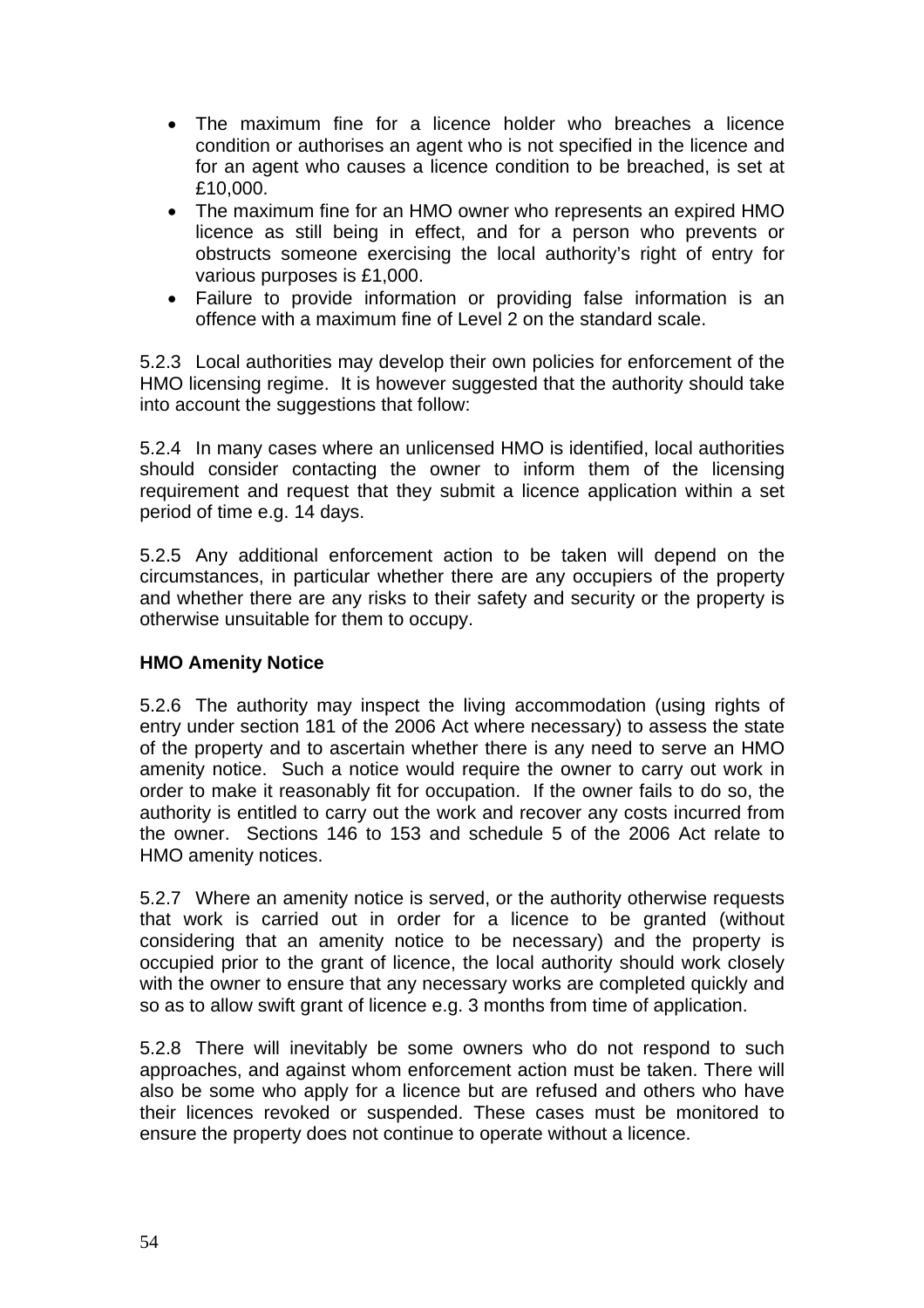5.2.9 An owner who is unwilling or unable to obtain a licence may agree to cease operating the premises as an HMO. However, it may not be possible to do this immediately, because of the terms of tenancy agreements, either statutory or contractual.

# **Temporary Exemption Order**

5.2.10 A local authority can grant a temporary exemption order in response to an application by the owner of an unlicensed HMO that requires to be licensed. This could prevent the owner from committing an offence while they make arrangements to move the occupiers out of the premises. The owner must explain the steps to be taken to stop the premises from being an HMO, and the local authority must be satisfied that these steps will be successful. The HMO does not need a licence during the term of the order, which is three months unless extended for no more than one further period of three months in exceptional circumstances. The order may require the owner to carry out work to improve the safety or security of the occupants for the duration of the order. This could involve minor works or the provision of removable equipment where licence conditions would normally require permanent, fixed items. No fee may be charged for a temporary exemption order.

# **Rent Suspension Order**

5.2.11 When an HMO is not licensed, the local authority can make a rent suspension order, whereby the authority serves a notice so no rent is payable in relation to the HMO.

5.2.12 The local authority might also consider working with the owner to agree low-cost temporary measures to improve conditions in the property in the meantime. For example, an agreed type of portable heater provided in the absence of safe, fixed, space heaters. The Local Authority should also liaise with the Fire and Rescue Authority to ensure adequate safety systems are put in place.

# **Prosecution**

5.2.13 The ultimate sanction in the licensing regime is prosecution. Licensing officers should take care, in carrying out inspections or investigations into suspected unlicensed HMOs, that any evidence is collected in such a way that it would be admissible in court, if necessary. For example, to demonstrate that living accommodation which is suspected to be an unlicensed HMO does indeed satisfy the definition of HMO in the 2006 Act. It may be helpful for officers to meet with the Procurator Fiscal to discuss what he or she would look for in preparing a case. *Reports to the Procurator Fiscal – a Guide for Specialist Reporting Agencies* (seventh edition, 2006) provides guidance on all the information to be included in reports to the Procurator Fiscal. Authorities should also have a note of the relevant charge codes and wording for the relevant offences.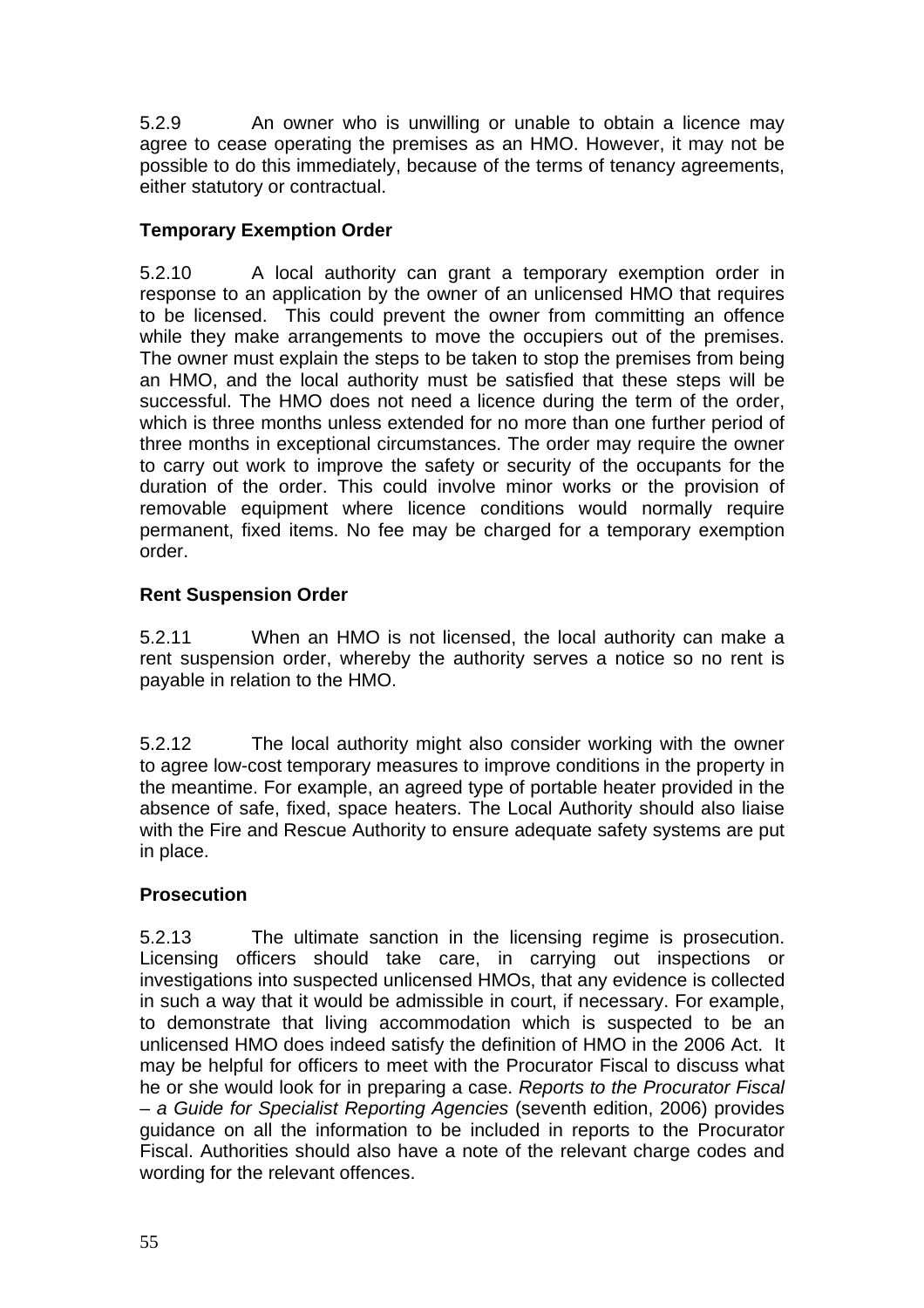5.2.14 Local authorities may also find it beneficial to verify ownership of a property. It is the owner who should apply for a licence, but where the HMO owner has a criminal record or would likely be considered not to be a 'fit and proper' person, they may seek to conceal themselves behind another applicant.

5.2.15 Prosecution can be a lengthy process, and occupiers should not be subject to dangerous or unfit conditions in the meantime. If necessary, local authorities should also consider using other powers, or asking the fire and rescue authority to use their powers, to require improvements to be made or that the property be closed down.

5.2.16 Local authorities should be careful to avoid real or perceived conflicts of interest, for example where a suspected unlicensed HMO is operated by the local authority itself, or in any dealings with former council staff. The local authority has a duty to enforce HMO licensing impartially.

5.2.17 The local authority should therefore ensure that it has appropriate mechanisms in place to ensure that it enforces HMO licensing for local authority owned properties as it would for any other HMO owner. It may therefore be useful to separate out the line management chains.

# **5.3 DEALING WITH COMPLAINTS**

5.3.1 Serious complaints may lead directly to enforcement action against the owner. Alternatively, a record of more minor complaints about a particular HMO may have an effect on the local authority's decision when a subsequent application for a licence in respect of the premises is submitted. It may be helpful to establish liaison arrangements with anti-social behaviour teams or police. Similarly, some complaints made to HMO licensing officers may be more appropriately dealt with by anti-social behaviour teams or the police.

5.3.2 The local authority is likely to receive complaints about HMOs or suspected HMOs for a number of reasons. Occupiers may make complaints about the condition of the property or the actions of the owner. Neighbours may be concerned about the number of people in the property and their living conditions, or about noise and disturbance or anti-social behaviour attributed to the residents of the HMO or people visiting the property. In tenement situations, in particular, neighbours may also make complaints about maintenance, cleaning of common areas, accumulations of refuse and water ingress.

5.3.3 Local authorities should keep a record of complaints, and investigate where this is considered appropriate. Complaints may bring to light HMOs which the authority was not previously aware of. They may also lead to the discovery of breaches of licensing conditions.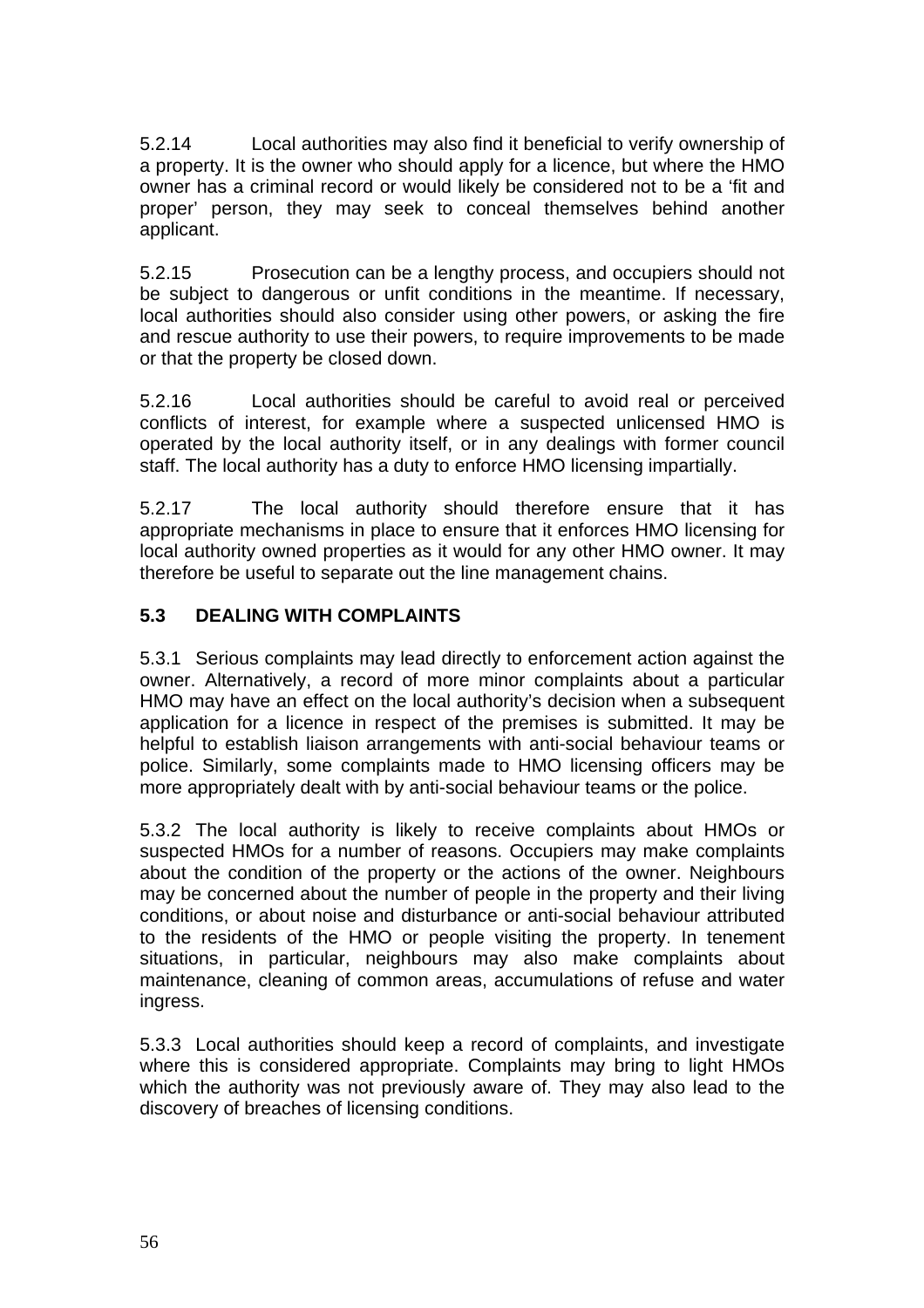**ANNEX A** 

#### **TECHNICAL SPECIFICATIONS FOR PHYSICAL STANDARDS**

**(see also SECTION 4.3)** 

**SPACE AND LAYOUT** 

**The space standard and occupancy of each room within the house shall be based on the use made of the room.** 

**Floor space should only be counted where there is a ceiling height of at least 1.5m.** 

**The minimum width of a bedroom should be 2.25m.** 

*Standards for Bedrooms where there is a common living room and kitchen available. The common living room and kitchen comply fully with the HMO Standards* 

| Single room (1 adult)<br>Double room (2 adults)<br>Triple room (3 adults)<br>Over 3 adults | 6.5 sq. metres<br>10.5 sq. metres<br>16.5 sq. metres<br>16.5 sq. metres<br>+ 4.5 sq. metres per person over 3                                                                                                                                           |
|--------------------------------------------------------------------------------------------|---------------------------------------------------------------------------------------------------------------------------------------------------------------------------------------------------------------------------------------------------------|
| <b>Family room</b><br>(2 adults + children under 10)                                       | 10.5 sq. metres $+4.5$ sq. metres per child                                                                                                                                                                                                             |
| 1 adult<br>2 adults<br>3 adults<br>Over 3 adults<br>over 3                                 | Standards for Bedrooms where there is no communal living area available. A<br>common kitchen is available which complies fully with the HMO Standards<br>10 sq. metres<br>15 sq. metres<br>19.5 sq. metres<br>19.5 sq. metres + 6 sq. metres per person |
| <b>Family Room</b><br>(2 adults + children under 10)                                       | 15 sq. metres $+7$ sq. metres per child.                                                                                                                                                                                                                |
| Standards for Bedroom with cooker                                                          |                                                                                                                                                                                                                                                         |
| 1 adult                                                                                    | 13 sq. metres                                                                                                                                                                                                                                           |
| 2 adults                                                                                   | 19 sq. metres                                                                                                                                                                                                                                           |
| to ensure their safety.)                                                                   | (In normal circumstances children would not be accommodated in bedrooms<br>with cookers. If, exceptionally, they are, appropriate measures must be taken                                                                                                |

*Standards for Communal Living Room, excluding any area used as a kitchen*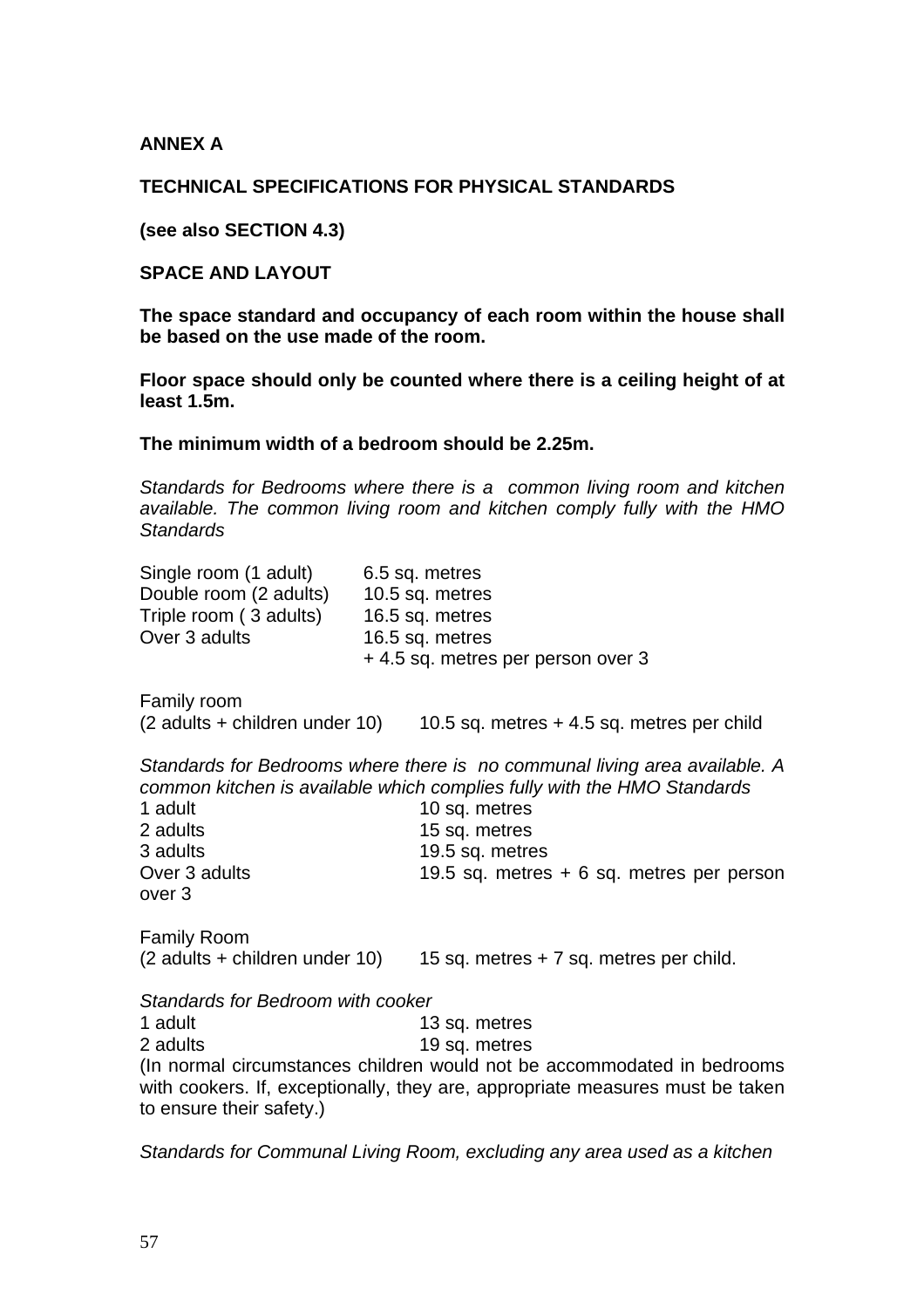Local authorities will take account of the property layouts available in their area in arriving at what they consider to be reasonable space where rooms are combined. This should not just be an issue of size, but also consider shape and layout in considering what represents an adequate standard.

3 - 5 persons 8 sq. metres And 1.5 sq. metres per person thereafter

*Standards for Communal Living Room* 

| $3 - 6$ persons | 11 sq. metres   |
|-----------------|-----------------|
| 7-10 persons    | 16.5 sq. metres |
| 11-15 persons   | 19.5 sq. metres |

Where the amendments to space standards for ceiling heights, minimum bedroom widths and for Communal Living Room, excluding any area used as a kitchen, represent an increase in standards this is not viewed as a safety issue and should only be applied to new applications.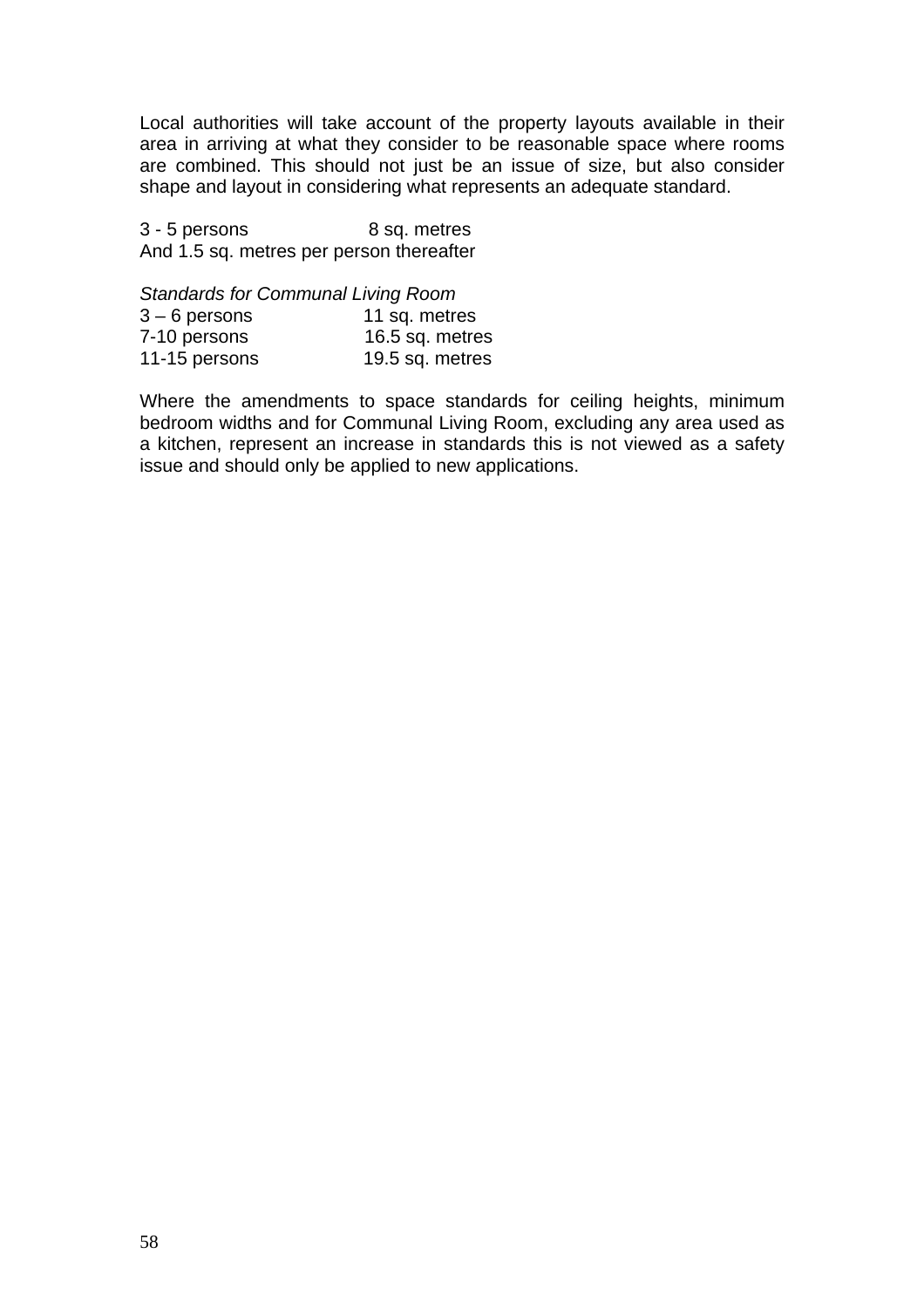### **Activity Spaces for bedrooms**



#### **Notes:**

1. An activity space is measured at floor level.

2. The shaded area of an activity space may overlap only the shaded area of another activity space.

# **P2 KITCHENS Activity Space for Cookers**



Cooker Space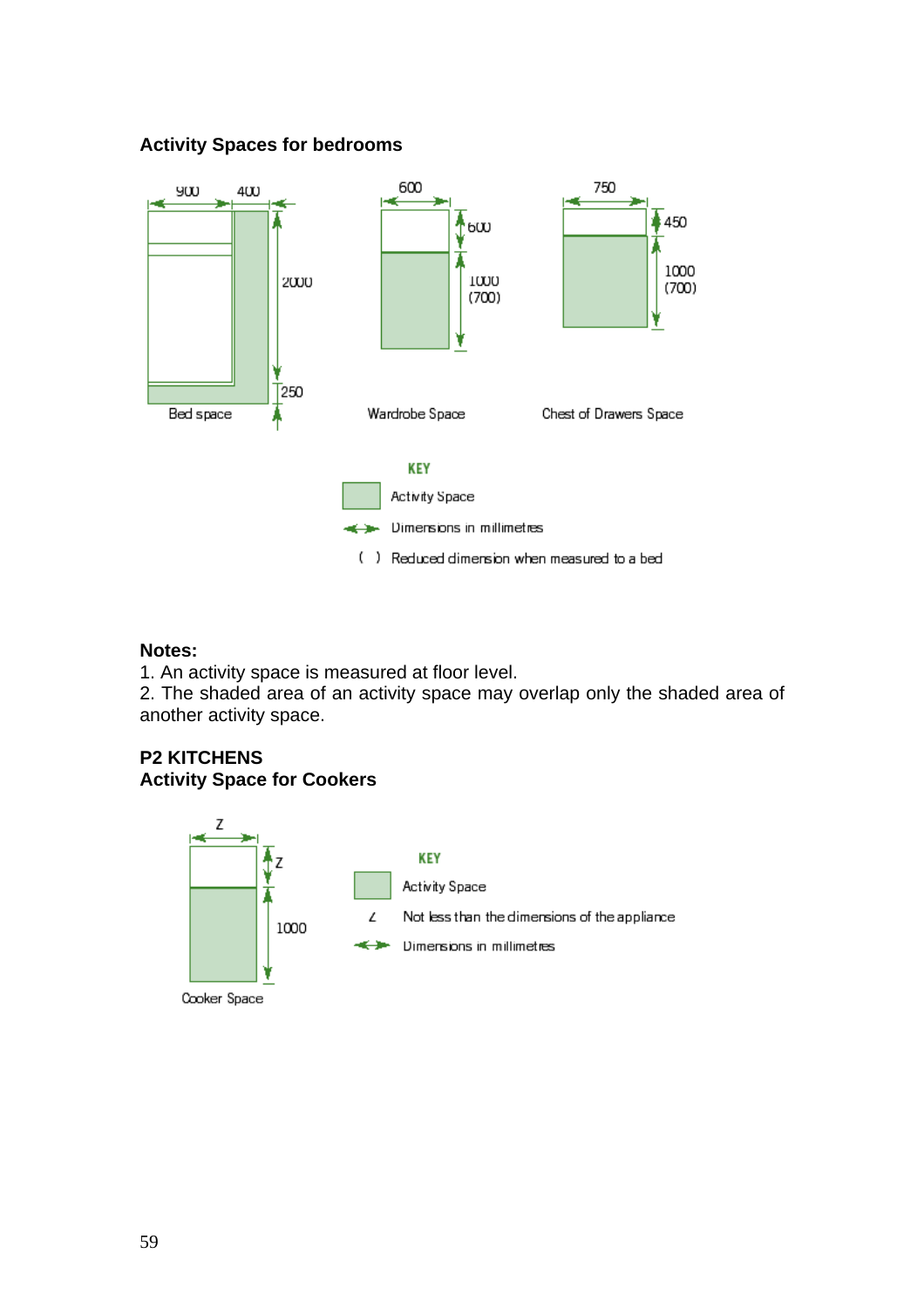#### **ANNEX B**

#### **SCOTTISH HOUSES IN MULTIPLE OCCUPATION LOCAL AUTHORITY SUBGROUP ON PREPARATION OF GUIDANCE**

Scottish local authorities organise and run regular meetings for officials involved in HMO licensing, this group is called the Scottish Houses in Multiple Occupation Network Group (SHMONG). This group set up and chaired a subgroup to review physical standards in HMOs. SHMONG agreed that this group would also with work the Scottish Government on preparing updated HMO guidance for the new regime under Part 5 of the Housing (Scotland) Act 2006.

The following local authorities were represented on the subgroup, Aberdeen City Council, City of Edinburgh Council, Dundee City Council, Falkirk Council, Fife Council, Glasgow City Council, Midlothian Council and North Lanarkshire.

The following officers attended meetings;

Aberdeen City Council Ally Thain

City of Edinburgh Council Colin Dick Jim Donnelly Joan Farwell Jennifer Jones Alistair Somerville Caitlin Tilbury

Dundee City Council Gabrielle Hayes Colin McCrae

Falkirk Council Isabel Renton

Fife Council Beverley Green Stewart Winton John McArthur

Glasgow City Council, David Anderson Fraser Innes Mairi McCallum Mairi Millar Helen Welsh